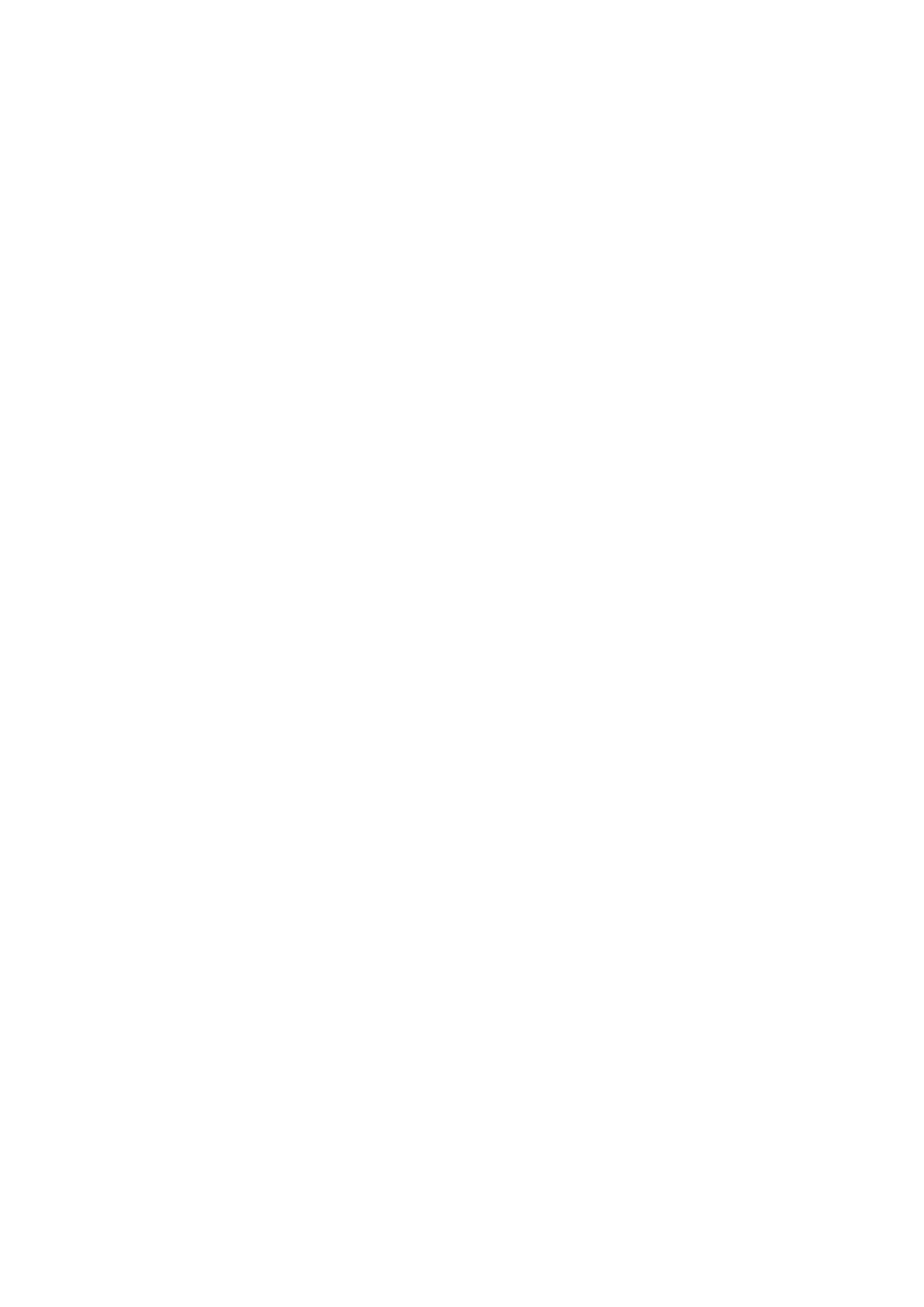## **Preface**

## **Strengthening Oversight and Regulation of Shadow Banking**

The Financial Stability Board (FSB) is publishing final policy documents on Strengthening Oversight and Regulation of Shadow Banking.

The FSB has focused on five specific areas in which policies are needed to mitigate the potential systemic risks associated with shadow banking:

- (i) to mitigate *the spill-over effect between the regular banking system and the shadow banking system*;
- (ii) to reduce the susceptibility of *money market funds (MMFs)* to "runs";
- (iii) to assess and align the incentives associated with *securitisation*;
- (iv) to dampen risks and pro-cyclical incentives associated with *securities financing transactions such as repos and securities lending* that may exacerbate funding strains in times of market stress; and
- (v) to assess and mitigate systemic risks posed by *other shadow banking entities and activities*.

The documents published on 29 August 20[1](#page-2-0)3 comprise: $<sup>1</sup>$ </sup>

- An overview of policy recommendations, <sup>[2](#page-2-1)</sup> setting out the FSB's approach to addressing financial stability concerns associated with shadow banking, actions taken to date, and next steps.
- **Policy framework for addressing shadow banking risks in securities lending and repos.** This document sets out recommendations for addressing financial stability risks in this area, including enhanced transparency, regulation of securities financing, and improvements to market structure (ref. (iv) above). It also includes consultative proposals on minimum standards for methodologies to calculate haircuts on noncentrally cleared securities financing transactions and a framework of numerical haircut floors.

<span id="page-2-0"></span><sup>1</sup> As for area (i) above, the Basel Committee on Banking Supervision (BCBS) will develop policy recommendations by end-2013, with the exception of the work on the scope of prudential consolidation which is expected to be completed in 2014. Some of the proposed policy recommendations have been published for public consultation. Please see *Supervisory framework for measuring and controlling large exposures* [\(http://www.bis.org/publ/bcbs246.pdf\)](http://www.bis.org/publ/bcbs246.pdf) and *Capital requirements for banks' equity investments in funds* [\(http://www.bis.org/publ/bcbs257.pdf\)](http://www.bis.org/publ/bcbs257.pdf). As for areas (ii) and (iii) above, the International Organization of Securities Commissions (IOSCO) has developed final policy recommendations in its reports *Policy Recommendations for Money Market Funds* [\(http://www.iosco.org/library/pubdocs/pdf/IOSCOPD392.pdf\)](http://www.iosco.org/library/pubdocs/pdf/IOSCOPD392.pdf) and *Global Developments in Securitisation Markets*  [\(http://www.iosco.org/library/pubdocs/pdf/IOSCOPD394.pdf\)](http://www.iosco.org/library/pubdocs/pdf/IOSCOPD394.pdf).

<span id="page-2-1"></span><sup>2</sup> [http://www.financialstabilityboard.org/publications/r\\_130829a.pdf.](http://www.financialstabilityboard.org/publications/r_130829a.pdf)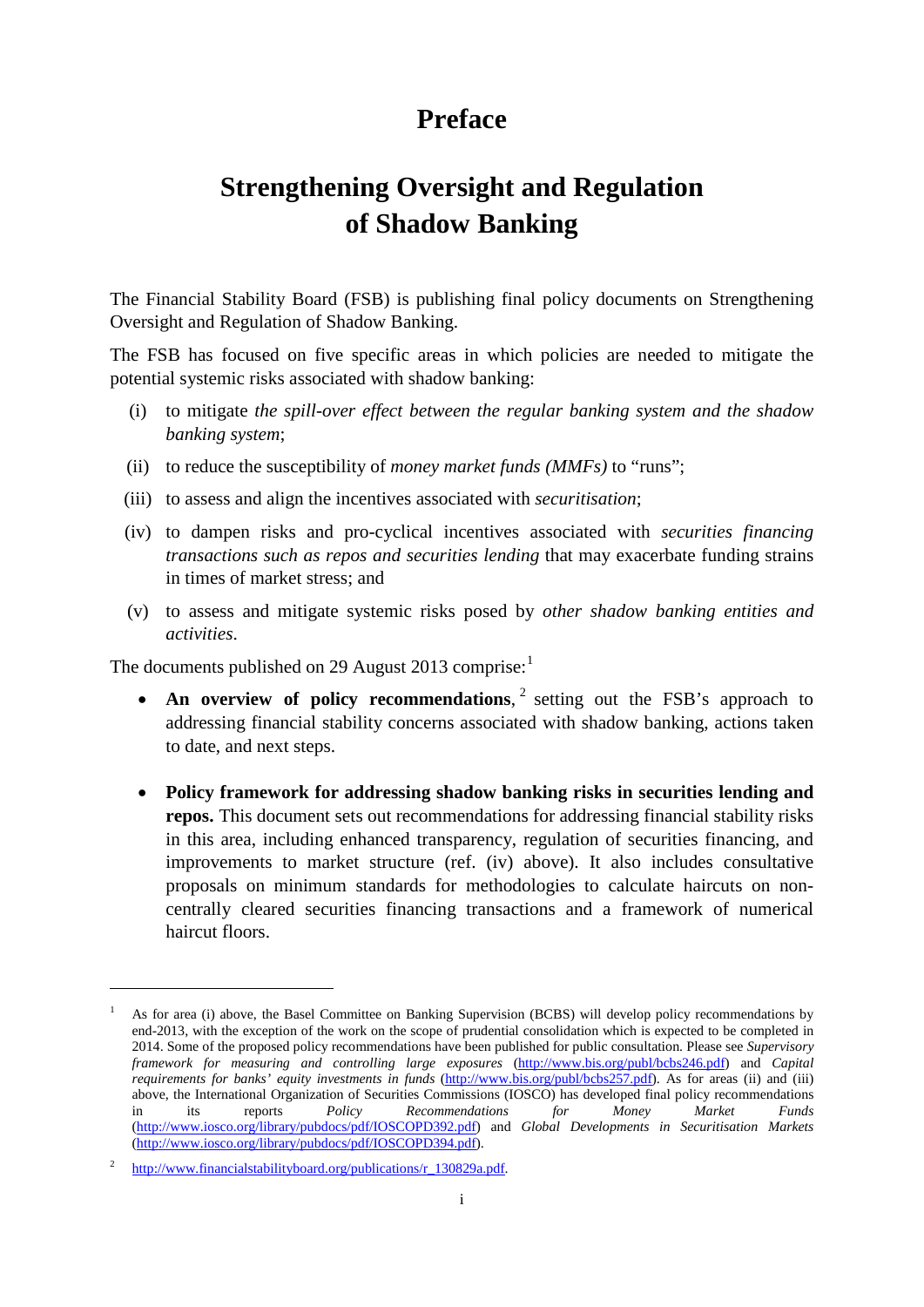• **Policy framework for strengthening oversight and regulation of shadow banking entities. [3](#page-3-0)** This document sets out the high-level policy framework to assess and address risks posed by "Other Shadow Banking" entities and activities (ref. (v) above).

## **Background**

The "shadow banking system" can broadly be described as "credit intermediation involving entities and activities (fully or partially) outside the regular banking system" or non-bank credit intermediation in short.<sup>[4](#page-3-1)</sup> Such intermediation, appropriately conducted, provides a valuable alternative to bank funding that supports real economic activity. But experience from the crisis demonstrates the capacity for some non-bank entities and transactions to operate on a large scale in ways that create bank-like risks to financial stability (longer-term credit extension based on short-term funding and leverage). Such risk creation may take place at an entity level but it can also form part of a complex chain of transactions, in which leverage and maturity transformation occur in stages, and in ways that create multiple forms of feedback into the regular banking system.

Like banks, a leveraged and maturity-transforming shadow banking system can be vulnerable to "runs" and generate contagion risk, thereby amplifying systemic risk. Such activity, if unattended, can also heighten procyclicality by accelerating credit supply and asset price increases during surges in confidence, while making precipitate falls in asset prices and credit more likely by creating credit channels vulnerable to sudden loss of confidence. These effects were powerfully revealed in 2007-09 in the dislocation of asset-backed commercial paper (ABCP) markets, the failure of an originate-to-distribute model employing structured investment vehicles (SIVs) and conduits, "runs" on MMFs, and a sudden reappraisal of the terms on which securities lending and repos were conducted. But whereas banks are subject to a well-developed system of prudential regulation and other safeguards, the shadow banking system is typically subject to less stringent, or no, oversight arrangements.

The objective of the FSB's work is to ensure that shadow banking is subject to appropriate oversight and regulation to address bank-like risks to financial stability emerging outside the regular banking system while not inhibiting sustainable non-bank financing models that do not pose such risks. The approach is designed to be proportionate to financial stability risks, focusing on those activities that are material to the system, using as a starting point those that were a source of problems during the crisis. It also provides a process for monitoring the shadow banking system so that any rapidly growing new activities that pose bank-like risks can be identified early and, where needed, those risks addressed. At the same time, given the interconnectedness of markets and the strong adaptive capacity of the shadow banking system, the FSB believes that policies in this area necessarily have to be comprehensive.

<span id="page-3-0"></span><sup>3</sup> [http://www.financialstabilityboard.org/publications/r\\_130829c.pdf.](http://www.financialstabilityboard.org/publications/r_130829c.pdf)

<span id="page-3-1"></span><sup>4</sup> Based on such features, some authorities or market participants prefer to use other terms such as "market-based financing" instead of "shadow banking". The use of the term "shadow banking" is not intended to cast a pejorative tone on this system of credit intermediation. However, the FSB is using the term "shadow banking" as this is the most commonly employed and, in particular, has been used in the earlier G20 communications.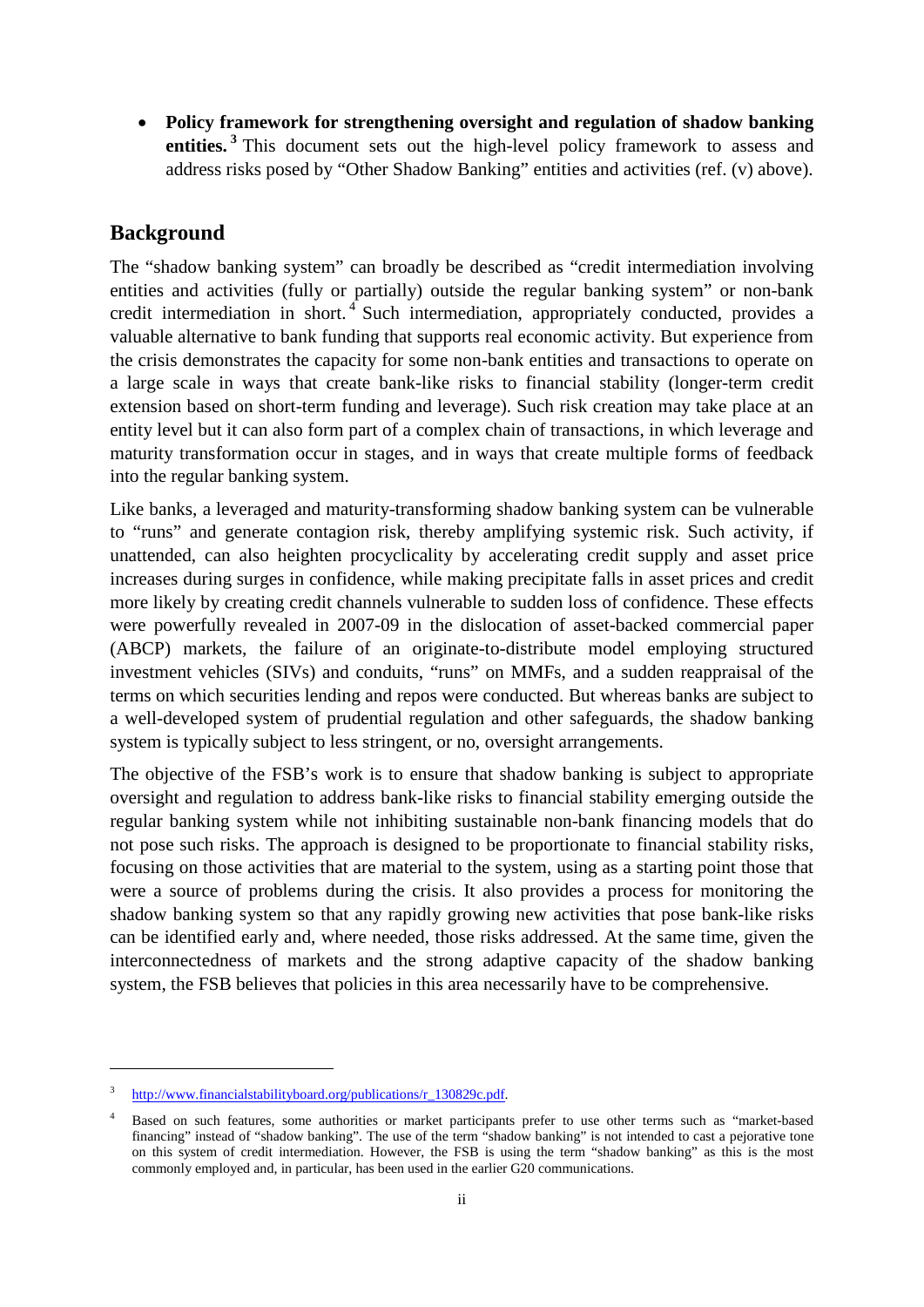## **Table of Contents**

|     | Page                                                                                          |
|-----|-----------------------------------------------------------------------------------------------|
|     |                                                                                               |
| 1.  | Financial stability risks in securities lending and repo markets 4                            |
| 1.1 |                                                                                               |
| 1.2 |                                                                                               |
| 2.  |                                                                                               |
| 2.1 | Why better data are important for financial stability monitoring and policymaking 6           |
| 2.2 | What data elements are needed to support financial stability monitoring and                   |
| 2.3 |                                                                                               |
| 2.4 |                                                                                               |
| 2.5 |                                                                                               |
| 3.  |                                                                                               |
| 3.1 |                                                                                               |
| 3.2 |                                                                                               |
| 3.3 | Minimum regulatory standards for collateral valuation and management  16                      |
| 4.  | Policy recommendations related to structural aspects of the securities financing              |
| 4.1 |                                                                                               |
| 4.2 | Changes to bankruptcy law treatment of repo and securities lending transactions  18           |
|     |                                                                                               |
|     | Annex 2: Proposed regulatory framework for haircuts on non-centrally cleared securities       |
|     |                                                                                               |
|     | Annex 4: Different approaches to data collection (in relation to Policy Recommendations 1-3)  |
|     | Annex 5: Data on repo transactions that would help to inform authorities' financial stability |
|     | Annex 6: Data on securities lending transactions that would help to inform authorities'       |
|     | Annex 7: Summary of Market Surveys on Securities Lending and Repos  46                        |
|     | Annex 8: Disclosure template on encumbered assets for consideration by EDTF  54               |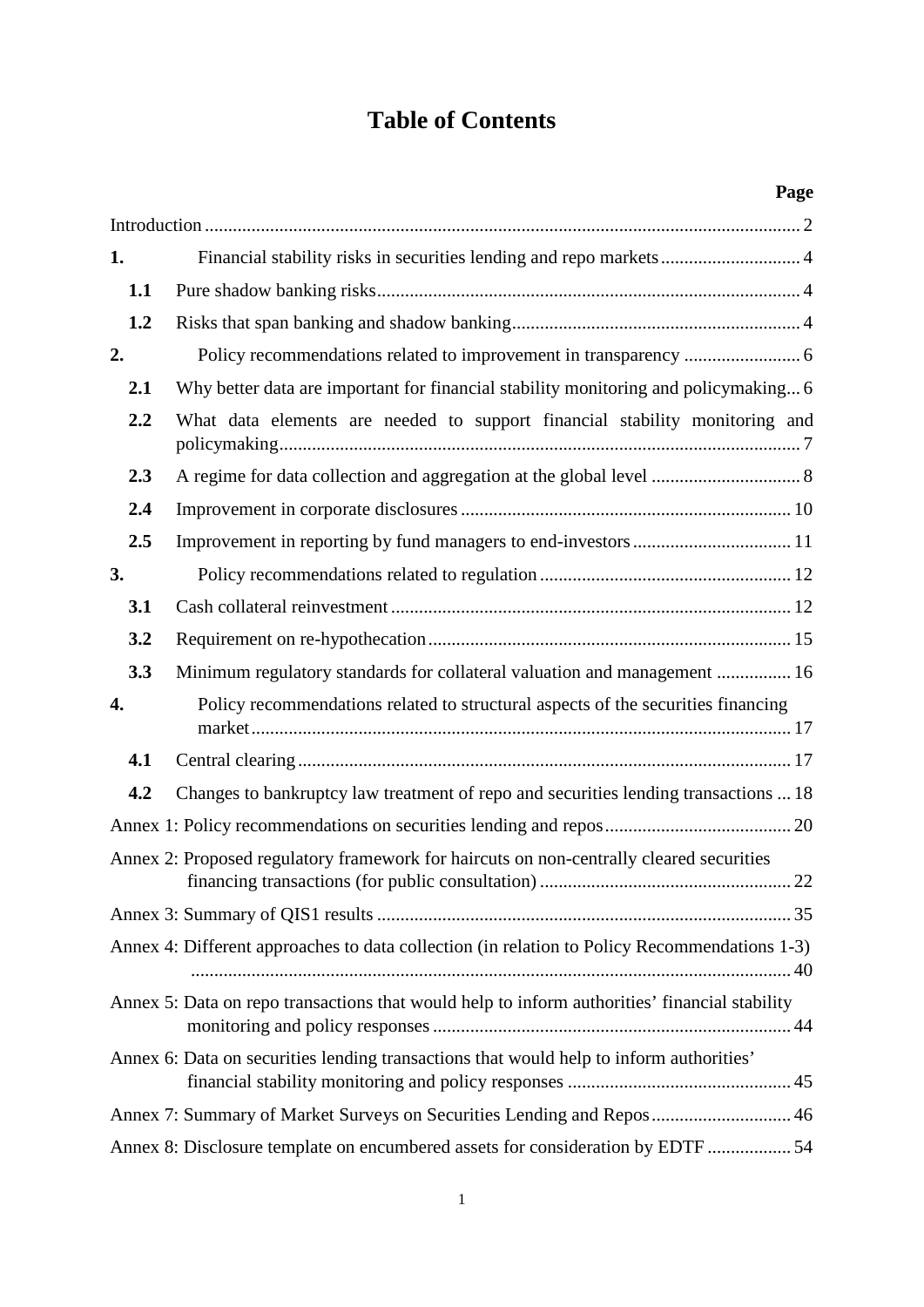### <span id="page-5-0"></span>**Introduction**

Based on the initial recommendations to strengthen oversight and regulation of the shadow banking system as set out in its report submitted to the G20 in October 2011,<sup>[5](#page-5-1)</sup> the Financial Stability Board (FSB) set up the Workstream on Securities Lending and Repos (WS5) to assess financial stability risks and develop policy recommendations, where necessary, to strengthen regulation of securities lending and repos.

In November 2012, the FSB published its consultative document *A Policy Framework for Addressing Shadow Banking Risks in Securities Lending and Repos* which identified the financial stability issues (or shadow banking risks) in securities lending and repo markets, and set out 13 policy recommendations to address such risks. These included: improvements in regulatory reporting and market transparency; regulation of securities financing (e.g. minimum standards for methodologies used by market participants in calculating the "haircuts" (margins) that limit the amount of financing that can be provided against a given security and minimum standards on cash collateral reinvestment), as well as policy recommendations related to structural aspects of the securities financing markets such as central clearing. The FSB also invited views on the possible introduction of a framework of numerical haircut floors for certain securities financing transactions which are intended to limit the extent to which financial entities, including non-banks, can use securities financing transactions to obtain leverage. These measures, if appropriately implemented, would help counteract pro-cyclical fluctuations in securities financing.

Consultation responses were received from more than 50 respondents including trade associations representing both securities borrowers and lenders, intermediaries in the securities lending and repo markets, asset managers, market infrastructure providers and public authorities.<sup>[6](#page-5-2)</sup> In general, the respondents agreed with the analysis of FSB but cautioned against possible negative impacts and unintended consequences on repo and securities lending markets that function as the core funding market for financial institutions and promote price discovery for other related markets.

In refining its policy recommendations, the FSB focused on addressing the financial stability issues as described in Section 1 of this document. The recommendations are based on issues discussed in the interim report *Securities Lending and Repos: Market Overview and Financial Stability Issues<sup>[7](#page-5-3)</sup>* published in April 2012, but have been refined in order to sharpen the focus on shadow banking risks so as to clearly link the policy recommendations to the risks identified. In addition, the FSB has endeavoured to ensure that its recommendations minimise the risk of regulatory arbitrage as well as undue distortion of markets, and are consistent with other international regulatory initiatives. In particular, the FSB launched in April 2013 a twostage quantitative impact assessment (or quantitative impact study - QIS) to assess the potential impact and unintended consequences associated with its recommendations on minimum haircut methodology standards and numerical haircut floors. The first stage of this

<span id="page-5-1"></span><sup>5</sup> [http://www.financialstabilityboard.org/publications/r\\_111027a.pdf](http://www.financialstabilityboard.org/publications/r_111027a.pdf)

<span id="page-5-2"></span>All comments received are published on the FSB website [\(http://www.financialstabilityboard.org/publications/c\\_130129.htm\)](http://www.financialstabilityboard.org/publications/c_130129.htm).

<span id="page-5-3"></span><sup>7</sup> [http://www.financialstabilityboard.org/publications/r\\_120427.pdf](http://www.financialstabilityboard.org/publications/r_120427.pdf)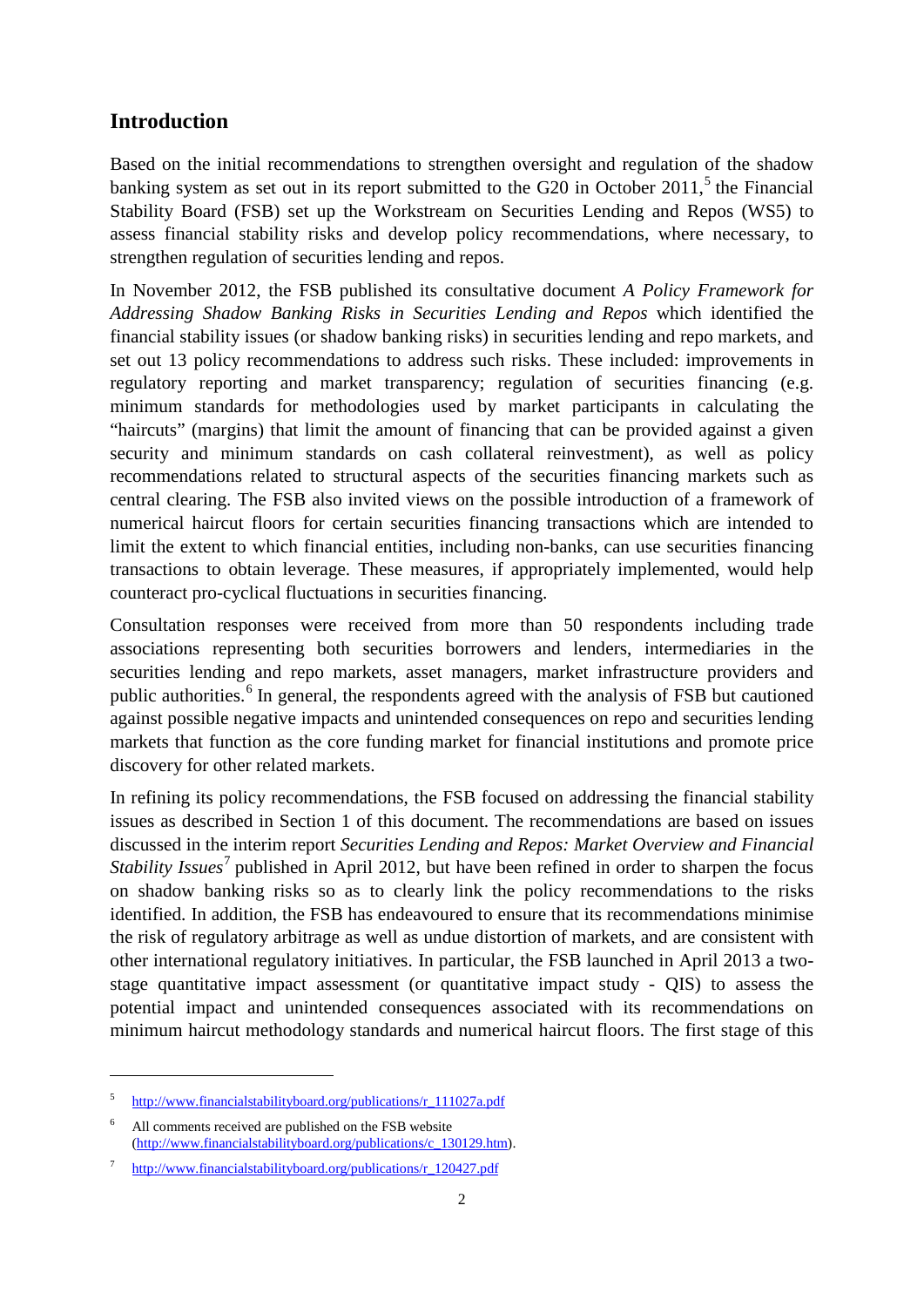QIS took place in April-June 2013, and consisted of collecting detailed historical haircut data from a small pool of large financial intermediaries globally so as to calibrate the FSB's proposed minimum haircut recommendations (set out in Annex 2 of this document with the summary of QIS1 results in Annex 3). The exercise also included a set of qualitative questions asking participating firms to provide a general description of the factors they take into account and the approach they follow when setting haircuts.

The policy recommendations of the FSB on securities lending and repos are categorised in three broad groups in accordance with the nature of the recommendations: improvement in transparency (Section 2); regulation of securities financing (Section 3); and structural aspects of the securities financing markets (Section 4). They are summarised at the end of this document (in Annex 1). Application of the policy recommendations may vary in details across jurisdictions, depending on existing regulatory frameworks. The implementation of recommendations and their consistency across jurisdictions will be monitored through the FSB after they are finalised.

The FSB will undertake further work on some recommendations contained in this document. A new FSB data experts group on securities financing markets has been established to take forward recommendations on data collection and aggregation at the global level (recommendations 2 and 3). This group will develop proposed standards and processes for data collection and aggregation at the global level to ensure consistent data collection by national/regional authorities by the end of 2014.

Meanwhile, the FSB is conducting the second stage of the QIS (QIS2) to assess the impact of its proposed recommendations on minimum haircut standards described in Annex 2, and in particular the proposed numerical haircut floors. It is also inviting additional views from the public on the impacts and details of the proposed recommendations through the list of questions set out in Annex 2. The current proposed recommendations are based on the public responses on the November 2012 Consultative Document and on the results of the first stage of the QIS. The FSB welcomes comments on these proposals set out in Annex 2. Comments and responses to questions should be submitted by **28 November 2013** by email to [fsb@bis.org](mailto:fsb@bis.org) or post (Secretariat of the Financial Stability Board, c/o Bank for International Settlements, CH-4002, Basel, Switzerland). All comments will be published on the FSB website unless a commenter specifically requests confidential treatment. Meanwhile, the FSB will publish the QIS instructions with templates to assess the impact of these new specific proposals by mid-October, and invite interested market participants – including non-bank financial institutions - to participate in the exercise. Based on the QIS2 results and the comments received, the FSB will complete its work on minimum haircut standards in spring 2014.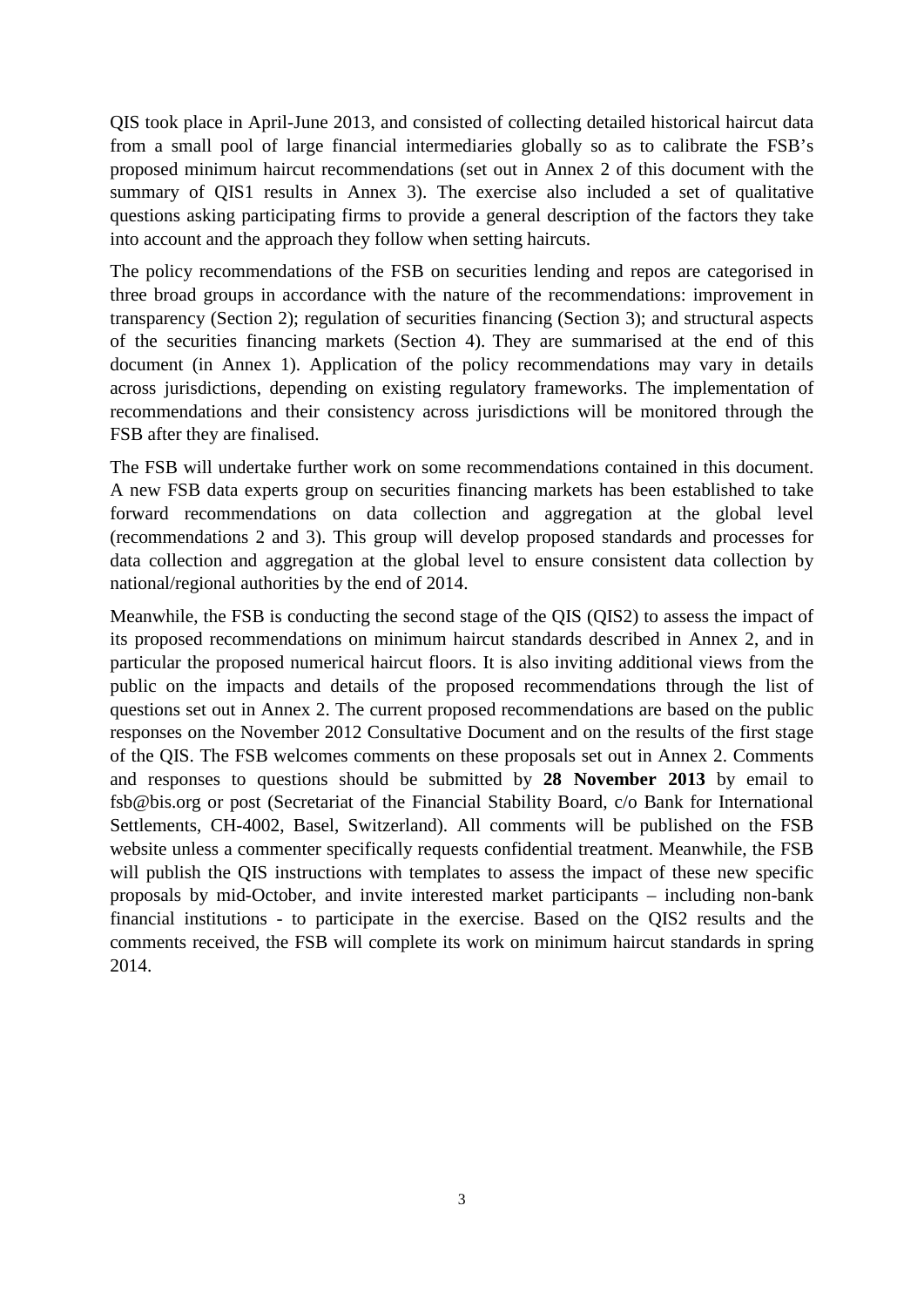## <span id="page-7-0"></span>**1. Financial stability risks in securities lending and repo markets**

Securities lending and repo markets play crucial roles in supporting price discovery and secondary market liquidity for a variety of securities issued by both public and private agents. They are central to financial intermediaries' abilities to make markets, and facilitate the implementation of various investment, risk management, and collateral management strategies. Repo markets are also instrumental in monetary financing operations in many jurisdictions. Notwithstanding these important benefits, the use of securities lending and repos can lead to "bank-like" activities, such as creating "money-like" liabilities, carrying out maturity/liquidity transformation, and obtaining leverage, including short-term financing of longer-term assets, some of which may run the risk of becoming illiquid or losing value.

Such financial stability risks in the securities lending and repo markets can be split into (i) "pure" shadow banking risks – i.e. maturity/liquidity transformation and leverage outside the banking sector – and (ii) risks that span both banking and shadow banking.

#### <span id="page-7-1"></span>**1.1 Pure shadow banking risks**

### **(i) Using repo to create short-term, money-like liabilities, facilitating credit growth and maturity/liquidity transformation outside the banking system**

- This can pose a risk to financial stability by aiding the build-up of excessive leverage and maturity transformation outside the reach of prudential liquidity and capital regulation.
- The policy goal is to ensure sufficient transparency to the authorities and limit risks to financial stability from excessive leverage and maturity transformation.

#### **(ii) Securities lending cash collateral reinvestment**

- This is a large-scale activity around US\$1 trillion globally on the balance sheet of "real money" investors; it is largely facilitated by custodian banks as agent lenders.<sup>[8](#page-7-3)</sup>
- The risk is that cash collateral reinvestment can involve maturity and liquidity transformation, which if left unchecked can present risks and negative externalities to firms beyond the beneficial owner or agent lender in a stress event.
- The policy goal is to subject cash collateral reinvestment to regulatory limits on liquidity and leverage risks.

#### <span id="page-7-2"></span>**1.2 Risks that span banking and shadow banking**

-

#### **(i) Tendency of securities financing to increase procyclicality of system leverage**

• Variations in asset values will drive procyclicality in any banking system. But a system based on securities financing may be more procyclical because of the direct

<span id="page-7-3"></span><sup>8</sup> According to data from the Quarterly Aggregate Composite survey conducted by the Risk Management Association, the total value of US\$ cash collateral reinvestment globally stood at \$1.0 trillion in Q3 2008.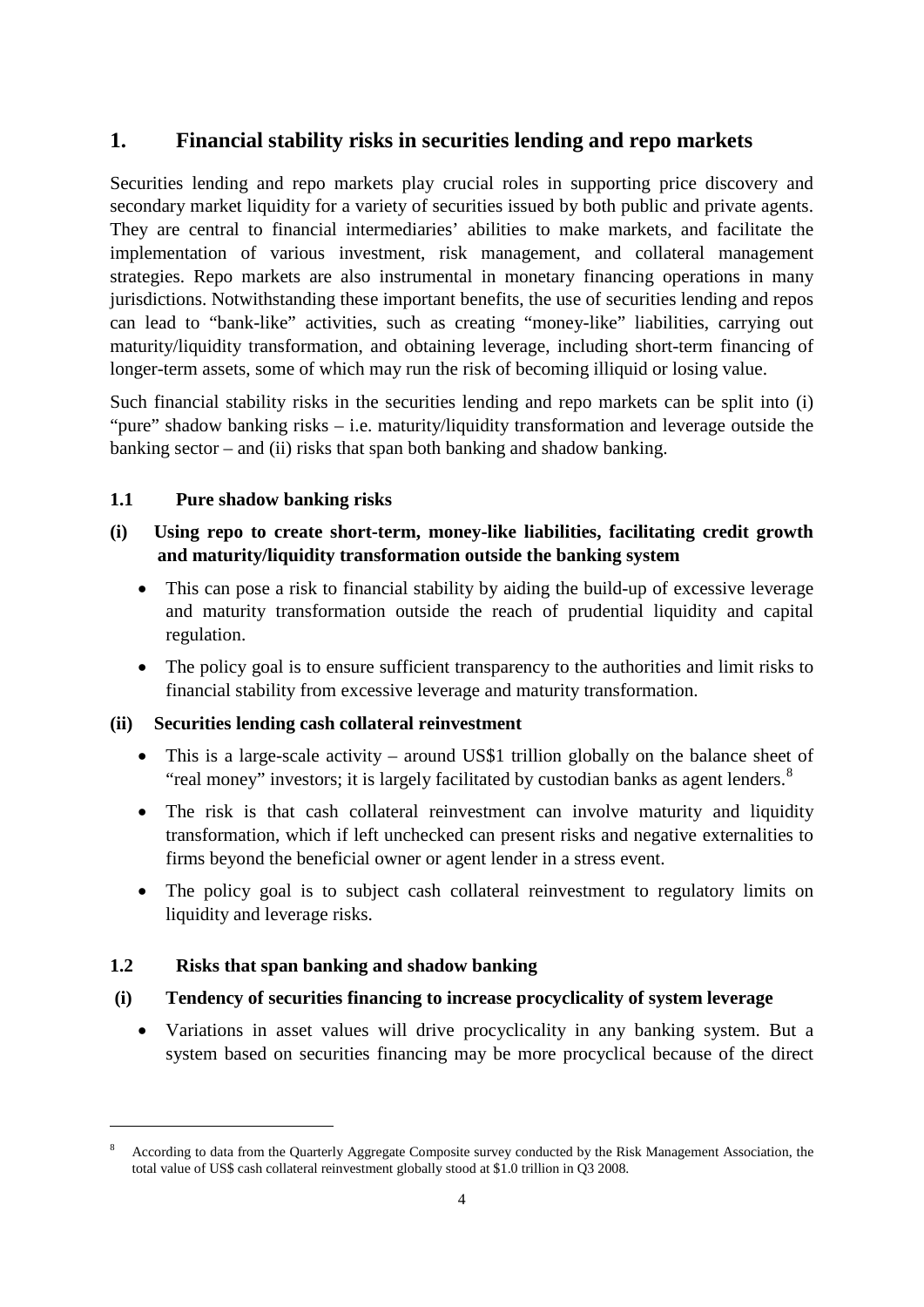relationship of funding levels to fluctuating asset values and (via the levels of haircuts) volatility.<sup>[9](#page-8-0)</sup>

• The policy goal is to restrict, or put a floor on the cost of, securities borrowing against assets subject to procyclical variation in valuations/volatility, to reduce the potential for the excessive leverage to build-up and for large swings in system leverage when the financial system is under stress.

#### **(ii) Risk of a fire sale of collateral securities**

- Following a counterparty default, some creditors in the repo financing and securities lending segments are likely to sell collateral securities immediately, because of regulatory restrictions on portfolio holdings, limited operational or risk management capacity, or a need for liquidity. This may lead to sharp price falls that create mark-tomarket losses for all holders of those securities. These losses can in turn lead to fresh rounds of fire sales by other firms, thereby creating an asset valuation spiral.
- The policy goal is to mitigate the risk that large forced sales of collateral in one market segment arise as a channel of risk transmission beyond that market segment and throughout the broader financial system.

#### **(iii) Re-hypothecation of unencumbered assets**

-

- Re-hypothecation can replace ownership of securities with a contractual claim on a financial institution to return equivalent securities, with ownership of the rehypothecated securities transferring to this institution. Re-hypothecation of client assets can create financial stability risks especially if clients are uncertain about the extent to which their assets have been re-hypothecated, or about the treatment in case of bankruptcy. For example, uncertainty may increase the possibility of a run on a prime-broker if there are concerns about its credit worthiness.
- To the extent that the client has no offsetting indebtedness to the financial institution, the contractual obligation to return equivalent securities is akin to an unsecured obligation in some jurisdictions. The financial institution can in turn re-use those securities, e.g. as collateral to borrow money in the wholesale markets.
- The policy goal is to reduce financial stability risks arising from client uncertainty about the extent to which assets have been re-hypothecated and the treatment in case of bankruptcy, and to limit re-hypothecation of client assets (without an offsetting indebtedness) to financial intermediaries subject to adequate regulation of liquidity risk. This would be especially relevant for any jurisdictions where clients have insufficient visibility or authority over how agents are using their assets.

### **(iv) Interconnectedness arising from chains of transactions involving the re-use of collateral**

• Large exposures amongst financial institutions create a risk of contagion.

<span id="page-8-0"></span><sup>9</sup> A system based on unsecured financing may also be procyclical or subject to "cliff effects" when confidence in counterparty credit is eroded.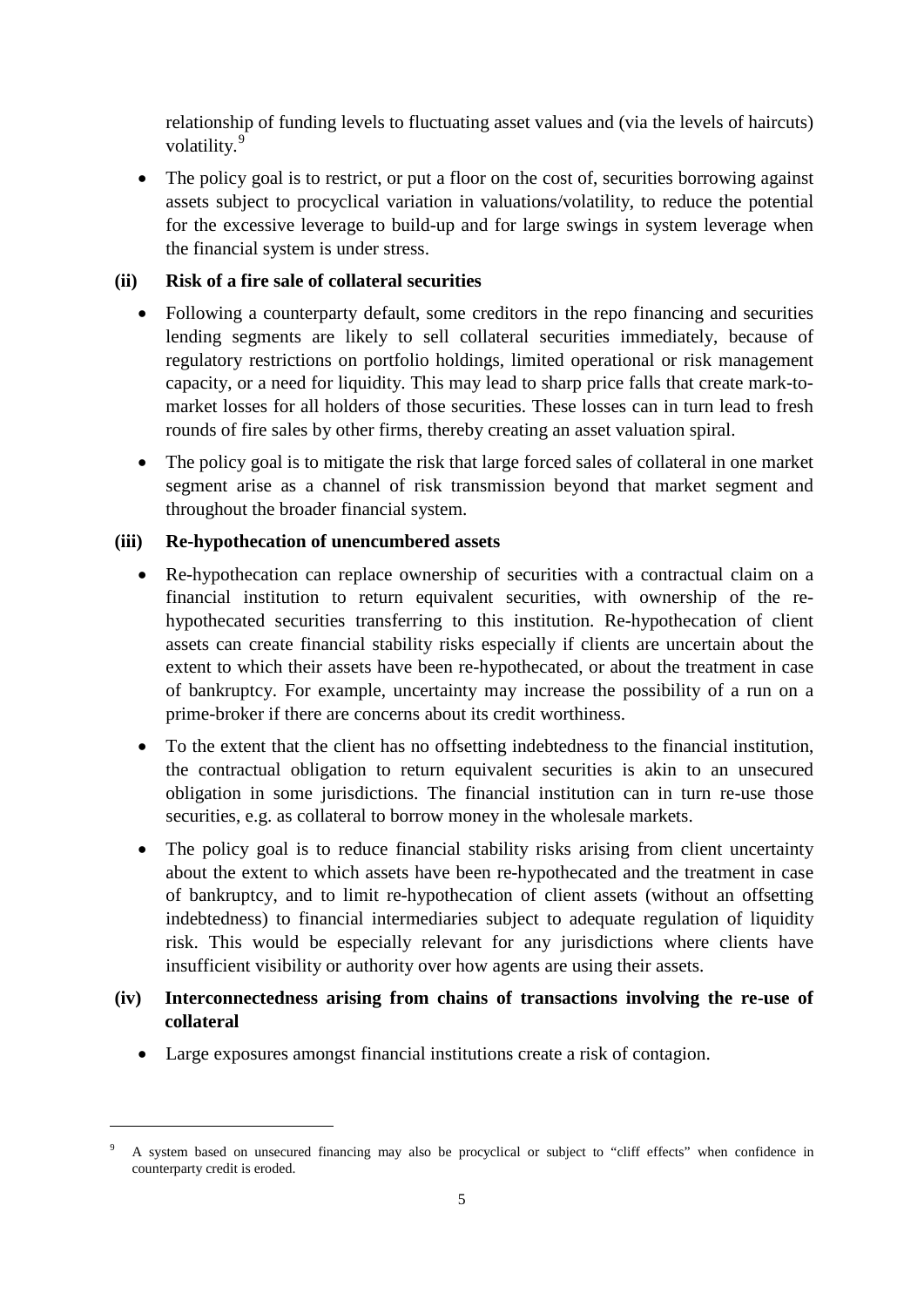- Securities financing transactions typically involve small direct exposures as the process of daily variation margining largely or entirely offsets the contractual liabilities of the two parties, unless the default of a counterparty coincides with or is quickly followed by a large movement in collateral valuations, or if netting agreements are not legally enforceable.
- The policy goal is to reduce (i) the risk of financial contagion and (ii) opacity.

#### **(v) Inadequate collateral valuation practices**

- When the prices of sub-prime mortgage-backed-securities (MBS) fell during the early stage of the financial crisis, a number of financial institutions failed to mark their positions to true market value (in part due to valuation uncertainty), and later revealed significant losses. Arguably, the decline in MBS prices would have caused a smaller disruption in the market had such price changes been reflected in balance sheets earlier and more gradually through continuous marking-to-market.
- The policy goal is to improve collateral valuation practices.

## <span id="page-9-0"></span>**2. Policy recommendations related to improvement in transparency**

### <span id="page-9-1"></span>**2.1 Why better data are important for financial stability monitoring and policymaking**

One important lesson from the 2007-2009 financial crisis is that authorities with responsibility for monitoring and mitigating risks to financial stability need more timely and comprehensive visibility into risky trends and developments in financial markets. This includes activity and behaviour in the securities financing markets that were a key locus of systemic risk and a key channel for the transmission of systemic shocks during the crisis. However, gaps and lags in the information available to authorities impeded their ability to identify the build-up of vulnerabilities in the lead-up to the crisis and to recognise emerging risks in these markets soon after they emerged, and to get a comprehensive picture of trends and developments across the full range of market participants. Unfortunately, without a comprehensive and timely picture of how securities financing markets were evolving and the risks associated with patterns of behaviour in these markets, authorities found themselves repeatedly dealing with relatively late-stage market developments that sparked systemic risk transmission during this period. The vulnerability of some repo market segments to runs and fire sales of underlying collateral, the flaws in the assumption that securities financing is always durable even in a stressed market, and the degree to which systemically important players were conducting material maturity, liquidity and credit risk transformation in the course of their securities financing and collateral management activities were all more opaque to authorities than they could ideally have been at an early stage, given the gaps in the data available to them at that time.

Securities lending and repo markets are key places in which financial institutions can build direct exposures to each other. This can create at least three potential risks (see also Section 1):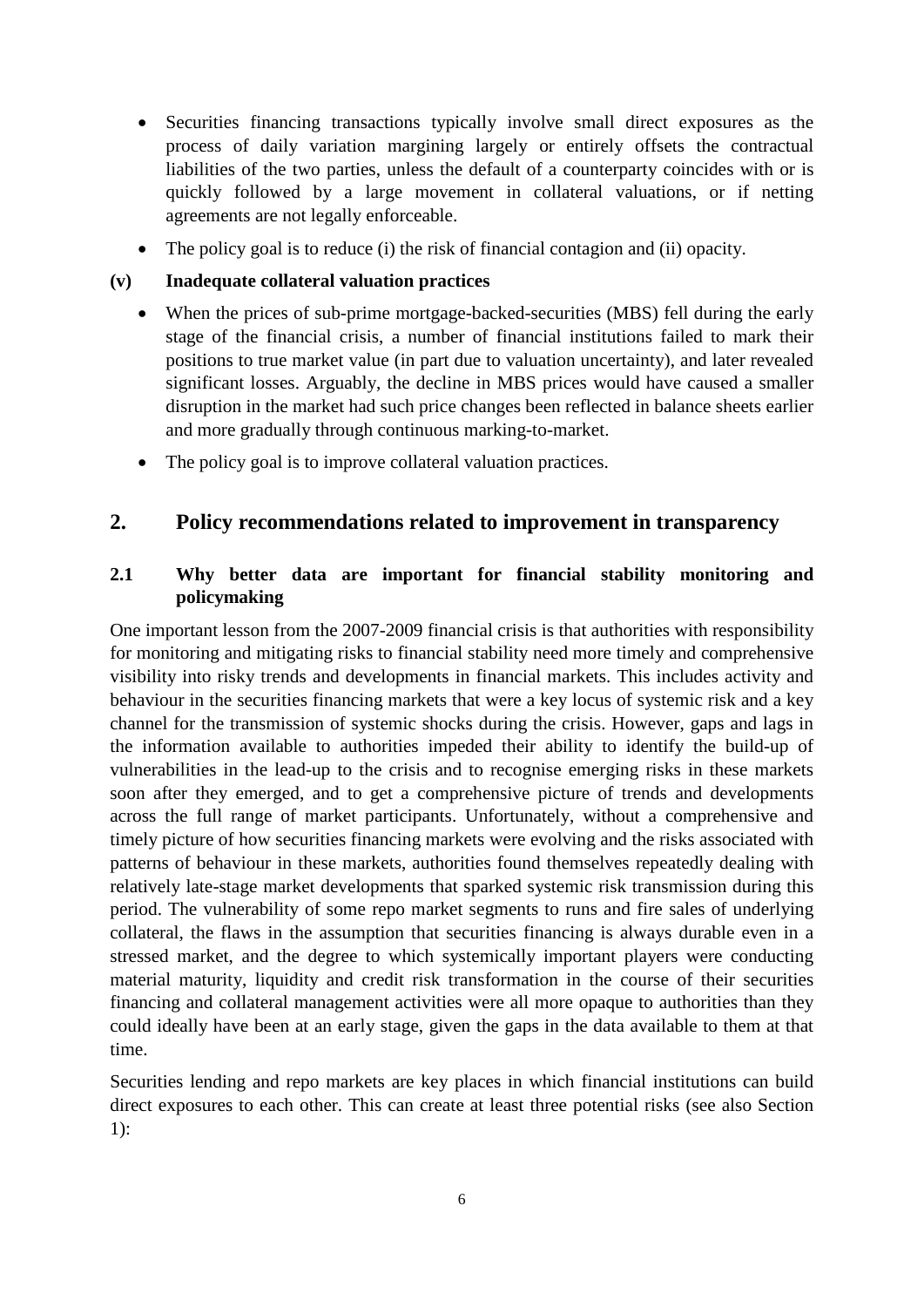- The failure of a large institution could destabilise one or more of its counterparties and possibly the broader markets in which it is active (Section 1.2 (iv));
- A systemically important financial institution that is otherwise solvent but highly reliant on short-term wholesale funding could suffer a liquidity shortage during a broad-based run (due for example to concerns about a specific asset class or the stability of a market infrastructure) that threatens its viability and poses risk to its counterparties and broader markets (Section 1.2 (iv)); and
- Entities outside the banking system could finance themselves using securities lending and repos in ways that create significant but not necessarily readily apparent systemwide leverage and maturity transformation. For example, the use of securities lending and repos outside the banking system creates liabilities that are thought to be safe, short-term and liquid - in effect cash equivalents. These may be vulnerable to runs in periods of stress as investors realise that their resemblance to cash or insured deposits in normal times has disappeared in the face of uncertainty about their underlying value. The resulting forced sales of assets whose values are already under pressure can accelerate an adverse feedback loop, in which all forms with similar assets suffer mark-to-market losses, which in turn can lead to more fire sales (Sections 1.1 (i), 1.2  $(i)$  and  $(ii)$ ).

In order to be able to better detect such risks, authorities need to augment their data collection so as to capture more granular and timely information on securities lending and repo exposures between financial institutions, including on the composition and evolution of the underlying collateral (see Annex 4 for current approaches in collecting data). This would enable authorities to enhance detection of risk concentrations, such as large exposures to particular institutions and heavy dependence on particular collateral asset classes. Such efforts could leverage on international initiatives such as the FSB Data Gaps Initiative, which currently collects data on securities financing transactions and is developing a framework for pooling and sharing relevant data on the major bilateral linkages between large international financial institutions, and on their common exposures to and funding dependencies on countries, sectors and financial instruments.[10](#page-10-1)

**Recommendation 1: Authorities should collect more granular data on securities lending and repo exposures amongst large international financial institutions with high urgency. Such efforts should to the maximum possible extent leverage existing international initiatives such as the FSB Data Gaps Initiative, taking into account the enhancements suggested in this document.**

#### <span id="page-10-0"></span>**2.2 What data elements are needed to support financial stability monitoring and policymaking**

Increased transparency has the potential to provide useful information to authorities to help to detect and monitor risks as they unfold. It is also important to note that different types of data may be needed for different types of securities financing activity. For example, trade (flow) as

<span id="page-10-1"></span><sup>&</sup>lt;sup>10</sup> At the regional level, the European Systemic Risk Board (ESRB) in the EU is currently working to enhance monitoring of securities financing transactions [\(http://www.esrb.europa.eu/pub/pdf/occasional/20130318\\_occasional\\_paper.pdf\)](http://www.esrb.europa.eu/pub/pdf/occasional/20130318_occasional_paper.pdf).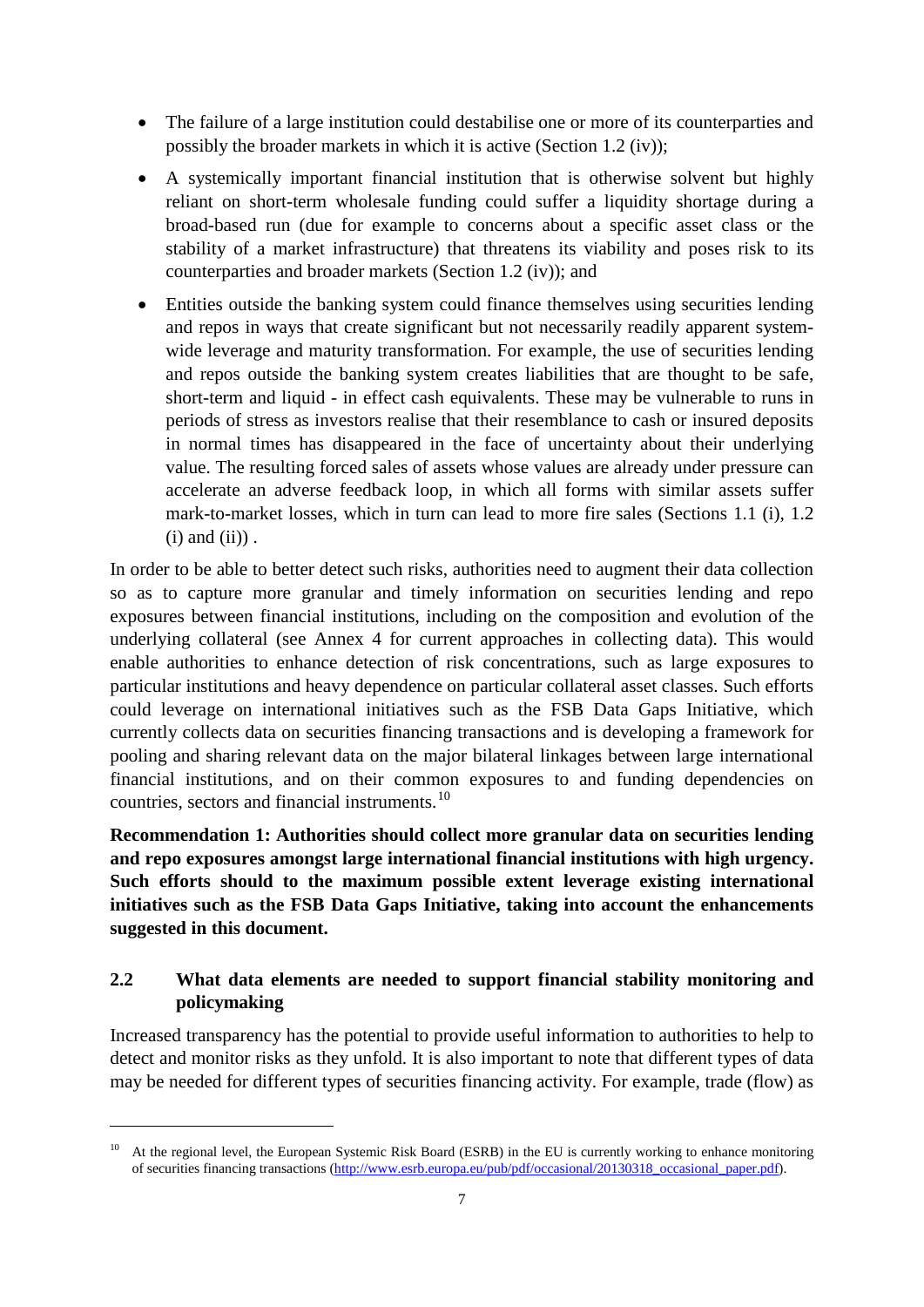well as position (stock) data may be informative and feasible for repo activity, whereas position data may be more meaningful and readily available than trade data for securities lending activity, given how those transactions are conducted and managed. However, if the ultimate objective of enhanced data collection is the monitoring of financial stability risks, it is desirable to get a comprehensive view of the securities financing markets. The economic equivalence of, and similarities between, repo and securities lending transactions would easily enable market participants to circumvent transparency requirements targeted at only part of the market by re-characterising the transactions. At the very least data templates across securities financing transactions should be consistent. In collecting more data, authorities should also endeavour to provide aggregate data to the public wherever possible and informative.

The FSB has considered the market data that authorities would need to monitor the size and risk characteristics of securities lending and repo markets over time in order to detect financial stability risks and developed policy responses to address those risks. Tables in Annexes 5 and 6 show the data elements that FSB members feel would be useful, and how they map to various financial stability concerns. The FSB, through WS5, has considered existing official market surveys and other forms of data reporting on some of these data elements in early 2013: that work suggested the existence of significant data gaps in these markets (Annex 7). Authorities should thus collect more granular data at more frequent intervals for financial stability monitoring purposes.

**Recommendation 2**: **Trade-level (flow) data and regular snapshots of outstanding balances (position/stock data) for repo markets should be collected. Regular snapshots of outstanding balances should also be collected for securities lending markets and further work should be carried out on the practicality and meaningfulness of collecting trade-level data. Such data should be collected frequently and with a high level of granularity, and should also capitalise on opportunities to leverage existing data collection infrastructure that resides in clearing agents, central securities depositories (CSDs) and/or central counterparties (CCPs). National/regional authorities should decide the most appropriate way to collect such data, depending on their market structure, and building on existing data collection processes and market infrastructure where appropriate. Trade repositories are likely to be an effective way to collect comprehensive repo and securities lending market data. Regulatory reporting may also be a viable alternative approach.**

#### <span id="page-11-0"></span>**2.3 A regime for data collection and aggregation at the global level**

The FSB envisions that national/regional authorities should decide the best way to collect the needed data, based on a consideration of their market structure and scale, and building upon existing data collection processes and market infrastructure where appropriate. However, national/regional data collection efforts should be designed according to a common set of data standards across borders and financial instruments, to facilitate aggregation at the global level. The FSB would play the role of global data aggregator, and could make information on global trends in financial stability available to the public on a periodic basis. Data suitable for release to the public would need to be subject to appropriate governance standards, aggregated and would represent a subset of what is collected, regardless of the collection approach used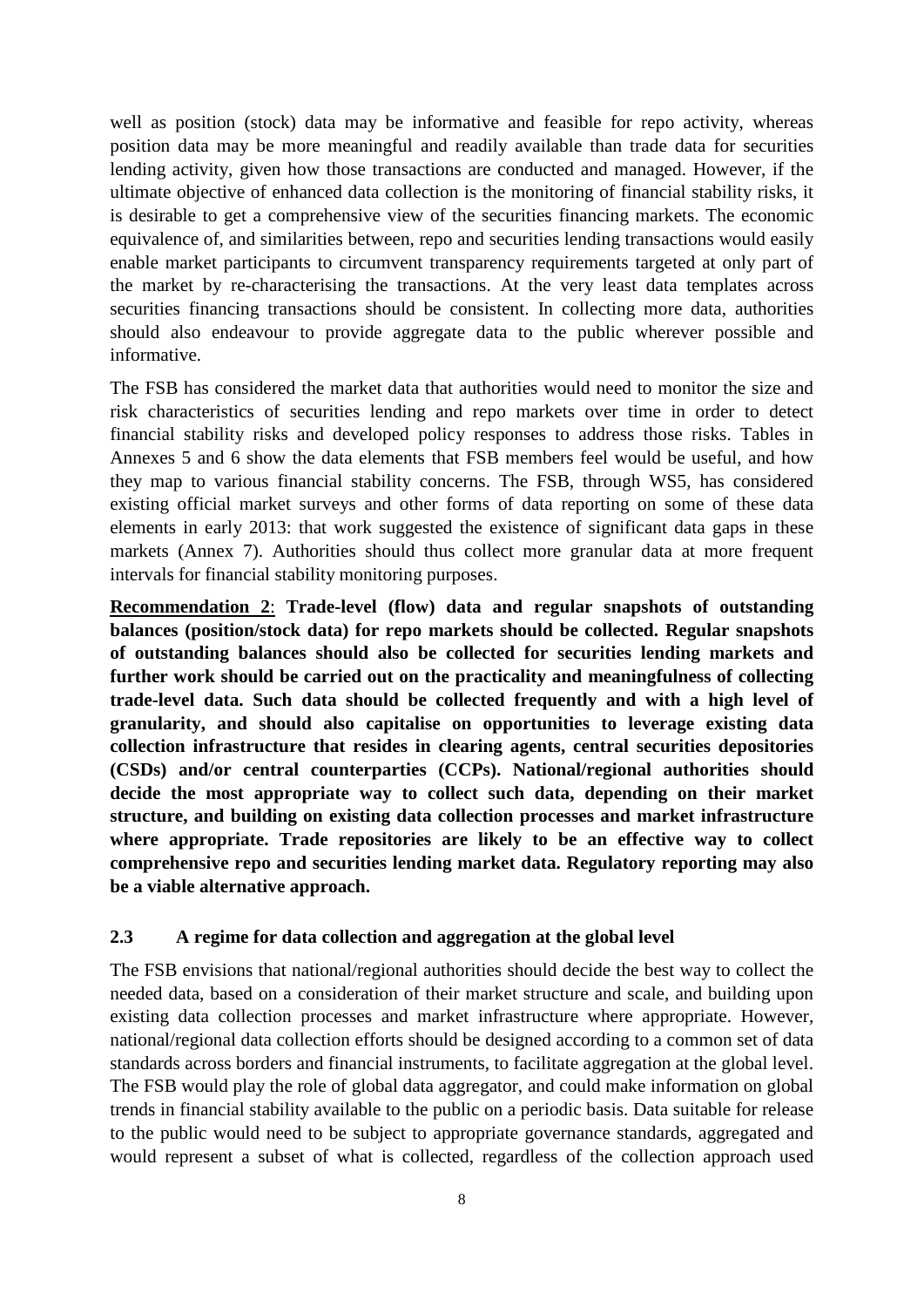locally. National/regional authorities would aggregate their data and provide only aggregated information (excluding individual counterparty positions) to the FSB.

- Aggregated repo data to be reported may include: range of repo rates, size of market activity, currency breakdown of market activity (both cash and collateral), tenor composition of market activity (total or by collateral asset class), collateral composition by asset class and by quality, haircut ranges (total or by collateral asset class), market concentration metrics, and market segment (e.g. bilateral, centrallycleared or tri-party).
- Aggregated securities lending data to be reported may include: range of lending rates, volume and value of securities on loan, breakdown of activity by currency, tenor, collateral quality, collateral and/or counterparty type and beneficial owner type as well as the type of security lent and the asset type and maturity in which cash collateral is reinvested.

In order to take forward the work to establish standards for data collection and aggregation at the global level, and finalise a vision for the design of a regime for the data collection of repo and securities lending activity, the FSB has established a technical data experts group. This group will develop proposed standards and processes by the end of 2014. It will also interact closely with market participants. Issues that this group will focus on include:

- What data elements (data standards, definitions and format) might be needed to ensure global aggregation in an efficient manner?
- At what minimum level of granularity should each of these data items be collected for the purpose of producing global aggregates? For example, should collateral be categorised by type or collected at the individual security level? How should transactions against multi-asset collateral baskets be reported and categorised? How should open-ended or extendable repo transactions be reported and categorised? What treatment should apply for collateral optimisation processes whereby collateral can churn over the course of a repo's contracted maturity?
- What conventions need to be agreed in order to minimize the potential for double counting of data (e.g. from both parties to a trade), both within national/regional data collection and when aggregating data at the global level?
- What measures may need to be taken by the FSB as global aggregator, and by local regulators, to ensure that the confidentiality of firm-specific data is protected?
- What framework/data architecture is optimal to support a regional-to-global aggregation operating model?
- How can we ensure appropriate regulator access to data in light of the chosen operational model and data architecture?
- Can the re-use of collateral be captured what type(s) of information would be needed to do so?  $11$

<span id="page-12-0"></span><sup>&</sup>lt;sup>11</sup> This may include possible development of a measure of collateral "velocity" – meaning the number of times a piece of collateral changes hands.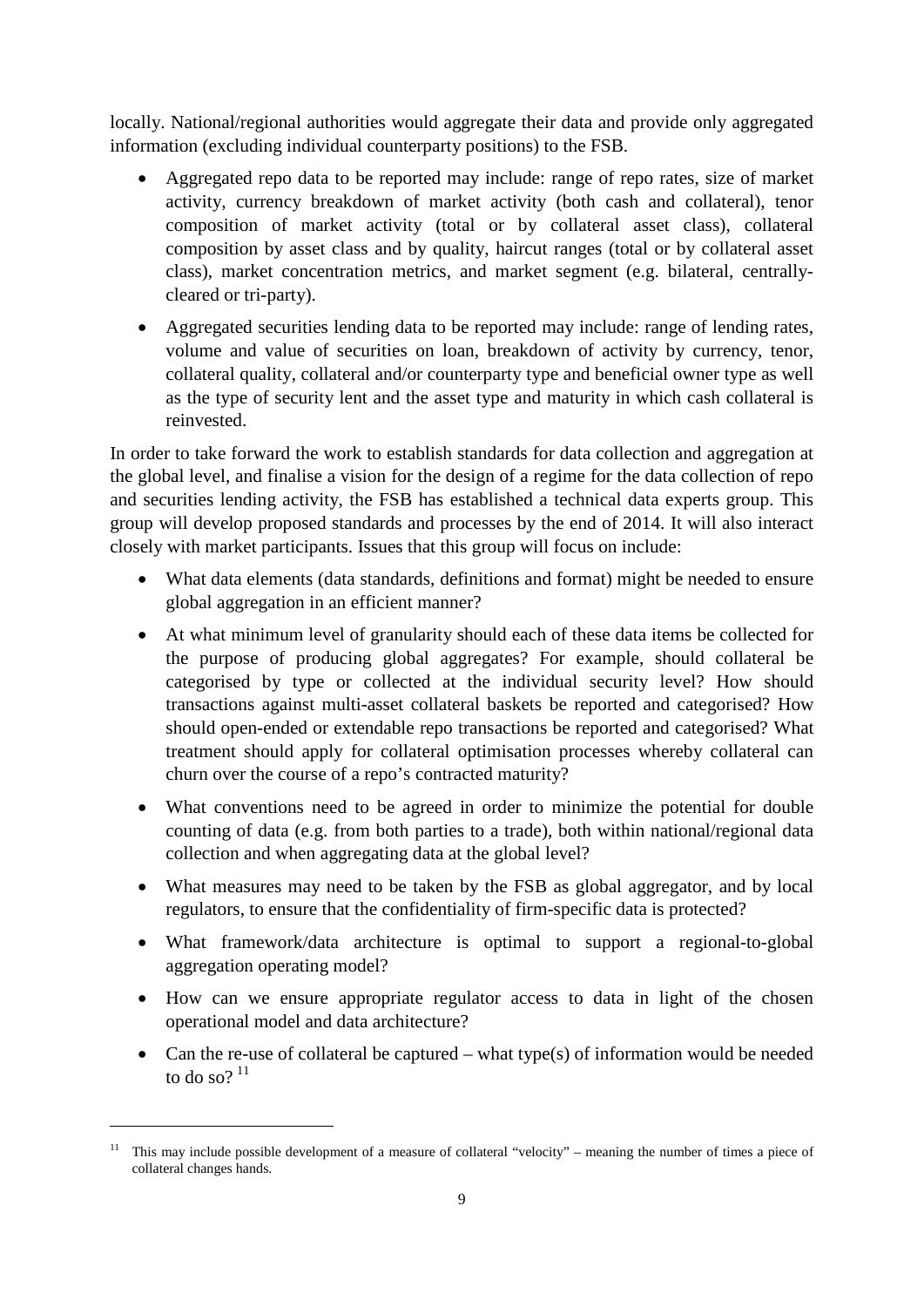**Recommendation 3**: **The total national/regional data for both repos and securities lending on a monthly basis should be aggregated by the FSB which will provide global trends of securities financing markets (e.g. market size, collateral composition, haircuts, tenors). The FSB should set standards and processes for data collection and aggregation at the global level to ensure consistent data collection by national/regional authorities and to minimise double-counting at the global level.**

#### <span id="page-13-0"></span>**2.4 Improvement in corporate disclosures**

Global financial institutions disclose information about their activity and exposures in the securities lending and repo markets publicly, in their regulatory filings and audited financial statements. However, the FSB found that such information falls well short of what regulators would ideally need in order to monitor the build-up of systemic risk in normal times and track its transmission between firms during a stress event. In particular, disclosures are often relatively aggregated, focused more on size than risk, and vary across firms and jurisdictions with respect to the level of detail. Disclosure is particularly poor in relation to transactions, such as collateral swaps, that do not involve cash.

The FSB believes that the following disclosures should be considered for recommendation to the Enhanced Disclosure Task Force (EDTF).<sup>[12](#page-13-1)</sup> Enhancing disclosure standards to include these would improve investors' and authorities' visibility into financial institutions' activities in securities lending and repo markets. Consideration should be given to disclosure of a "sources and uses of securities collateral" statement that shows a breakdown of securities that can be delivered as collateral (e.g. securities borrowed, reverse repo securities, client assets with a right of use, collateral received on OTC derivatives) and uses of those securities as collateral (e.g. margin posted on OTC derivatives, repo financing, securities lending or collateral against securities borrowing, margin posted to CCPs). One option for disclosure of these information/data is additional footnotes to the firm's financial statements. Another option is a template for all firms modelled on the Basel Pillar 3 requirements for disclosure of securities lending and repo. For example, the EDTF may consider improving its reference template on asset encumbrance (Figure 5 of its October 2012 report) to include more granular information on sources and uses of securities collateral, taking into account unintended consequences. The tables in Annex 8 are an attempt by WS5 to incorporate such information for consideration by the EDTF.

It would also be useful to have more qualitative information disclosed by firms, where material.

• Counterparty concentration (for both securities lending and repo trades)

-

• Maturity breakdown of trades (separately for repo, reverse repo, securities lent, securities borrowed)

<span id="page-13-1"></span><sup>&</sup>lt;sup>12</sup> EDTF was established by the FSB in May 2012 following an FSB roundtable in December 2011 to improve the risk disclosures of banks and other financial institutions. Membership of the EDTF has wide geographical representation and includes senior executives from leading asset management firms, investors and analysts, global banks, credit rating agencies and external auditors. It published a report on enhancing banks' risk disclosures in October 2012 [\(https://www.financialstabilityboard.org/publications/r\\_121029.pdf\)](https://www.financialstabilityboard.org/publications/r_121029.pdf).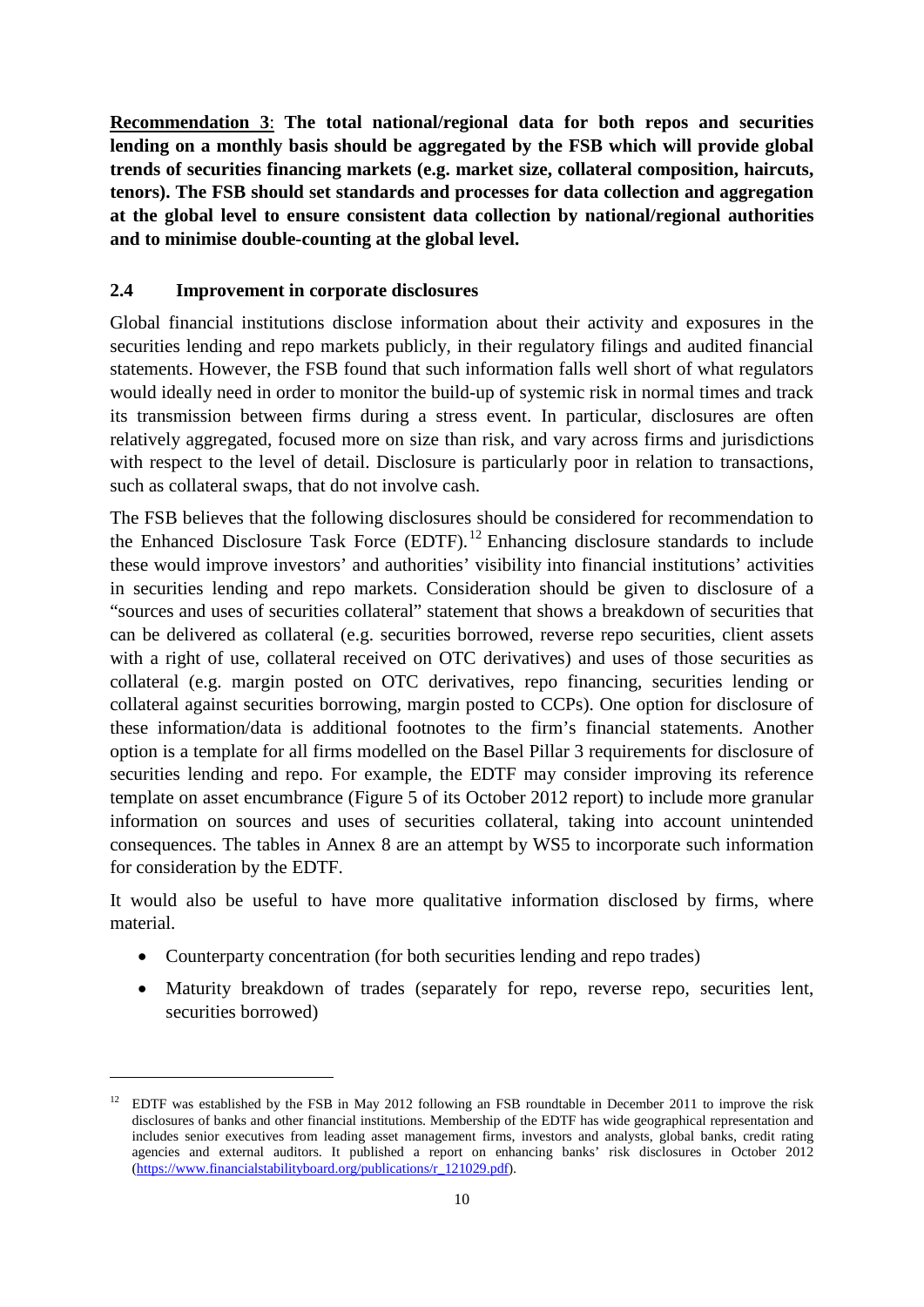- Composition of securities lent and securities borrowed, and securities reversed in and repo-ed out
- Composition of collateral received against securities lent
- Information on collateral margins (for both securities lending and repo trades)
- Percentage of collateral pool reused, broken down by client vs. own activity
- Breakdown of activity done for own account and on behalf of customers, for securities lending and repo separately
- Amount of indemnifications provided as agent to securities lending clients, and maturity profile of those contingent liabilities where applicable
- Credit risk exposure broken down by securities lent, securities borrowed, repo and reverse repo

### **Recommendation 4: The Enhanced Disclosure Task Force (EDTF) should work to improve public disclosure for financial institutions' securities lending, repo and wider collateral management activities, taking into consideration the items noted above.**

#### <span id="page-14-0"></span>**2.5 Improvement in reporting by fund managers to end-investors**

Securities lending and repos are used extensively by fund managers in many jurisdictions for efficient portfolio management. They can be used either to fulfil investment objectives or for enhancing returns. However, since securities lending and repo allow fund managers to access leverage on their clients' portfolios, appropriate information on such activities needs to be frequently disclosed by fund managers to investors in order to allow those investors to select their investments with due consideration of the risks taken by fund managers. In some cases, fund managers will in turn rely on reporting by lending agents (e.g. custodian banks) in order to provide this information to end-investors. The FSB recommends that the information that should be reported by fund managers to end-investors could include:

- Global data: the amount of securities on loan as a proportion of total lendable assets and of the fund's assets under management (AUM); and the absolute amounts of the repo book and the reverse repo book.
- Concentration data: Top 10 collateral securities received by issuer, top 10 counterparties of repo and securities lending (sources of borrowed cash, if applicable), and top 10 counterparties of reverse repo (sources of borrowed securities).
- Repo and securities lending data breakdowns: by collateral type,  $13$  by currency, by maturity tenor, <sup>[14](#page-14-2)</sup> by geography (counterparty), cash versus non cash collateral, maturity of non-cash collateral and settlement/clearing (tri-party, CCP, bilateral).

<span id="page-14-1"></span><sup>&</sup>lt;sup>13</sup> At an appropriate level of detail: for example, for fixed income securities, the breakdown would give the share of government bond, investment grade non-financial corporate bonds, sub-investment grade non-financial corporate bonds, investment grade financial corporate bonds, sub-investment grade financial corporate bonds, covered bonds, ABS, RMBS, CMBS etc.

<span id="page-14-2"></span><sup>&</sup>lt;sup>14</sup> Including open transactions.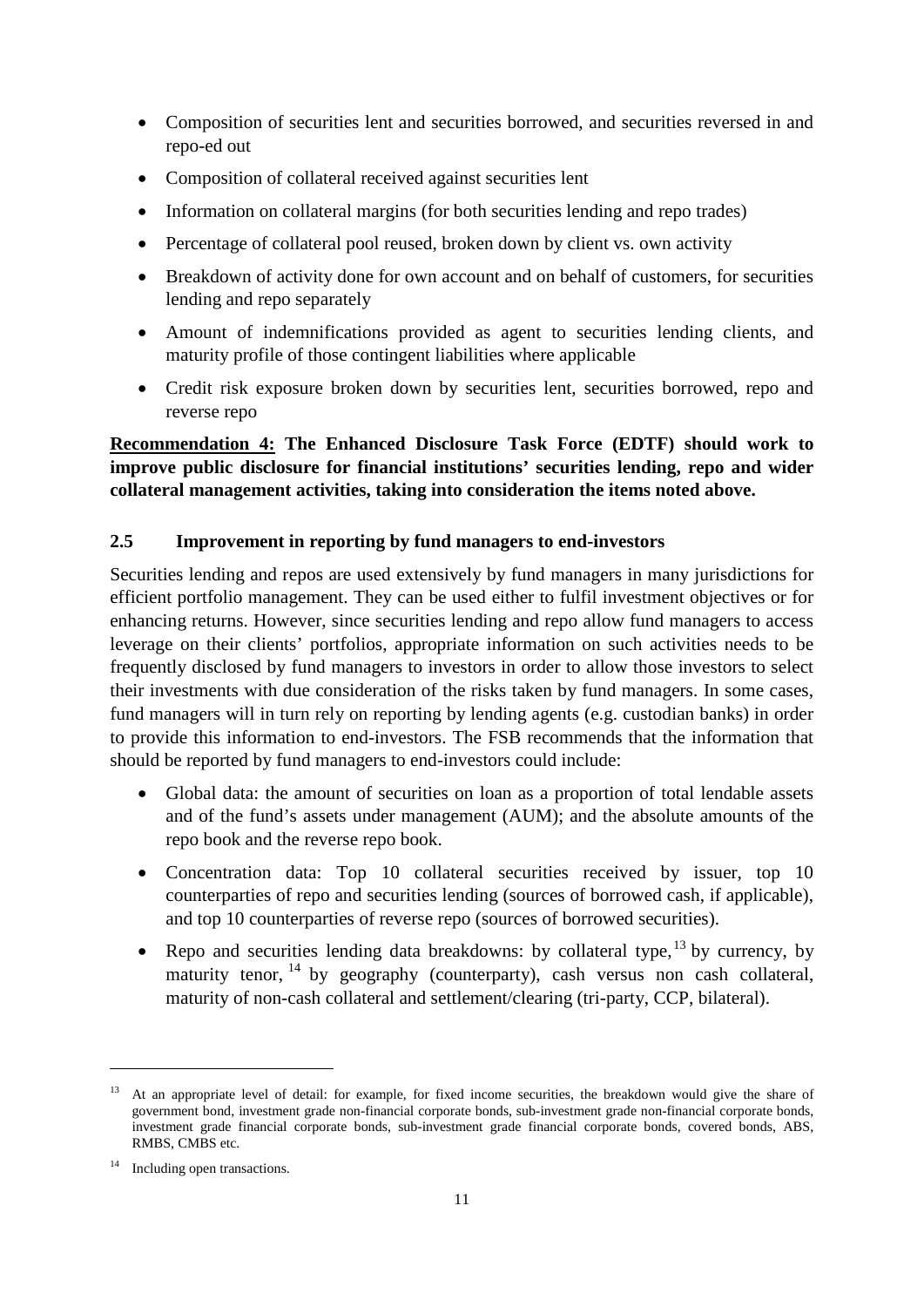- Reverse repo data breakdowns: by collateral type,<sup>[15](#page-15-2)</sup> by currency, by maturity tenor, by geography (counterparty), maturity of collateral.
- Re-use and re-hypothecation data: share of collateral received that is re-used or rehypothecated, compared to the maximum authorised amount if any. Information on any restrictions on type of securities.
- Return data: split between the return from repos and securities lending and the return from cash collateral reinvestment.
- Number of custodians and the amount of assets held by each.
- The way securities received by the counterparty are held, i.e. in segregated accounts or pooled accounts.

**Recommendation 5: Authorities should review reporting requirements for fund managers to end-investors against the FSB's proposal, and consider whether any gaps need to be addressed.**

## <span id="page-15-0"></span>**3. Policy recommendations related to regulation**

## <span id="page-15-1"></span>**3.1 Cash collateral reinvestment**

## **3.1.1** *Key principles*

The minimum standards for cash collateral reinvestment by securities lenders or their agents should focus on limiting risks arising from cash collateral reinvestment where securities are lent at call or at short maturities, giving rise to liquidity risk.

## **3.1.2** *Scope of application*

Given the global nature of securities lending activity, the minimum standards should ideally apply across all jurisdictions and economically equivalent activities in order to limit opportunities for regulatory arbitrage. These minimum standards should apply to all financial entities that are engaged, with or without an agent, in securities lending against cash collateral where the cash collateral is reinvested in a portfolio of assets. Those institutions can include, but are not limited to, pension funds, mutual funds, and insurance companies. Financial intermediaries are outside the scope of the minimum standards if they are subject to regulation of capital and liquidity/maturity transformation.<sup>[16](#page-15-3)</sup>

In implementing the minimum standards, jurisdictions may need to take into account jurisdiction-specific circumstances while maintaining international consistency to address common risks and to avoid creating cross border arbitrage opportunities.

<span id="page-15-2"></span><sup>15</sup> See footnote 13.

<span id="page-15-3"></span><sup>&</sup>lt;sup>16</sup> This may include banks and securities broker-dealers subject to regulatory capital and liquidity requirements.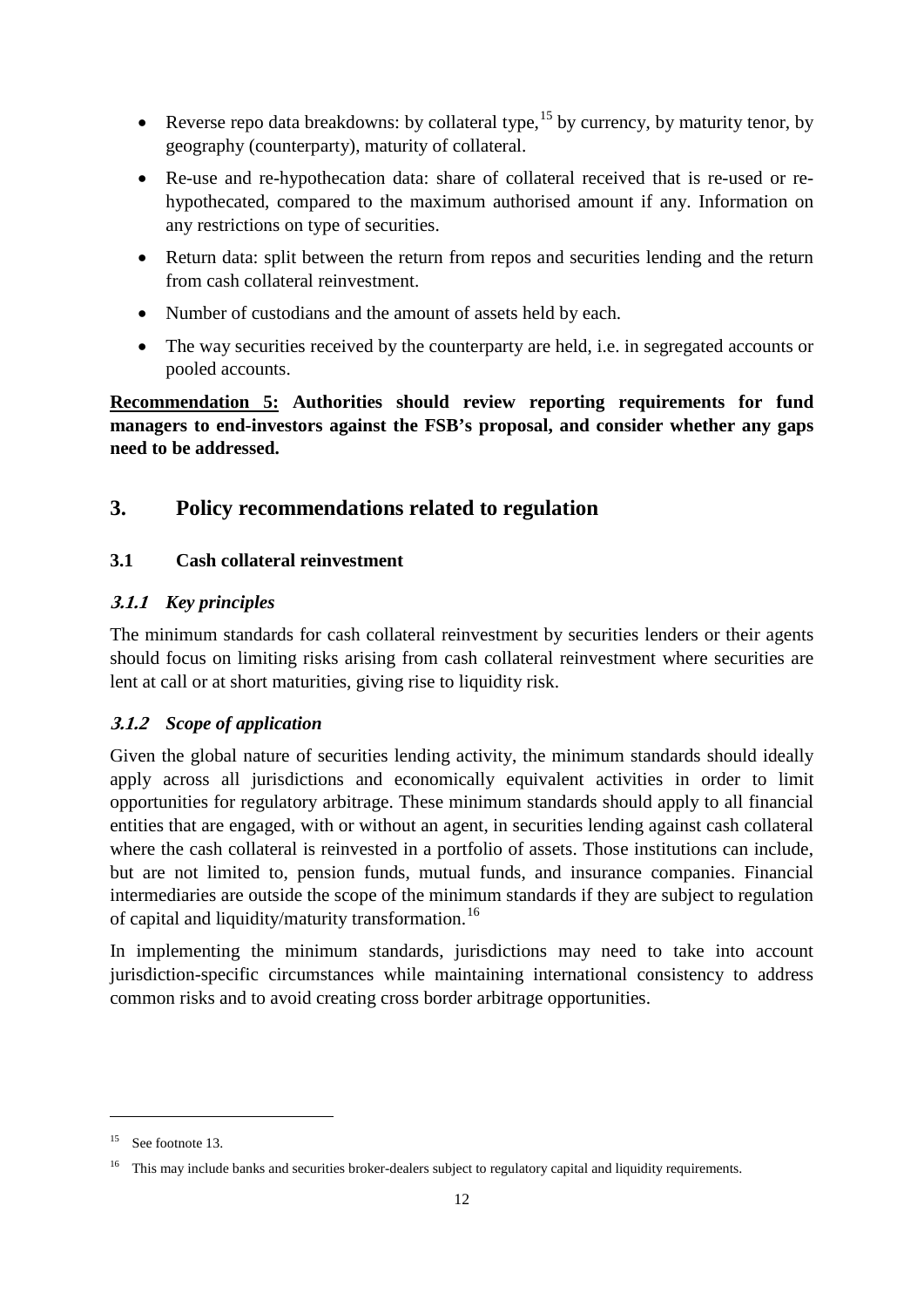#### **3.1.3** *Requirements*

The minimum standards include: high level principles; considerations addressing liquidity risk, maturity transformation, concentration and credit risks; implementation guidelines (including recommended metrics for supervisory reporting and monitoring); stress testing and disclosure requirements.

#### **1. High-level principles**

- 1.1 In developing its cash collateral reinvestment strategy and investment guidelines, the securities lender and/or its agent should take into account the possibility that the cash collateral could be recalled at any time by the party that borrowed securities, consider whether the firm holds assets that are sufficiently liquid to meet reasonably foreseeable recalls of cash collateral, and take measures to manage the associated liquidity risk.
- 1.2 Securities lending cash collateral reinvestment should be conducted with one of the primary objectives being capital preservation. In particular, cash collateral reinvestment guidelines should take into account whether unexpectedly large requests for returning cash collateral could be met if the market for the assets in which the cash collateral has been reinvested became illiquid and liquidating the assets would result in a loss.
- 1.3 Cash collateral reinvestment should be consistent with the securities lender's stated and approved investment policy, so as not to add substantial incremental risk to the firm's risk profile. In developing and approving cash collateral reinvestment guidelines, securities lenders should take into account the size of this activity relative to the firm overall.
- 1.4 Investment guidelines (and subsequent modifications) for securities lending cash collateral reinvestment should be formally documented by lending agents and communicated to beneficial owners.
- 1.5 Securities lenders should explicitly approve, formally document and regularly review investment guidelines that govern cash collateral reinvestment. The guidelines should comply with these principles. Lending agents should ensure that all their clients have such guidelines.
- 1.6 Assets the securities lender and/or its agent hold to meet cash collateral calls should be highly liquid with transparent pricing so that they can be valued at least on a daily basis and sold, if needed, at a price close to their pre-sale valuation.

### **2. Mitigating liquidity, credit, and other risks associated with cash collateral reinvestment**

2.1 The securities lender and/or its agent should reinvest the cash collateral in a way that limits the potential for maturity mismatch, and should hold assets that are sufficiently liquid and low risk to meet reasonably foreseeable demands for cash collateral redemption, together with a buffer to guard against stress scenarios. The securities lender and/or its agent should develop an appropriate risk management structure consistent with the cash collateral reinvestment guidelines.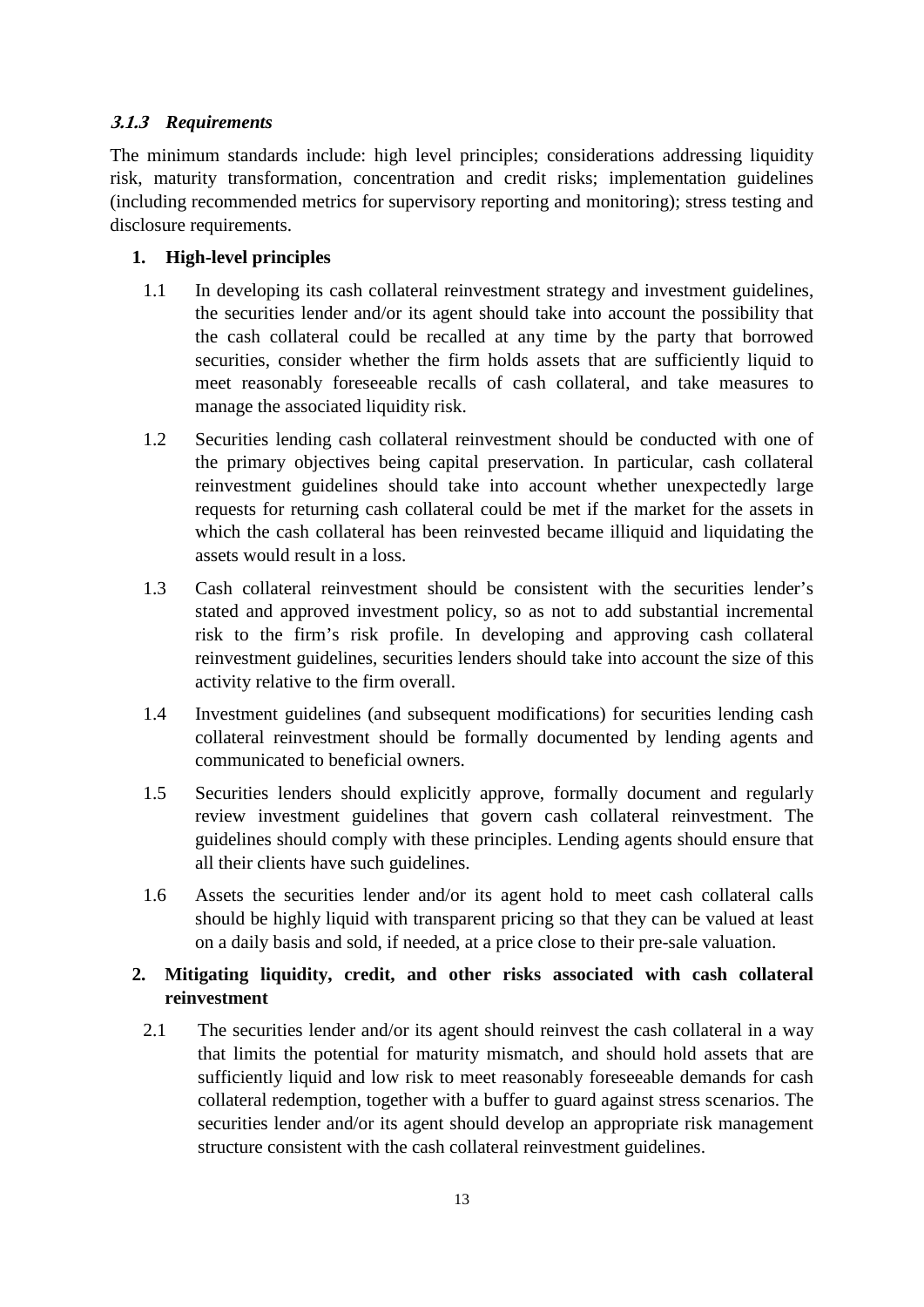- 2.2 Specific requirements for the cash collateral reinvestment portfolio and/or liquidity pool maintained to meet cash collateral recalls should be set by relevant authorities, with a requirement for ongoing compliance, including:<sup>[17](#page-17-0)</sup>
	- *a. A minimum portion of the cash collateral to be kept in short-term deposits (with high-quality financial institutions), held in highly liquid short term assets (such as high quality government treasury bills and bonds), or invested in short tenor transactions (such as overnight or open reverse repos backed by highly liquid assets) that can be readily converted to cash over short time horizons, such as one day and one week, to meet potential recalls of cash collateral.*
	- *b. Specific limits for the weighted average maturity (WAM) and/or weighted average life (WAL) of the portfolio in which the cash collateral is reinvested. The methodology for calculating both WAM and WAL should be available to regulators and disclosed to securities lending clients in the case where agent lenders are employed by a securities lender.*[18](#page-17-1)
- 2.3 The following are additional requirements that could be considered:
	- *a. A maximum remaining term to maturity for any single investment in which the cash collateral is reinvested, maximum which could vary by asset class based on the liquidity of the instruments.*
	- *b. Concentration limits for the cash collateral reinvestment portfolio to limit the firm's exposure to individual securities, issuers, guarantors, security types, and counterparties. These limits could be lower for less liquid assets.*

#### **3. Stress tests**

-

- 3.1 The securities lender and/or its agent should stress test its ability to meet foreseeable and unexpected calls for the return of cash collateral on an ongoing basis.
- 3.2 These stress tests should include an assessment of the lender's ability to liquidate part or the entire reinvestment portfolio under a range of stressed market scenarios, including interest rate changes, higher cash collateral recalls from securities borrowers, higher redemptions by investors in the funds being lent, and changes in the credit quality of the portfolio.

#### **4. Disclosure requirements**

4.1 Agent lenders should frequently disclose to their clients (the beneficial owners of securities) the composition and valuation of their portfolio of securities on loan and their cash collateral reinvestment portfolio.

<span id="page-17-0"></span><sup>&</sup>lt;sup>17</sup> Some requirements may not be necessary if (a) is set very conservatively.

<span id="page-17-1"></span>In a WAM calculation, the interest rate reset date for variable and floating rate securities can usually be used instead of the stated final maturity date. This provides a view on the interest rate risk but may conceal risks that a fund faces in holding securities to maturity. WAL is a complement measure that allows funds to use the date when a fund may receive payment of principal and interest instead of stated maturity to represent the life of a security. The WAL measure may be more suited to capturing pre-payment, credit or liquidity risks in a portfolio.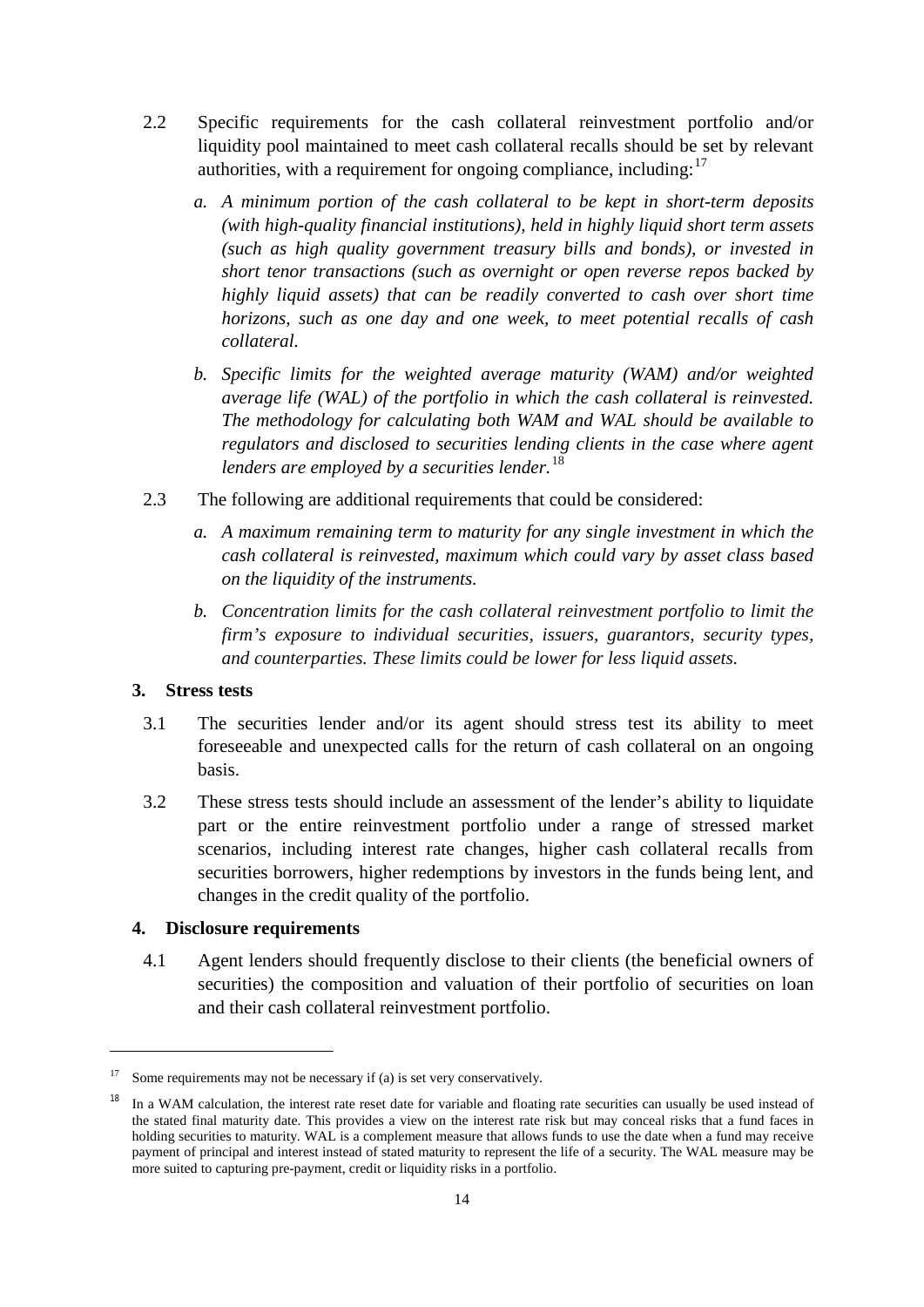- 4.2 Disclosure by agents to their clients, and to the relevant regulator upon request or at the frequency set by such regulator, should include, at a minimum, the specific metrics set by relevant authorities or included in the reinvestment guidelines, which may include the following:
	- − *the percentage of assets held in cash or cash equivalents over a one day and one week liquidation horizon;*
	- − *the WAM and WAL of the investment portfolio;*
	- − *the maximum remaining term to maturity of any individual investment;*
	- − *the percentage of assets that are held in illiquid securities (and how these are defined);*
	- − *the maximum exposure of the fund to an individual security, issuer, and asset type;*
	- − *the split between secured and unsecured exposures;*
	- − *the distribution of collateral received in reverse repo;*
	- − *the average yield of the investment portfolio; and*
	- − *results from liquidity stress tests.*

**Recommendation 6: Regulatory authorities for non-bank entities that engage in securities lending (including securities lenders and their agents) should implement regulatory regimes meeting the minimum standards for cash collateral reinvestment in their jurisdictions to limit liquidity risks arising from such activities.**

#### <span id="page-18-0"></span>**3.2 Requirement on re-hypothecation**

"Re-hypothecation" and "re-use" of securities are terms that are often used interchangeably. The FSB finds it useful to define "re-use" as any use of securities delivered in one transaction in order to collateralise another transaction; and "re-hypothecation" more narrowly as re-use of client assets.[19](#page-18-1)

Re-use of securities can be used to facilitate leverage. The FSB notes that if re-used assets are used as collateral for financing transactions, they could potentially be subject in the future to the proposals on minimum haircuts in Annex 2 intended to limit the build-up of excessive leverage.

The FSB believes more safeguards are needed on re-hypothecation of client assets:

• Financial intermediaries should provide sufficient disclosure to clients in relation to re-hypothecation of assets so that clients can understand their exposures in the event of a failure of the intermediary. This could include, daily, the cash value of: the maximum amount of assets that can be re-hypothecated, assets that have been rehypothecated and assets that cannot be re-hypothecated, i.e. they are held in safe custody accounts.

<u>.</u>

<span id="page-18-1"></span><sup>&</sup>lt;sup>19</sup> Each jurisdiction should clarify the term "client assets".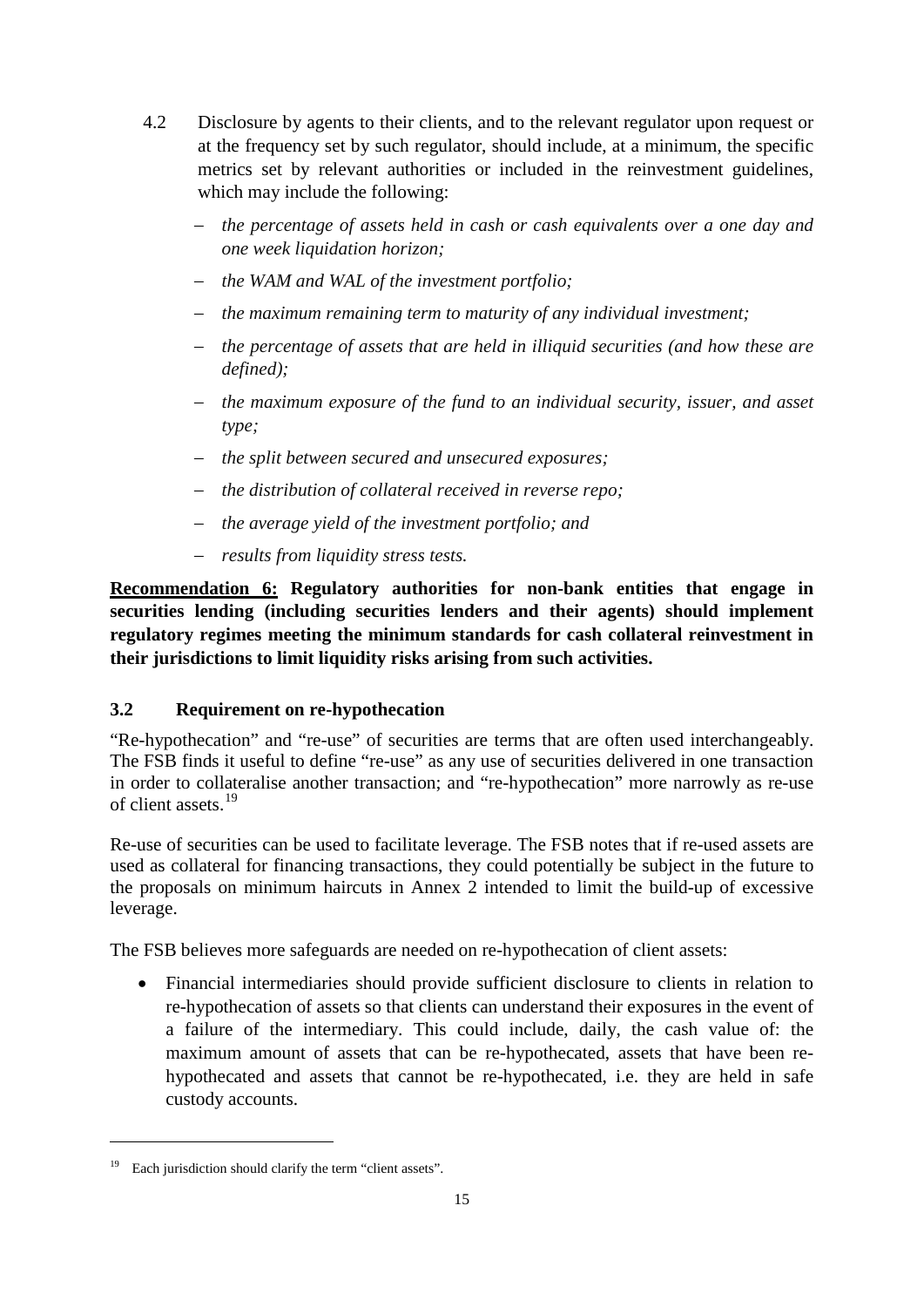- Client assets may be re-hypothecated by an intermediary for the purpose of financing client long positions and covering short positions, but they should not be rehypothecated for the purpose of financing the intermediary's own-account activities.
- Only entities subject to adequate regulation of liquidity risk should be allowed to engage in the re-hypothecation of client assets.

Harmonisation of client asset rules with respect to re-hypothecation is, in principle, desirable from a financial stability perspective in order to limit the potential for regulatory arbitrage across jurisdictions. Such harmonised rules could set a limit on re-hypothecation in relation to client indebtedness. The FSB thinks client asset regimes are technically and legally complex and further work in this area will need to be taken forward by expert groups.<sup>[20](#page-19-1)</sup>

**Recommendation 7: Authorities should ensure that regulations governing rehypothecation of client assets address the following principles:** 

- **Financial intermediaries should provide sufficient disclosure to clients in relation to re-hypothecation of assets so that clients can understand their exposures in the event of a failure of the intermediary;**
- **In jurisdictions where client assets may be re-hypothecated for the purpose of financing client long positions and covering short positions, they should not be rehypothecated for the purpose of financing the own-account activities of the intermediary; and**
- **Only entities subject to adequate regulation of liquidity risk should be allowed to engage in the re-hypothecation of client assets.**

**Recommendation 8: An appropriate expert group on client asset protection should examine possible harmonisation of client asset rules with respect to re-hypothecation, taking account of the systemic risk implications of the legal, operational, and economic character of re-hypothecation.**

## <span id="page-19-0"></span>**3.3 Minimum regulatory standards for collateral valuation and management**

The FSB proposes the following principles on collateral valuation and management by market participant as "minimum regulatory standards" for authorities to implement in national regulations and/or supervision:

1. Securities lending and repo market participants (and, where applicable, their agents) should only take collateral types that they are able following a counterparty failure to: (i) hold for a period without breaching laws or regulations; (ii) value; and (iii) risk manage appropriately.

<span id="page-19-1"></span><sup>&</sup>lt;sup>20</sup> For example, IOSCO has published a consultation report on the protection of client assets in February 2013 which provides guidance to regulators on how to enhance their supervision of intermediaries holding client assets by clarifying the regulator in protecting those assets the roles of the intermediary and the regulator in protecting those assets [\(http://www.iosco.org/library/pubdocs/pdf/IOSCOPD401.pdf\)](http://www.iosco.org/library/pubdocs/pdf/IOSCOPD401.pdf). As a complement to IOSCO work, the FSB is also currently developing guidance on the elements that need to be in place to shield client assets from the failure of the firm and, to the extent possible, of any third party custodian or sub-custodian and, to the extent possible, of any third party custodian or [\(http://www.financialstabilityboard.org/publications/r\\_130812a.pdf\)](http://www.financialstabilityboard.org/publications/r_130812a.pdf).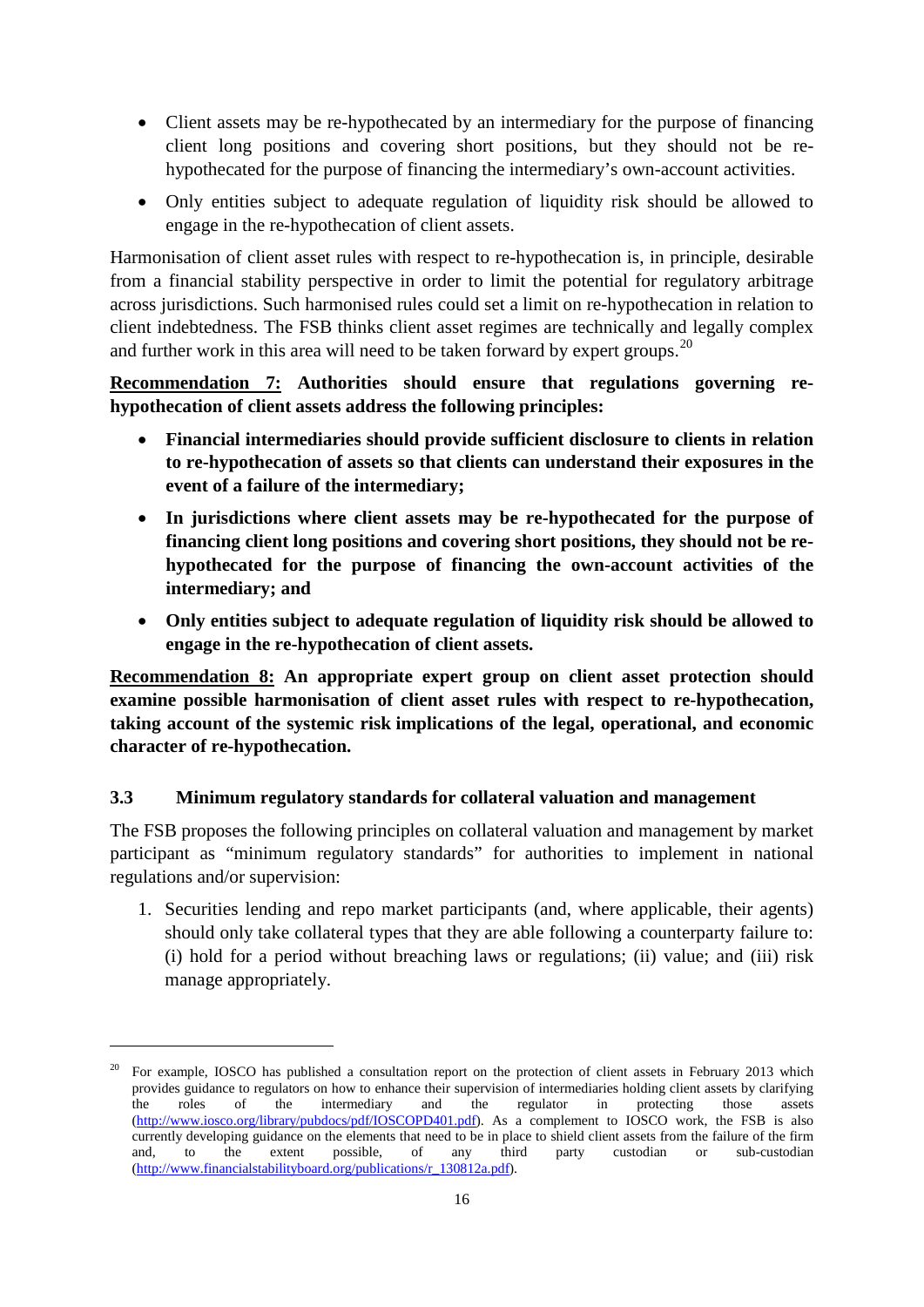- 2. Securities lending and repo market participants (and, where applicable, their agents) should have contingency plans for the failure of their largest market counterparties, including in times of market stress. These plans should include how they would manage the collateral following default and the capabilities to liquidate it in an orderly way.
- 3. Collateral and lent securities should be marked to market at least daily and variation margin collected at least daily where amounts exceed a minimum acceptable threshold.

**Recommendation 9: Authorities should adopt minimum regulatory standards for collateral valuation and management for all securities lending and repo market participants.** 

## <span id="page-20-0"></span>**4. Policy recommendations related to structural aspects of the securities financing market**

### <span id="page-20-1"></span>**4.1 Central clearing**

Many securities and derivatives markets are served by a central counterparty (CCP). In a centrally cleared market, participants have exposures to a CCP instead of bilateral exposures to each other, provided they are direct members of the CCP. Such arrangements reduce the interconnectedness of the financial system through multilateral netting. In addition, CCPs may improve authorities' access to market data given that transactions are typically standardised and data can be processed centrally.

While CCPs can bring advantages to most market segments, such as more robust collateral and default management processes, other benefits and costs of CCPs vary across market segments and jurisdictions. In the inter-dealer repo market, there is great potential to reduce the size of credit exposures through multilateral netting as dealers often have offsetting trades among themselves. Dealers also have incentives to use CCPs to achieve balance sheet netting and lower capital requirements. In the dealer-to-customer repo market, however, the netting potential is limited as transactions are more often "one-way", and small institutions are likely to find central clearing costly given the need to pay clearing fees or margins. Potential participants may also not fully take into account the possibility of system-wide risk reduction benefits in times of market stress.

In addition, for repos of less liquid securities, central clearing is practically difficult as CCPs may not be able to properly value and manage the collateral. The use of CCPs can also lead to moral hazard problems since market participants have less incentive to manage collateral risk if the trades are centrally cleared, and this may leave the CCP in a difficult position as the main provider of financing to its selected counterparties when other market participants reduce lines because of credit concerns.

The FSB believes that there may be a case for welcoming the establishment and wider use of CCPs for inter-dealer repos against safe collateral (i.e. government securities) for financial stability purposes. However, existing incentives to use CCPs in these markets seem sufficiently strong (e.g. balance sheet netting) and no further regulatory or other actions appear necessary.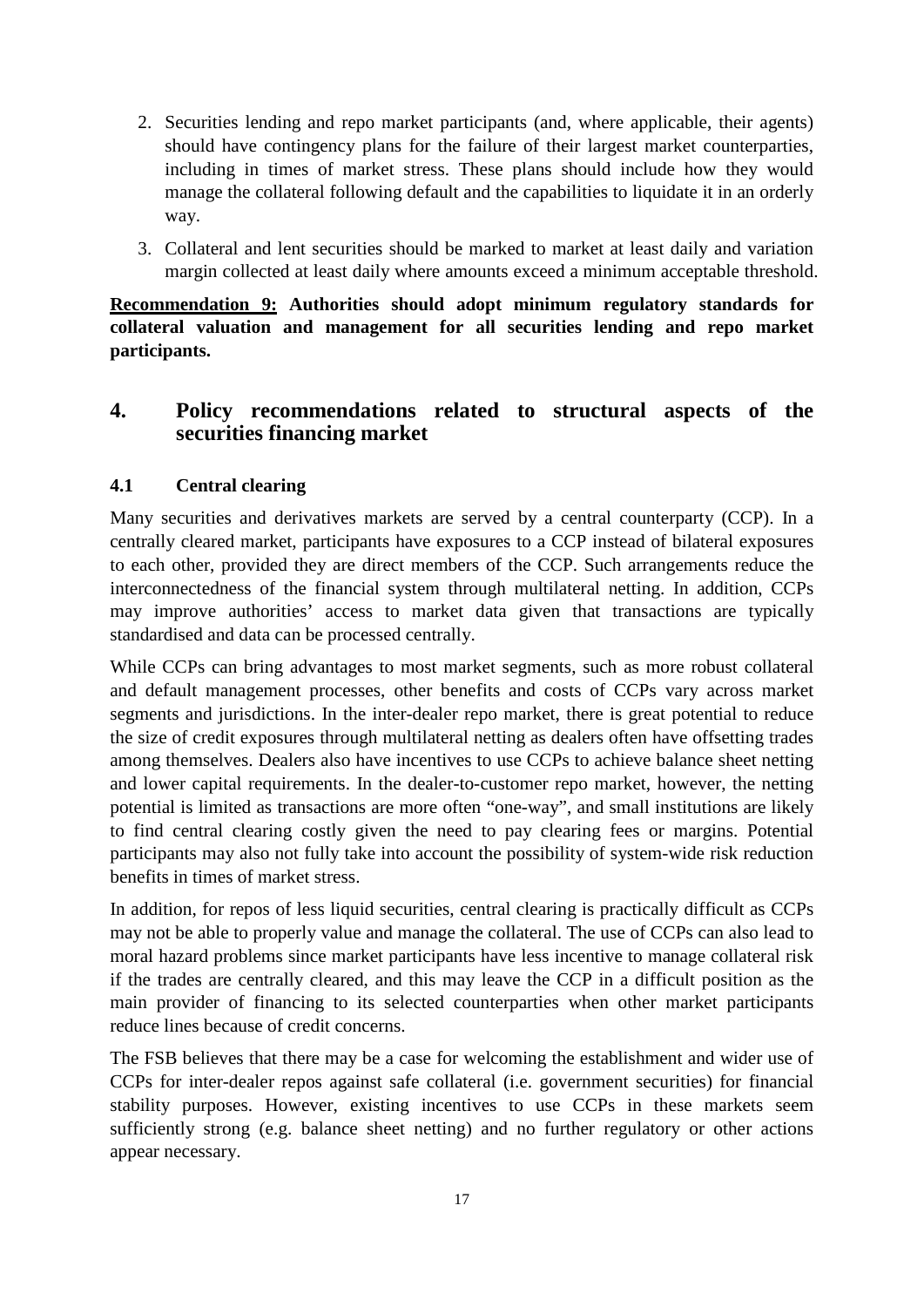Meanwhile, the FSB thinks that in the other market segments, the pros and cons are more broadly balanced or may vary based on the market structure and institutional set-up specific to various jurisdictions. Hence, it may not be desirable to encourage the use of CCPs in every case, and national/regional authorities should evaluate the costs and benefits of CCPs in their particular markets.

**Recommendation 10: Authorities should evaluate, with a view to mitigating systemic risks, the costs and benefits of proposals to introduce CCPs in their inter-dealer repo markets where CCPs do not exist. Where CCPs exist, authorities should consider the pros and cons of broadening participation, in particular of important funding providers in the repo market.**

#### <span id="page-21-0"></span>**4.2 Changes to bankruptcy law treatment of repo and securities lending transactions**

Under the bankruptcy law in a number of jurisdictions (e.g. US and EU members), repos are exempt from the "automatic stay". Upon the bankruptcy of a financial institution, its repo counterparties are allowed to exercise contractual rights to terminate the contract, set off remaining mutual debts and claims, and liquidate and collect against any collateral held, instead of having to wait for the bankruptcy proceedings to conclude. This special treatment, part of the "safe harbour", was intended to reduce the contagion risk in the repo market.

However, since the financial crisis, a number of academics have argued that the "safe harbour" status of repos may in fact increase systemic risk, because it can: (i) increase the "money-likeness" of repos and result in a rapid growth in cheap and potentially unstable short-term funding; (ii) facilitate the fire sales of collateral upon default; and (iii) reduce creditors' incentives to monitor the credit quality of repo counterparties.

Policy proposals in relation to bankruptcy law include the following:

- (i) Repos backed by risky or illiquid collateral should not be exempt from automatic stay; [21](#page-21-1)
- (ii) Repos backed by risky or illiquid collateral should be exempt from automatic stay subject to a tax, which could be varied as a macro-prudential tool;  $^{22}$  $^{22}$  $^{22}$  and
- (iii) Repos backed by risky or illiquid collateral should not be exempt from automatic stay. In the event of default, lenders of such repos should instead be able to sell collateral only to a "Repo Resolution Authority (RRA)" at market prices minus pre-defined haircuts specified by asset class by the RRA. Then the RRA would seek to liquidate the collateral in an orderly manner. The eventual difference between the amount of the liquidity payment and the realised value of the collateral would be paid to the repo lenders or clawed back from them. The pre-defined haircuts set by the RRA should effectively act as a floor on market haircuts.<sup>[23](#page-22-0)</sup>

<sup>21</sup> See, for example, Duffie, Darrel and David Skeel (2012), *A Dialogue on the Costs and Benefits of Automatic Stays for Derivatives and Repurchase Agreements*, Stanford University Working Paper No. 108.

<span id="page-21-1"></span><sup>22</sup> See, for example, Perotti, Enrico (2010), *Systemic liquidity risk and bankruptcy exceptions*, CEPR Policy Insight No. 52.

<span id="page-21-2"></span><sup>23</sup> See Acharya, Viral and T. Sabri Öncü (2012), *A Proposal for the Resolution of Systemically Important Assets and Liabilities: The Case of the Repo Market* for details.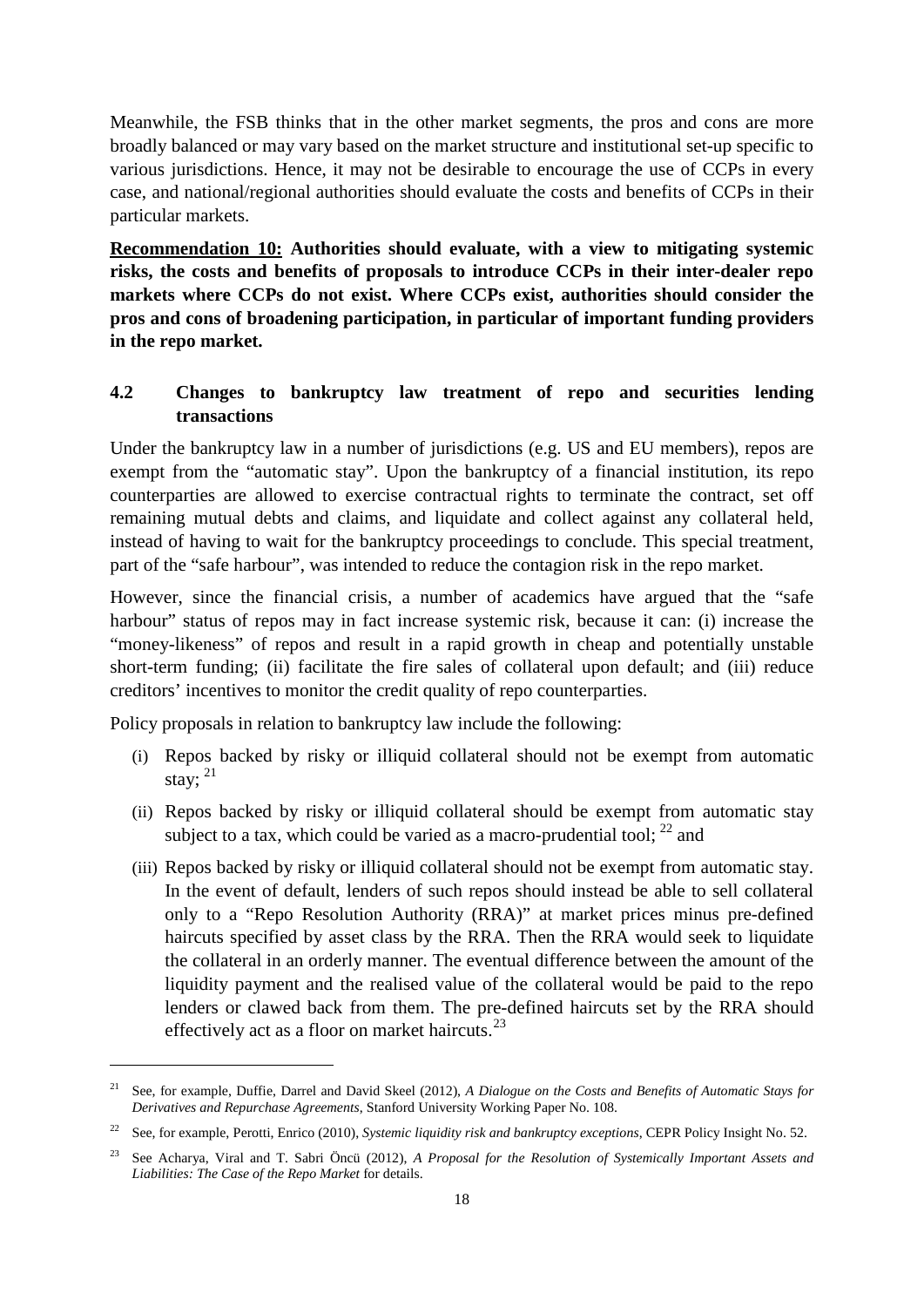The FSB believes that these policy proposals, while theoretically viable in addressing some financial stability issues, can involve substantial practical difficulties, particularly the need for fundamental changes in bankruptcy law, and therefore should not be prioritised for further work at this stage.

<span id="page-22-0"></span>**Recommendation 11: Changes to bankruptcy law treatment and development of Repo Resolution Authorities (RRAs) may be viable theoretical options but should not be prioritised for further work at this stage due to significant difficulties in implementation.**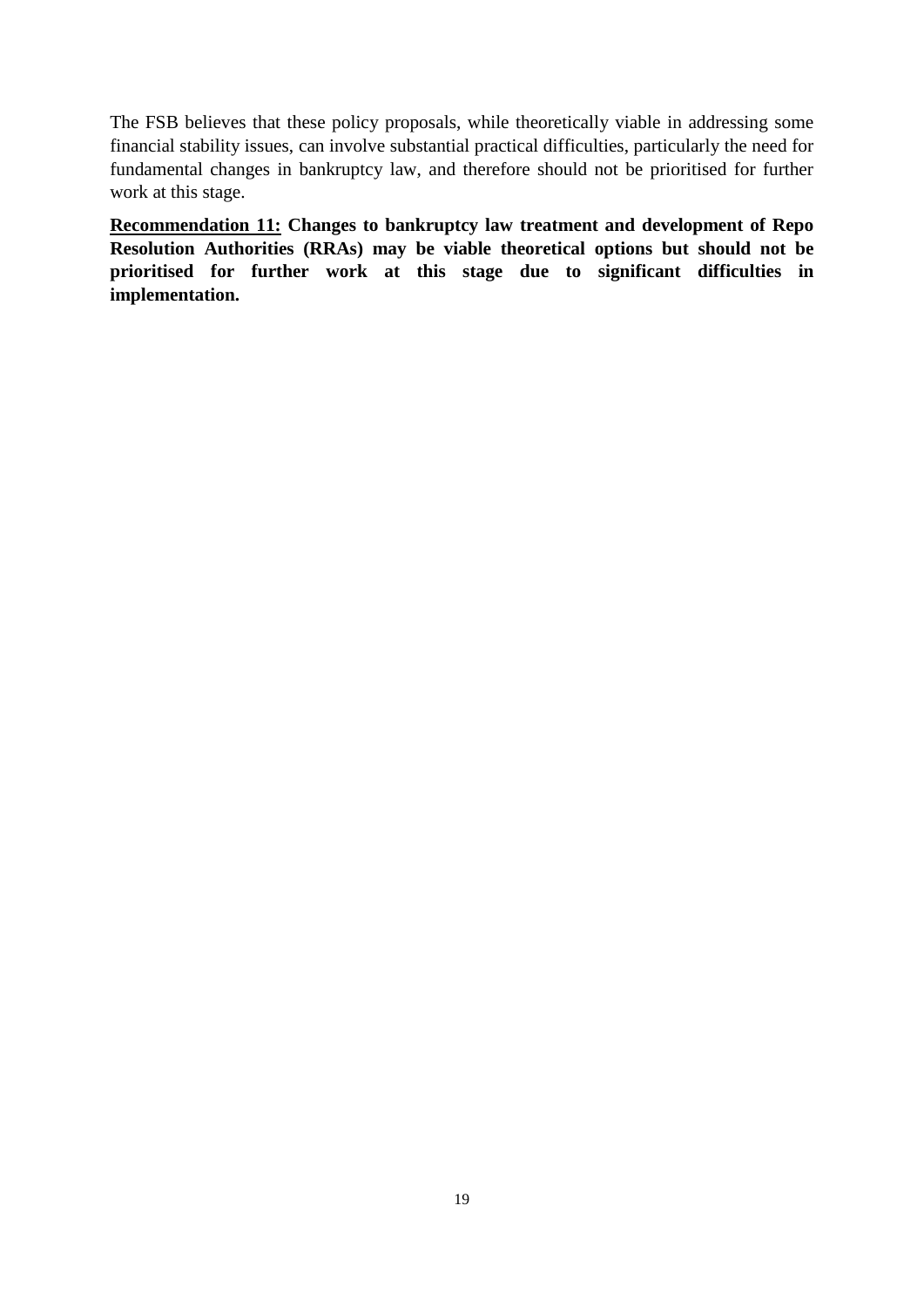## <span id="page-23-0"></span>**Annex 1: Policy recommendations on securities lending and repos[24](#page-23-1)**

**Recommendation 1: Authorities should collect more granular data on securities lending and repo exposures amongst large international financial institutions with high urgency. Such efforts should to the maximum possible extent leverage existing international initiatives such as the FSB Data Gaps Initiative, taking into account the enhancements suggested in this document.**

**Recommendation 2**: **Trade-level (flow) data and regular snapshots of outstanding balances (position/stock data) for repo markets should be collected. Regular snapshots of outstanding balances should also be collected for securities lending markets and further work should be carried out on the practicality and meaningfulness of collecting trade-level data. Such data should be collected frequently and with a high level of granularity, and should also capitalise on opportunities to leverage existing data collection infrastructure that resides in clearing agents, central securities depositories (CSDs) and/or central counterparties (CCPs). National/regional authorities should decide the most appropriate way to collect such data, depending on their market structure, and building on existing data collection processes and market infrastructure where appropriate. Trade repositories are likely to be an effective way to collect comprehensive repo and securities lending market data. Regulatory reporting may also be a viable alternative approach.**

**Recommendation 3**: **The total national/regional data for both repos and securities lending on a monthly basis should be aggregated by the FSB which will provide global trends of securities financing markets (e.g. market size, collateral composition, haircuts, tenors). The FSB should set standards and processes for data collection and aggregation at the global level to ensure consistent data collection by national/regional authorities and to minimise double-counting at the global level.**

**Recommendation 4: The Enhanced Disclosure Task Force (EDTF) should work to improve public disclosure for financial institutions' securities lending, repo and wider collateral management activities, taking into consideration the items noted above.**

**Recommendation 5: Authorities should review reporting requirements for fund managers to end-investors against the FSB's proposal, and consider whether any gaps need to be addressed.**

**Recommendation 6: Regulatory authorities for non-bank entities that engage in securities lending (including securities lenders and their agents) should implement regulatory regimes meeting the minimum standards for cash collateral reinvestment in their jurisdictions to limit liquidity risks arising from such activities.** 

**Recommendation 7: Authorities should ensure that regulations governing rehypothecation of client assets address the following principles:** 

<u>.</u>

<span id="page-23-1"></span><sup>&</sup>lt;sup>24</sup> These are finalised recommendations. The FSB is conducting a second-stage quantitative impact study and a further public consultation on its proposed recommendations on minimum haircut standards, including numerical haircut floors as described in Annex 2.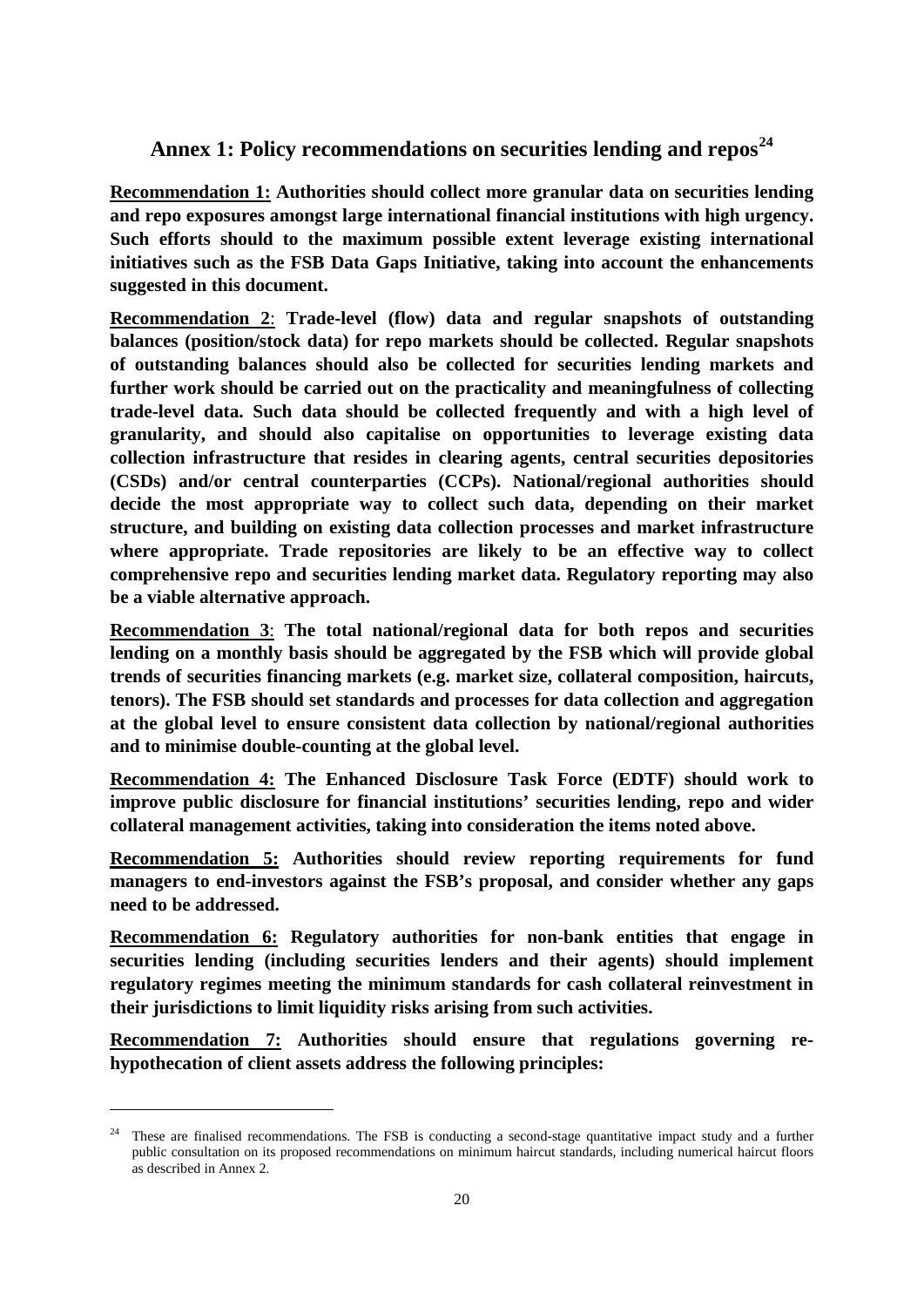- **Financial intermediaries should provide sufficient disclosure to clients in relation to re-hypothecation of assets so that clients can understand their exposures in the event of a failure of the intermediary;**
- **In jurisdictions where client assets may be re-hypothecated for the purpose of financing client long positions and covering short positions, they should not be rehypothecated for the purpose of financing the own-account activities of the intermediary; and**
- **Only entities subject to adequate regulation of liquidity risk should be allowed to engage in the re-hypothecation of client assets.**

**Recommendation 8: An appropriate expert group on client asset protection should examine possible harmonisation of client asset rules with respect to re-hypothecation, taking account of the systemic risk implications of the legal, operational, and economic character of re-hypothecation.**

**Recommendation 9: Authorities should adopt minimum regulatory standards for collateral valuation and management for all securities lending and repo market participants.** 

**Recommendation 10: Authorities should evaluate, with a view to mitigating systemic risks, the costs and benefits of proposals to introduce CCPs in their inter-dealer repo markets where CCPs do not exist. Where CCPs exist, authorities should consider the pros and cons of broadening participation, in particular of important funding providers in the repo market.** 

**Recommendation 11: Changes to bankruptcy law treatment and development of Repo Resolution Authorities (RRAs) may be viable theoretical options but should not be prioritised for further work at this stage due to significant difficulties in implementation.**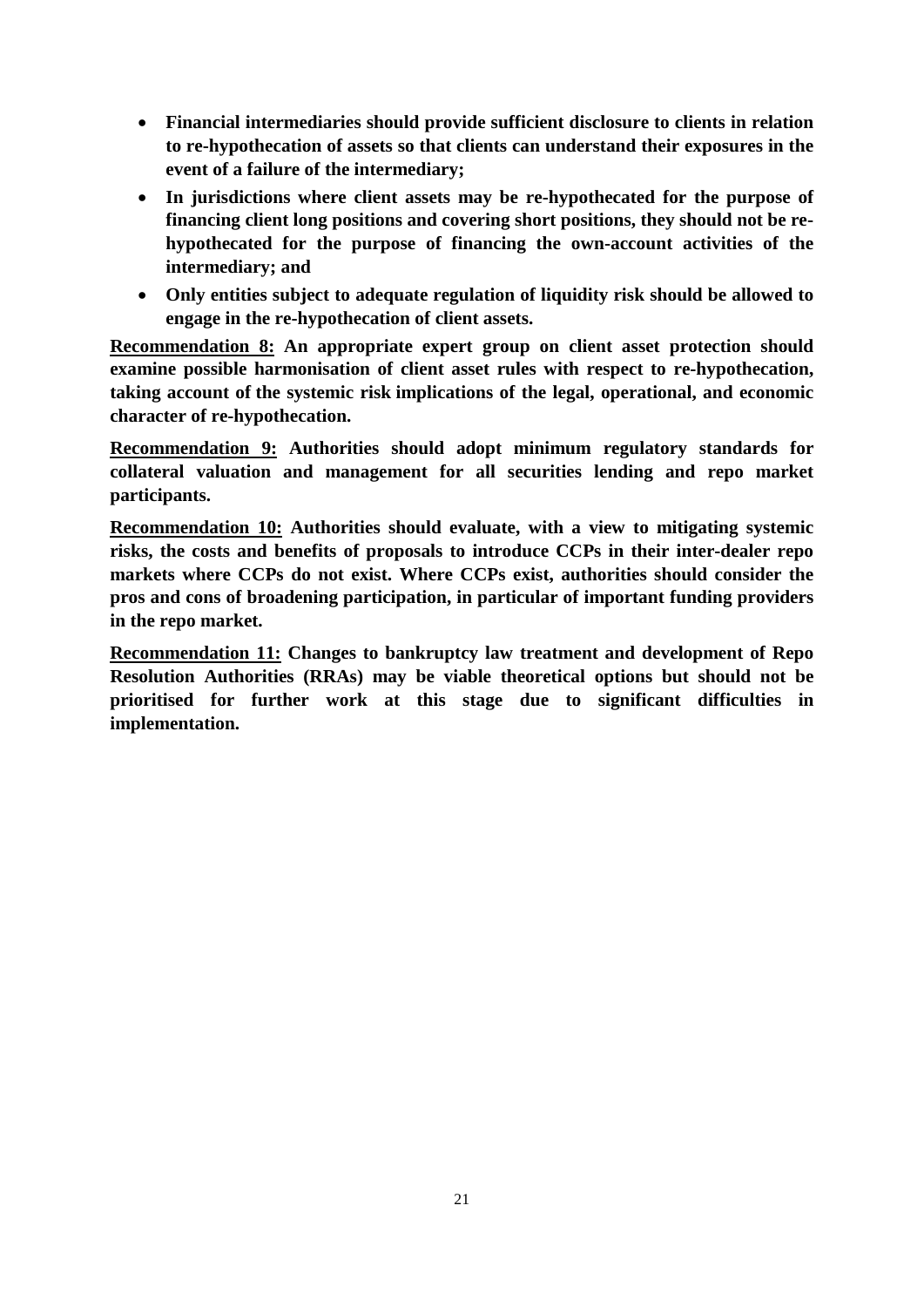## <span id="page-25-0"></span>**Annex 2: Proposed regulatory framework for haircuts on non-centrally cleared securities financing transactions (for public consultation)**

*This section sets out proposed recommendations on minimum haircuts for non-centrally cleared securities financing transactions based on the public responses received on the November 2012 Consultative Document (especially recommendations 6 and 7) and on the results of the first calibration stage of the QIS (QIS1). The FSB welcomes comments on these proposals. Comments and responses to questions should be submitted by 28 November 2013 by email to fsb@bis.org or post (Secretariat of the Financial Stability Board, c/o Bank for International Settlements, CH-4002, Basel, Switzerland). All comments will be published on the FSB website unless a commenter specifically requests confidential treatment. Meanwhile, the FSB will publish the second QIS (QIS2) instructions with templates to assess the impact of these new specific proposals by mid-October, and invite interested market participants – including non-bank financial institutions - to participate in the exercise. Based on the QIS2 results and the comments received, the FSB will complete its work on minimum haircut standards in spring 2014.*

*General questions (Please provide any evidence supportive of your response, including studies or other documentation as necessary)*

*Q1. Do the proposed policy recommendations in Annex 2 adequately limit the build-up of excessive leverage and reduce procyclicality? Are there alternative approaches to risk mitigation that the FSB should consider to address such risks in the securities financing markets? If so, please describe such approaches and explain how they address the risks. Are they likely to be adequate under situations of extreme financial stress?* 

*Q2. What issues do you see affecting the effective implementation of the policy recommendations?*

*Q3. Please address any costs and benefits, as well as potential material unintended consequences arising from implementation of the policy recommendations? Please provide quantitative answers, to the extent possible that would assist the FSB in carrying out a quantitative impact assessment. [Note: respondents may also consider participating in QIS2]* 

*Q4. What is the appropriate phase-in period to implement the policy recommendations? Please explain for (i) minimum standards for methodologies and (ii) the proposed framework for numerical haircut floors separately.* 

## **1. Key principles**

This proposed regulatory framework for haircuts on non-centrally cleared securities financing transactions is intended to limit the build-up of excessive leverage outside the banking system. It may also reduce procyclicality of that leverage.

The proposed framework comprises two complementary elements: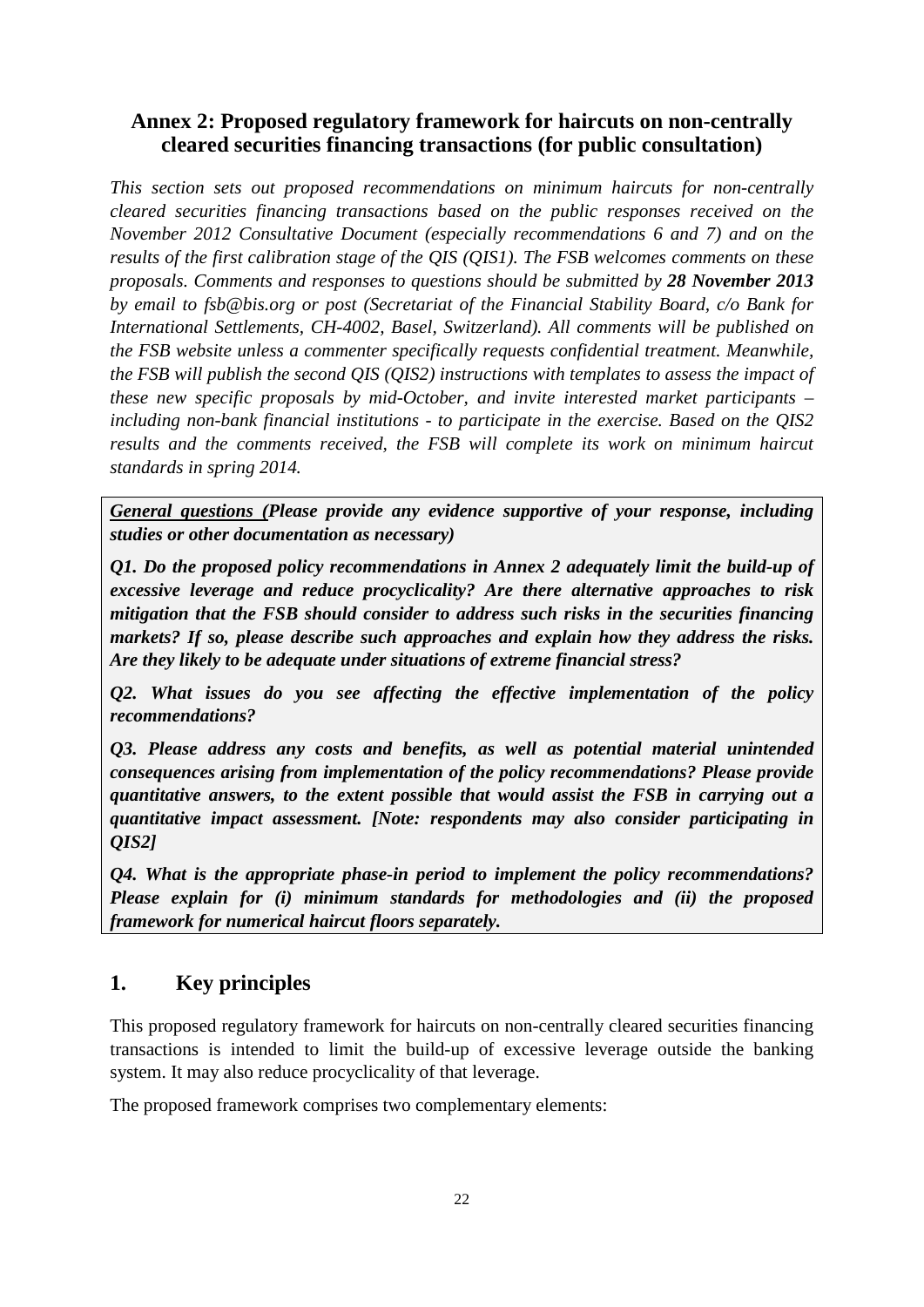- (i) Minimum qualitative standards for methodologies used by *all* market participants to calculate haircuts (including additional guidance for methodologies used by market participants to calculate margins on a portfolio basis); and
- (ii) A framework of numerical haircut floors that will apply to non-centrally cleared securities financing transactions in which entities not subject to regulation of capital and liquidity/maturity transformation receive financing from regulated financial intermediaries against collateral other than government securities.

Market participants should establish appropriate internal processes and procedures to ensure haircuts are set in accordance with the proposed framework.

## **2. Minimum standards for methodologies used by market participants to calculate haircuts**

### **(i) Haircuts should be based on the long-term risks of the assets used as collateral and be calibrated at a high confidence level in order to cover potential declines in collateral values during liquidation**

Haircut methodologies should be designed to limit potential procyclical fluctuations, i.e. to moderate the extent by which the haircuts decline in benign market environments (and thus mitigate the magnitude of the potential increase in volatile markets). Haircuts should be set to cover, at a high level of confidence (i.e. at least at a 95th percentile, one-tailed confidence interval), the maximum expected decline in the market price of the collateral asset, over a conservative liquidation horizon before a transaction can be closed out. Haircuts may be calculated either on a transaction level basis or at the collateral portfolio level depending on individual circumstances.

Haircut methodologies should not be based on a rolling short window, e.g. two years or less, of recent price data. Rather, the maximum price decline used to derive the applicable haircut should be calculated using a time series of price data that covers at least one stress period. If such historical data is either unavailable or unreliable, stress simulations or possibly data for other similar asset types as a proxy (including at least one stress period and with prudent adjustments made as appropriate) should be used. This recommendation goes beyond the current Basel III requirements for banks permitted to calculate regulatory haircuts using "repo VAR" models or "own estimates", which require the use of at least one year of data.

Where feasible, historical bid-ask spreads and pricing uncertainty should also be examined to consider the possibility that stressed market conditions may lead to a widening of bid-ask spreads.

The assumed liquidation horizon should be conservative, reflect the expected liquidity or illiquidity of the asset in stressed market conditions, and depend on the relevant market characteristics of the collateral, e.g. trading volumes and market depth.

#### **(ii) Haircuts should capture other risk considerations where relevant**

Haircuts should reflect primarily the risk of fluctuations in the collateral price (market risk), but also take into account other relevant risk considerations, such as the risk of liquidating large concentrated positions (liquidation risk), and the "wrong-way risk" between collateral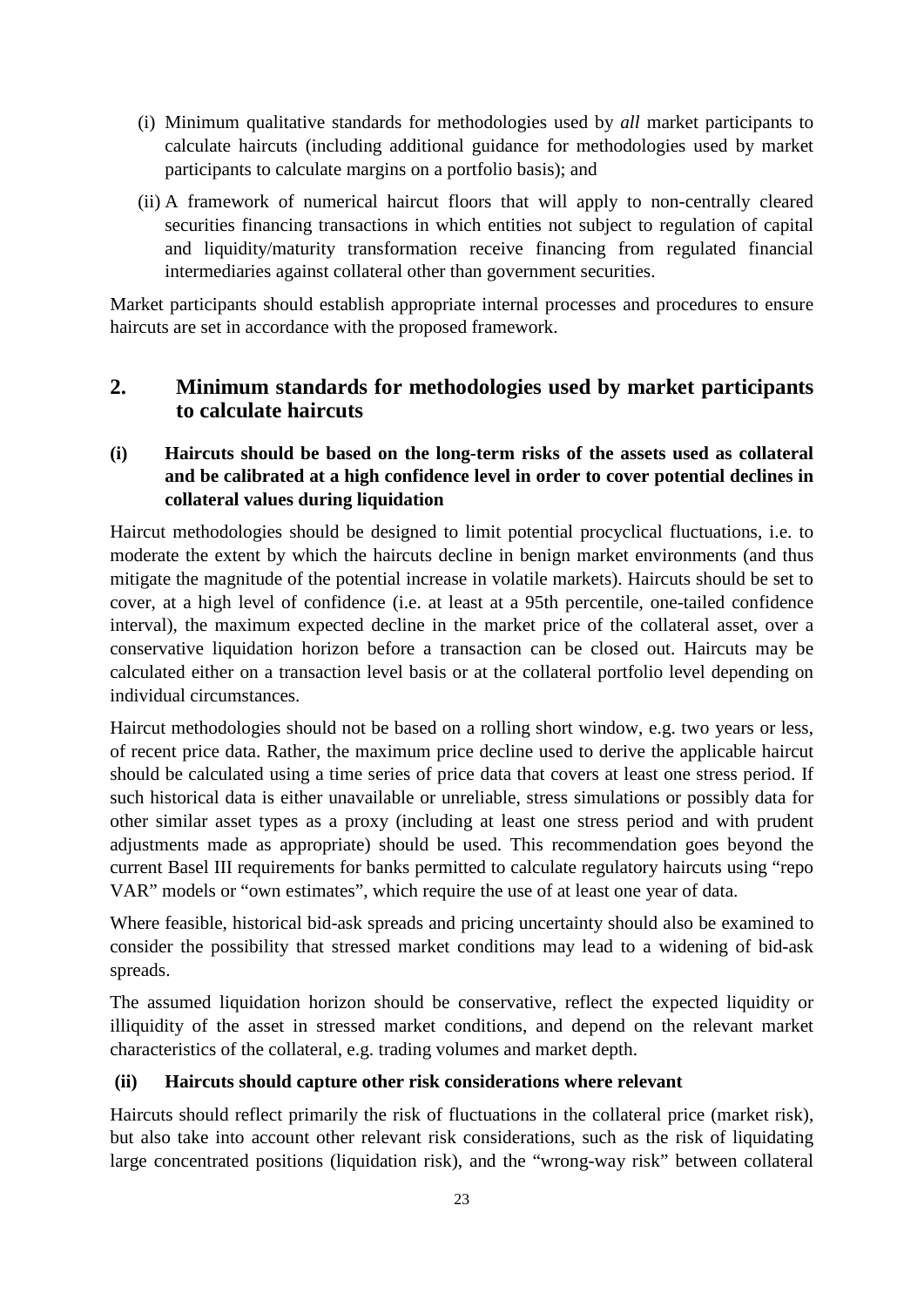value and counterparty default. Specific characteristics of the collateral, which include asset type, issuer creditworthiness, residual maturity, price sensitivity (such as modified duration), optionality, complexity of structure, expected liquidity in stressed periods and the frequency of collateral valuation and margining, should also be taken into account.

Where necessary, haircuts should factor in the foreign exchange risk in cases where there is a currency mismatch between the currency of denomination of the collateral and the counterparty exposure (i.e. cross-currency repos). The historical volatility of the exchange rate for the relevant currency pair, including in stress periods, should be used to determine the additional haircut required in such cases.

The correlation between securities accepted as collateral and securities loaned in securities lending transactions should also be taken into account, where relevant.

*Q5. Are the minimum standards described in Section 2 appropriate to capture all important factors that should be taken into account in setting risk-based haircuts? Are there any other important considerations that should be included? How are the above considerations aligned with current market practices?*

## **3. Additional guidance for methodologies used by market participants to calculate margins on a portfolio basis**

Some market participants calculate margin on a portfolio basis (for example margin lending in prime brokerage) where portfolios may include long and short positions in securities and related derivatives.

Methodologies for portfolio margin calculation should not be procyclical. As far as possible, methodologies should not lead to an automatic decline in margin requirements as the prices of assets in the portfolio increase or as the (actual or implied) volatility of asset prices in the portfolio decreases.

Further, when setting margin requirements for different counterparties/portfolios, market participants should consider the following:

- market risk of the portfolio (as measured by, for example, the change in the value of the portfolio if market indices rise or fall by defined percentages);
- portfolio concentration by geographies, economic sectors and individual issuers;
- illiquidity of the portfolio (for example, portfolios may be illiquid when positions are concentrated and when they are large relative to either the outstanding amount or the average trading volume); and
- risks arising from non-correlated price and spread relationships between lent and collateral portfolio assets.

Methodologies should include robust stress testing of margin requirements against a range of historical and hypothetical stress scenarios. Those stress scenarios should be designed or selected with due consideration to the particular characteristics of the portfolios being stresstested. Regular back testing of margins should also be carried out.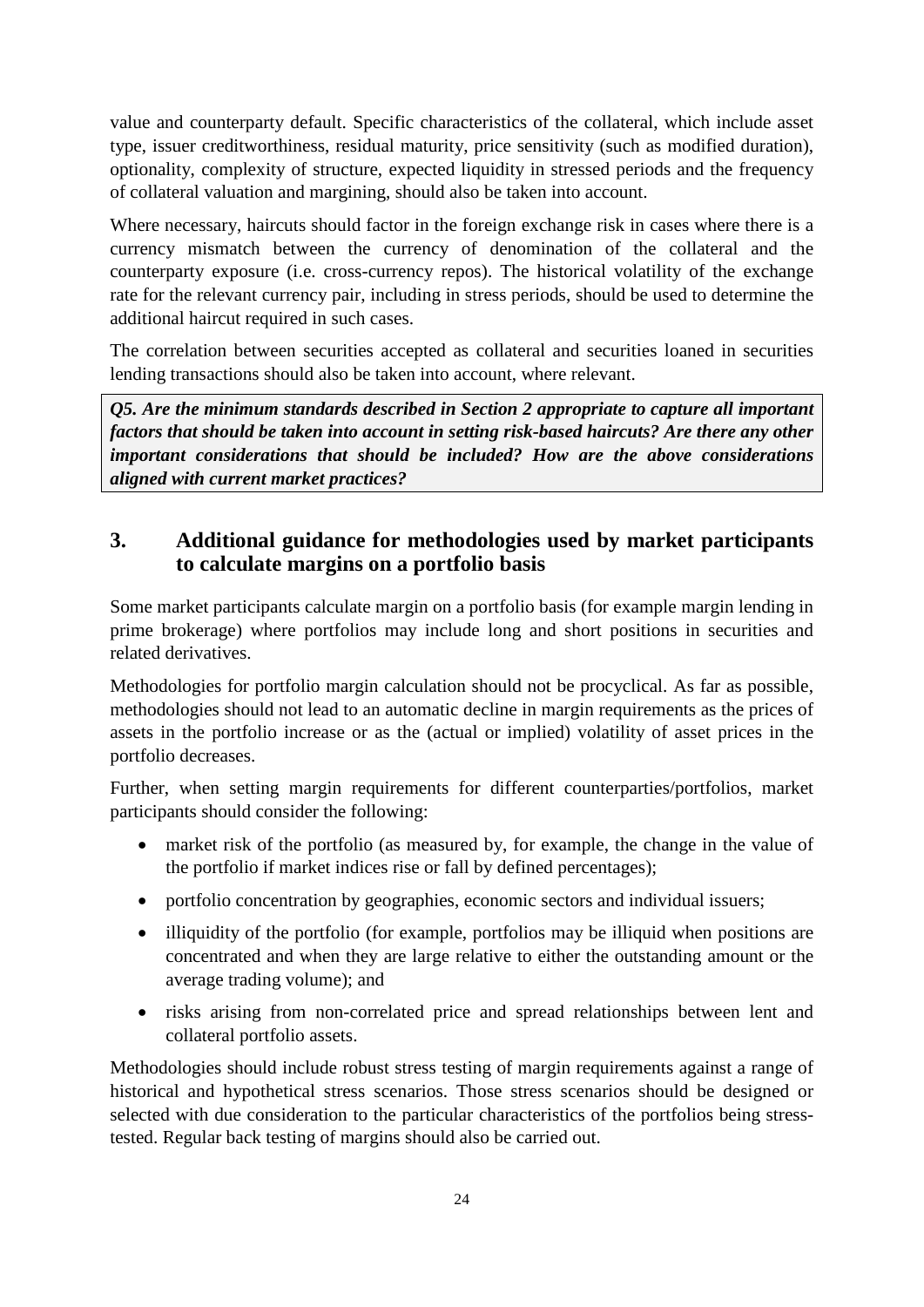Market participants should ensure that appropriate internal processes and procedures are in place when they calculate margin on a portfolio basis. Such processes and procedures should be well-documented, source reliable prices and parameters, and include robust controls to identify any shortfalls in the margin methodologies.

One possible approach for further consideration is that regulators might test the adequacy of margin methodologies used by market participants through regular hypothetical portfolio exercises in which relevant market participants submit their aggregate margin requirements on a number of archetypal portfolios. The objectives of such an exercise would be to identify any market-wide changes in levels of margin requirements over time as well as any outlier firms with low margin requirements. The FSB, through its WS5 and involving market participants, will develop further guidance on portfolio margining methodologies as well as examining further the possibility of regular hypothetical portfolio exercises by spring 2014.

**Proposed recommendation Annex 2-1 for public consultation: Regulatory authorities should introduce minimum standards for the methodologies that firms use to calculate collateral margins/haircuts, whether on an individual transaction or portfolio basis. Those standards should seek to minimise the extent to which these methodologies are pro-cyclical. Standard setters (e.g. BCBS) should review existing regulatory requirements for the calculation of collateral haircuts in line with this recommendation.**

*Q6. Would the additional considerations described in Section 3 appropriately capture all important factors that should be taken into account in setting risk-based haircuts on a portfolio basis? Are there any other important considerations that should be included? How are the above considerations aligned with current market practices?*

#### **4. Numerical floors on haircuts**

The FSB proposes a framework of numerical haircut floors on securities financing transactions in which entities not subject to regulation of capital and liquidity/maturity transformation receive financing from regulated financial intermediaries against collateral other than government securities. Through the introduction of numerical haircut floors on certain transactions, the FSB aims to limit leverage and reduce procyclicality outside the banking system. The proposal is based in part on the results of a calibration exercise, undertaken as the first stage of a QIS (QIS1), in which a group of large financial intermediaries (17 firms in 12 FSB member jurisdictions) provided detailed historical data on haircut levels in 2006, 2008 and 2012, categorised by type of collateral and counterparty. Annex 3 summarises the aggregate results.

The FSB invites public views and contributions to the second stage of its QIS exercise (QIS2) in the fourth quarter of 2013 that will assess the scope, effectiveness and quantitative impact of the proposed framework more comprehensively, including the exemption of government securities. The detailed QIS2 instructions will be published by mid-October.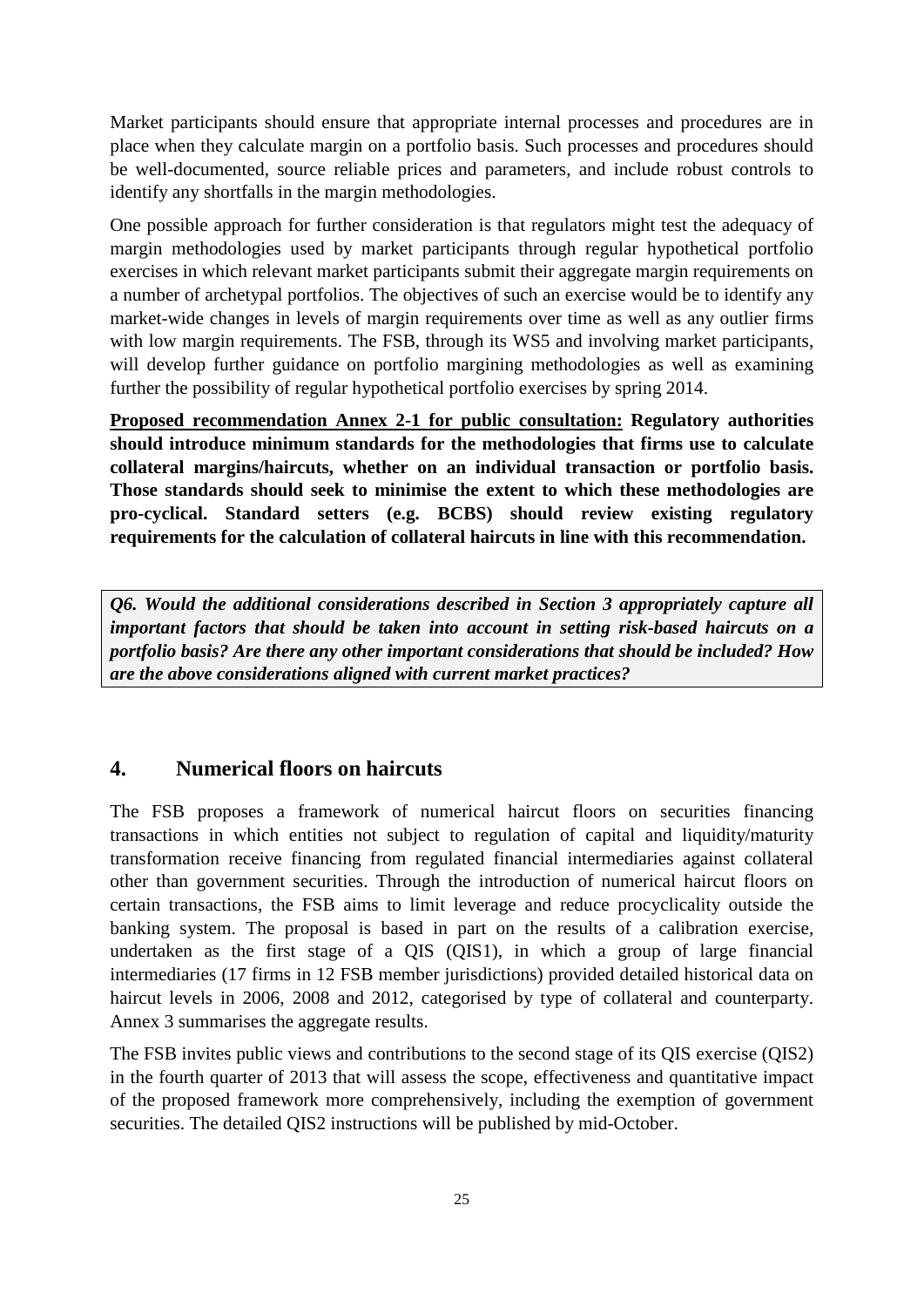#### **4.1 Scope of application**

The proposed framework of numerical haircut floors would apply initially to *non-centrallycleared securities financing transaction in which entities not subject to regulation of capital and liquidity/maturity transformation[25](#page-29-0) receive financing from financial entities subject to such regulation against collateral other than government securities*. [26](#page-29-1)

Securities financing received by financial entities subject to regulation of capital and liquidity/maturity transformation (hereafter "regulated intermediaries") is excluded from the scope of application of the proposed numerical haircut floors because they are already subject to direct capital and liquidity regulation, and thus applying numerical haircut floors to those transactions may be duplicative. Transactions performed in any operation with central banks are also outside the proposed scope of application.

Transactions backed by government securities are also excluded from the current proposed framework because: price movements in these securities tend not to be procyclical;<sup>[27](#page-29-2)</sup> haircuts on these transactions have been comparatively stable over time (based on the results of the calibration exercise); and imposing numerical haircut floors on these transactions could have a large negative impact on the liquidity and functioning of core funding markets.

*Q7. In your view, is there a practical need for further clarification with regard to the definition of proposed scope of application for numerical haircut floors?* 

*Q8. Would the proposed scope of application for numerical haircut floors be effective in limiting the build-up of excessive leverage outside the banking system and reducing procyclicality of that leverage, while preserving liquid and well-functioning markets? Should the scope of application be expanded (for example, to include securities financing transactions backed by government securities), and if so why?*

*Q9. In your view, what would be the impact of introducing the numerical haircut floors only on securities financing transaction where regulated intermediaries extend credit to other entities? Does this create regulatory arbitrage opportunities? If so, please explain the possible regulatory arbitrage that may be created and their impact on market practices and activity.* 

#### **4.2 Proposed levels for numerical haircut floors**

-

The proposed numerical haircut floors (in table 1) have been calibrated at levels intended to limit the build-up of excessive leverage while maintaining incentives for market participants

<span id="page-29-0"></span> $^{25}$  This may include banks and securities broker-dealers subject to regulatory capital and liquidity requirements.

<span id="page-29-1"></span><sup>&</sup>lt;sup>26</sup> Government securities include sovereign bonds, treasury bills, central bank securities and securities fully guaranteed by the central government. If the FSB decides to implement numerical haircut floors through regulatory capital regimes for regulated intermediaries in its final recommendations forthcoming in spring 2014, the definition of government securities will be aligned with Basel III definition for sovereign exposures with zero per cent risk weight.

<span id="page-29-2"></span><sup>27</sup> Changes in bond prices can be decomposed into movements in risk-free rates and in credit and liquidity spreads. Price movements in government securities may become procyclical if credit and liquidity spreads on those securities become significant.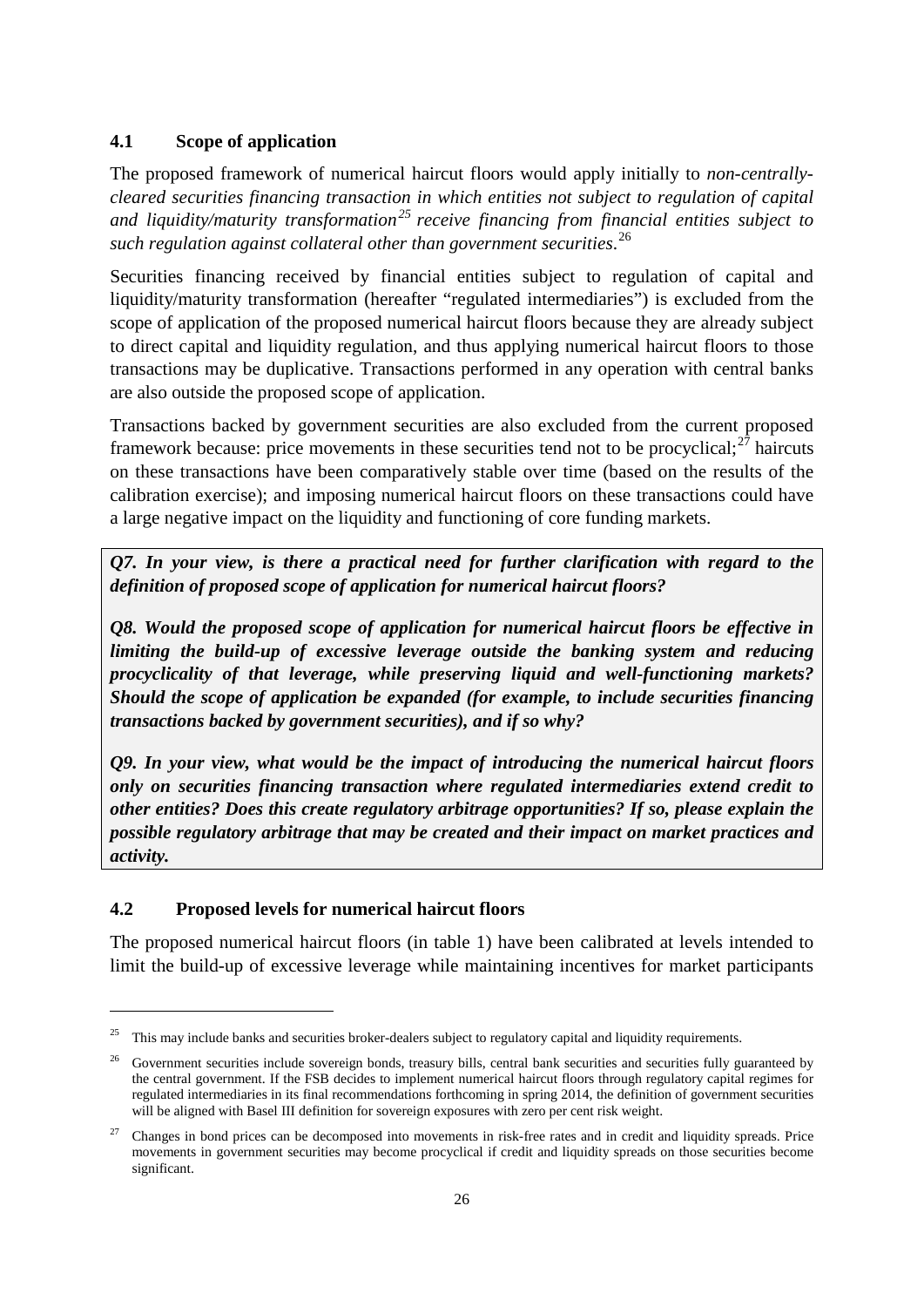to conduct their own analysis of the appropriate level of haircuts, following the minimum standards set out above.

| Residual maturity of collateral                   | Haircut level                  |                      |  |  |  |
|---------------------------------------------------|--------------------------------|----------------------|--|--|--|
|                                                   | Corporate and other<br>issuers | Securitised products |  |  |  |
| $\leq$ 1 year debt securities, and FRNs           | 0.5%                           | 1%                   |  |  |  |
| $> 1$ year, $\leq 5$ years debt securities        | 1%                             | 2%                   |  |  |  |
| $>$ 5 years debt securities                       | 2%                             | 4%                   |  |  |  |
| Main index equities                               | 4%                             |                      |  |  |  |
| Other assets within the scope of the<br>framework | 7.5%                           |                      |  |  |  |

**Table 1: Proposed numerical haircut floors for securities-against-cash transactions**

In developing the proposed numerical haircut floors, the FSB discussed the relative merits of setting a single numerical floor for haircuts and a more granular approach. Balancing simplicity with the need to avoid creating incentives to increase the use of risky collateral, the FSB agreed that the proposed numerical haircut floors should be risk-based, but not too granular, and that they should ideally not be based on credit ratings determined by credit rating agencies, in order to avoid mechanistic reliance on external ratings. Basing numerical haircut floors on a variant of the Basel III standard supervisory haircuts for securities financing transactions has the important benefit of consistency with capital rules and with the standardised schedules adopted by the BCBS-IOSCO margining requirements for noncentrally cleared derivatives.

The proposed numerical haircut floors are intended to apply both where margins/haircuts are applied at the transaction level and at the portfolio level. In the case of portfolio margining, the margin applied should therefore be no lower than the weighted-average of the haircut floors that would be applied individually to the financing positions in the portfolio that are within the scope of this framework. Based on discussions with market participants and the proposed level calibration of numerical haircut floors, the FSB believes that the consequent effective floors on portfolio margin would not be unduly restrictive, even for borrowers running diversified, market-neutral portfolios. However, it invites market views on this point.

Importantly, the proposed numerical haircut floors are not intended to dictate market haircuts, and market participants should conduct their own assessment as to the appropriate level of haircuts to apply in every single circumstance, considering all relevant risk factors. Market participants are encouraged to determine their own, more granular risk-based haircut schedules, in accordance with the minimum methodology standards as set out above, and to transact with higher haircuts than any regulatory numerical haircut floors where prudent. Authorities should monitor whether the numerical haircut floors are becoming de-facto market standards for haircuts.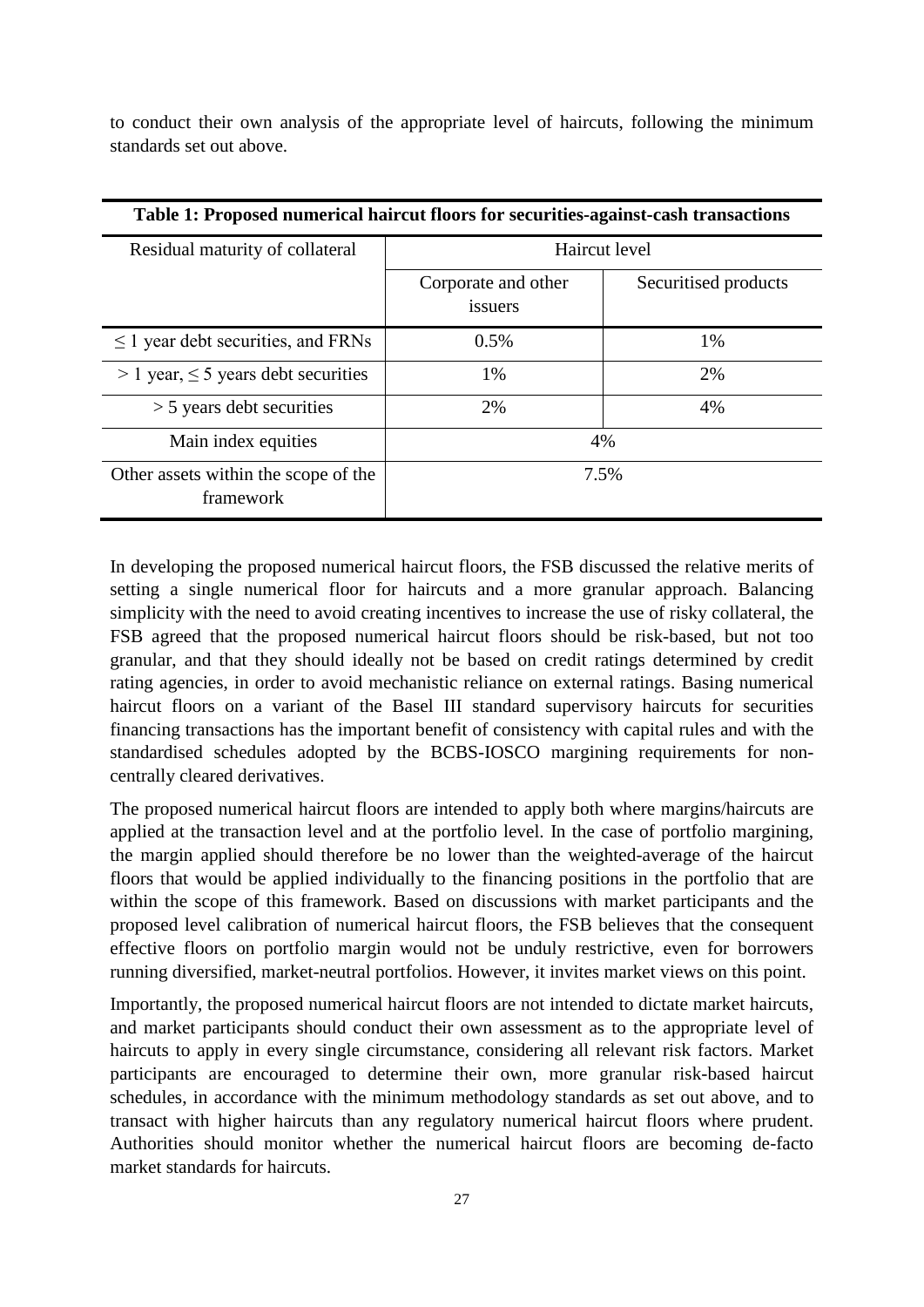*Q10. In your view, would the proposed levels of numerical haircut floors as set out in table 1 be effective in reducing procyclicality and in limiting the build-up of excessive leverage, while preserving liquid and well-functioning markets? If not, please explain the levels of numerical haircut floors that you think are more appropriate and the underlying reasons.* 

*Q11. Are there additional factors that should be considered in setting numerical haircut floors as set out in table 1? For example, should "investment grade" or other credit quality features be factored in?*

*Q12. Are there any practical difficulties in applying the numerical haircut floors at the portfolio level as described above? If so, please explain and suggest alternative approaches for applying the numerical haircut floors to portfolio-based haircut practices?* 

### **4.3 Cash-collateralised securities lending**

The proposed framework of numerical haircut floors is intended to apply to transactions where the primary motive is to provide financing to entities not subject to regulation of capital and liquidity/maturity transformation, rather than to borrow/lend specific securities.

The FSB therefore proposes to exempt cash-collateralised securities lending transactions from the proposed framework of numerical haircut floors if the lender of the securities reinvests the cash collateral into a separate reinvestment fund and/or account subject to regulations (or regulatory guidance) meeting the minimum standards set out in Section 3.1 of this Document. This approach would: (a) recognise the key principle that haircut floors should only apply to financing transactions; (b) allow regulatory and supervisory authorities to enforce this principle in a relatively objective manner (i.e. without having to make subjective intent determinations); and (c) limit opportunities for regulatory arbitrage that could otherwise exist.

"Special repos (or specials)"[28](#page-31-0) should not be exempted from the scope of proposed numerical haircut floors. Although special repos are also used for borrowing/lending specific securities, the cash borrower does typically use the cash for financing purposes. Haircuts on special repos (if any), unlike cash collateralised securities lending, are typically paid by the cash borrower and thus economically equivalent to securities borrowing that may be captured by numerical haircut floors.

*Q13. What are your views on the merits and impacts of exempting cash-collateralised securities lending transactions from the proposed framework of numerical haircut floors if the lender of the securities reinvests the cash collateral into a separate reinvestment fund and/or account subject to regulations (or regulatory guidance) meeting the minimum standards? Do you see any practical difficulties in implementing this exemption? If so, what alternative approach to implementing the proposed exemption would you suggest?*

*Q14. Do you think cash-collateralised securities borrowing transactions where the cash is used by the securities lender to meet margin requirements at a CCP should also be exempted from the proposed framework of numerical haircut floors?*

<u>.</u>

<span id="page-31-0"></span> $28$  Special repos are repos that are conducted to finance assets that are in high market demand.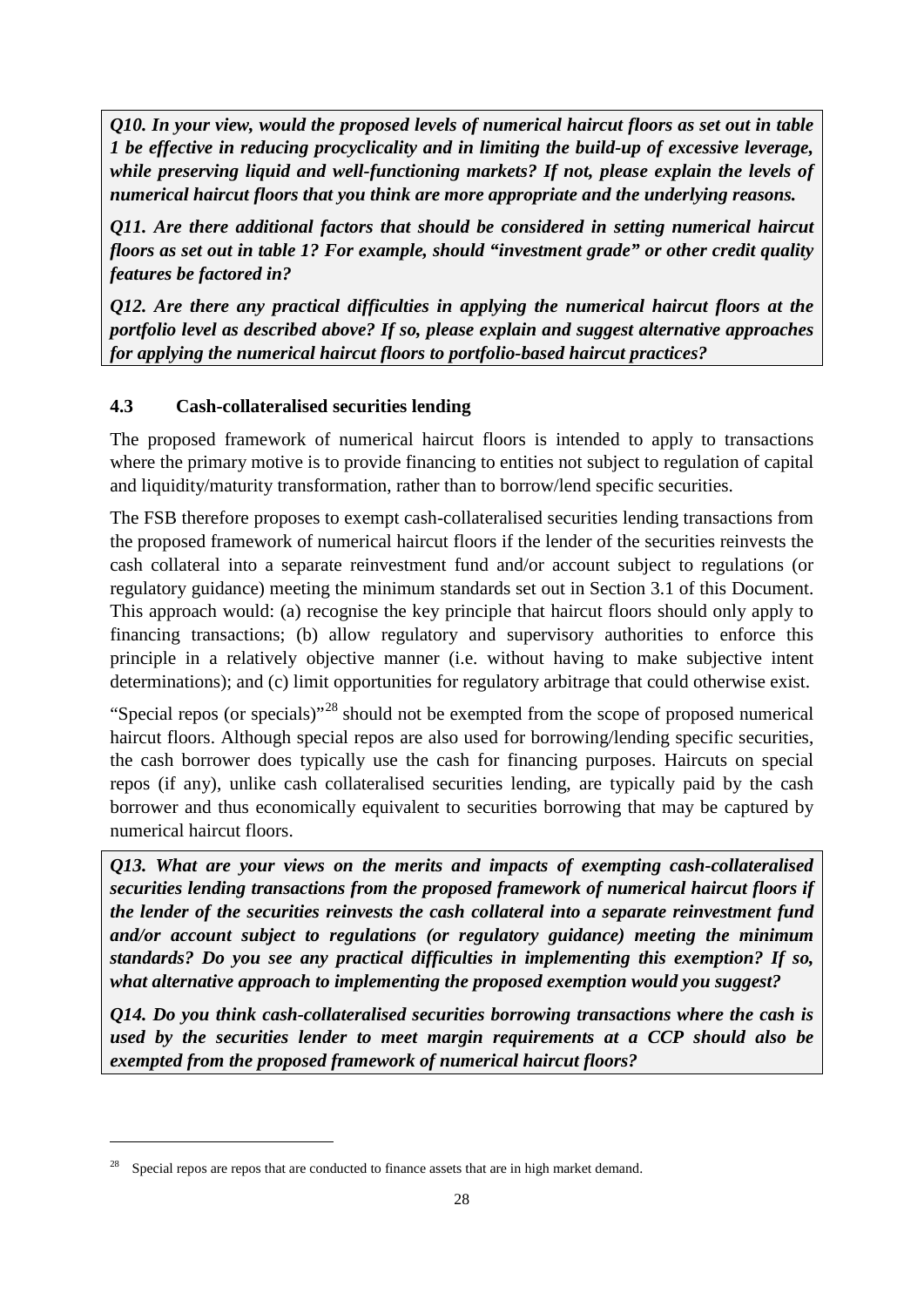#### **4.4 "Collateral upgrade" transactions**

"Collateral upgrade" transactions can be defined as borrowing securities in Table 1 against other securities in Table 1 that attract higher haircuts. Such transactions are a potential concern as they may be used to circumvent numerical haircut floors. This could be achieved by structuring a financing repo as a combination of a "collateral upgrade" and a repo of the lower-haircut securities against cash (for example, main index equities could be swapped for under-one-year corporate debt securities that could then be repo-ed with a lower numerical haircut floor). In order to prevent such circumvention, numerical haircut floors would also need to apply to "collateral upgrade" transactions. These floors would be equal to the difference between the floors that would be applied to repos of the collateral types on the two legs of the transaction done separately.<sup>[29](#page-32-0)</sup> For example, the haircut floor on the collateral swap in the previous example would be 3.5%, i.e. the floor for main index equities of 4% less the floor for under-one-year corporate debt securities of 0.5%. This extension of the framework clearly adds complication but the FSB thinks it is unavoidable if the proposal is to be workable to reduce the risk of regulatory arbitrage.

Similar to the proposed exemptions for cash collateralised securities lending (as explained in the previous section), the FSB proposes that securities lenders could be exempt from the proposed numerical haircut floors on "collateral upgrade" transactions – or securities borrowing/lending transactions against the pledging of other securities as collateral, rather than cash – if they are unable to re-use collateral securities received against securities lending and therefore do not obtain financing against that collateral.

*Q15. What are your views on the proposed treatment of collateral upgrade transactions described above? Please explain an alternative approach you think is more effective if any.*

*Q16. What are your views on exempting collateral upgrade transactions from the proposed framework of numerical haircut floors if securities lenders are unable to re-use collateral securities received against securities lending and therefore do not obtain financing against that collateral?*

#### **4.5 Implementation approaches**

-

The proposed framework for numerical haircut floors could be implemented in various ways including (i) regulatory capital regimes for regulated intermediaries; (ii) minimum margin requirements for regulated intermediaries; or (iii) market-wide regulation of securities financing transactions. The first two approaches would only cover transactions in which regulated intermediaries provide financing to "other entities", whereas the third approach would cover transactions among all types of entities.

The FSB considers that the proposed numerical haircut floors should be implemented through regulatory capital or minimum margin regimes for regulated intermediaries. At present, FSB members believe the value of outstanding transactions in which "other entities" provide financing to "other entities" to be small. Also, using existing regulations of regulated

<span id="page-32-0"></span><sup>29</sup> For the purpose of calculating haircut floors for collateral swaps involving government securities, market participants should assume the floor for government securities to be 0%.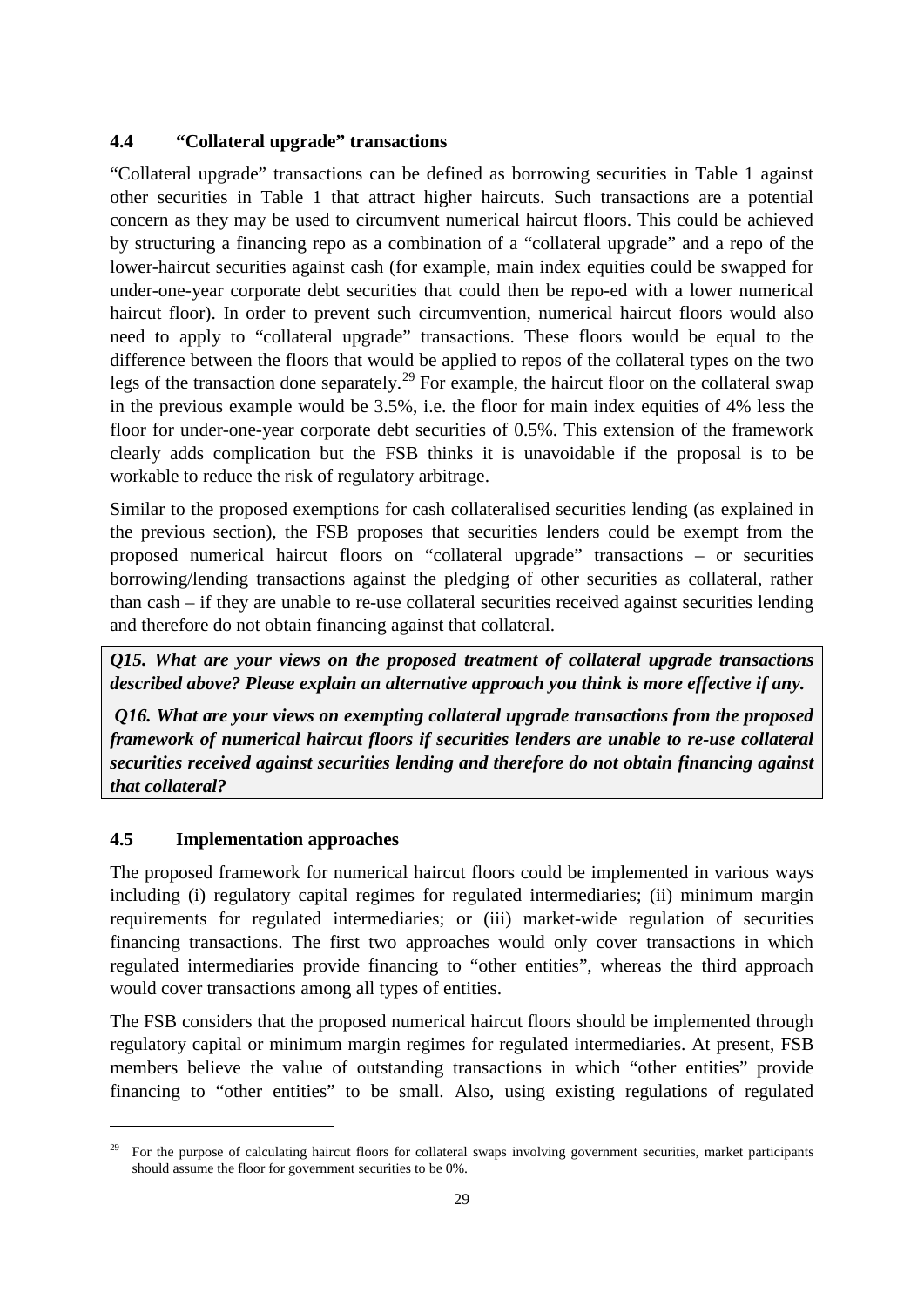intermediaries would make implementation more straightforward. However, that could conceivably change in the future as market practices and activities evolve. Authorities should thus establish a monitoring framework that would capture the trends and risks in transactions between "other entities". Such national/regional monitoring results may be included in the FSB annual global shadow banking monitoring exercise.<sup>[30](#page-33-0)</sup> Based on the monitoring results, the FSB could consider expanding the scope through, for example, utilising market regulation that would have broadest scope as it would be able to capture any financing provided by entities other than regulated intermediaries. Irrespective of the regulatory measures that might be put in place in the short-term, implementation of the FSB's proposals on market transparency (as described in Section 2 of this document) would put the authorities in a better position to monitor whether these steps remain sufficient to address potential risks to financial stability.

This approach to implementation amounts to regulating the terms on which regulated intermediaries provide financing in order to regulate the terms on which "other entities" receive financing. It is "indirect" regulation of "other entities". Some regulators already set minimum margin requirements for regulated intermediaries' securities financing transactions and these regimes may be used directly to implement the proposed framework for numerical haircut floors. Implementation through regulatory capital requirements would work by setting significantly higher capital requirements for transactions with haircuts below the proposed numerical floors. The intention would be to create incentives for regulated intermediaries to set their collateral haircuts higher than the floors rather than to raise bank capital requirements. For banks, the FSB proposes to recommend that the Basel Committee on Banking Supervision (BCBS) reviews the capital treatment of securities financing transactions to achieve this objective. Box 1 sets out possible approaches.

The FSB highlights the potential for market participants to seek to avoid the proposed numerical haircut floors by booking transactions in different jurisdictions, which can be done relatively easily in these markets. It is therefore highly desirable that the proposed framework is implemented globally. Derivatives (e.g. total return swaps) can also be used to achieve similar economic objectives as repo and securities lending transactions (and possibly viceversa). The FSB will coordinate closely with the BCBS-IOSCO monitoring group on margin requirements for non-centrally cleared derivatives so as to minimise incentives to arbitrage any differences between the two regimes.

A framework of numerical floors on haircuts should be put in place on an ongoing basis, as it would be difficult to introduce them quickly and consistently across jurisdictions in response to signs of over-heating and excessive leverage. However, the ability to raise the numerical haircut floors beyond the initial levels could in theory be used as a macro-prudential tool by the relevant authorities. Further work would be required to refine how countercyclical changes in minimum haircuts could be implemented as a macro-prudential tool (such as on the conditions/triggers for considering such changes, and the magnitude of the changes).

The FSB will assess the viability of its approach taken with regard to the scope of application for the proposed numerical haircut floors through its QIS2. The FSB will also work closely

<u>.</u>

<span id="page-33-0"></span> $30$  For example, please see [http://www.financialstabilityboard.org/publications/r\\_121118c.pdf.](http://www.financialstabilityboard.org/publications/r_121118c.pdf)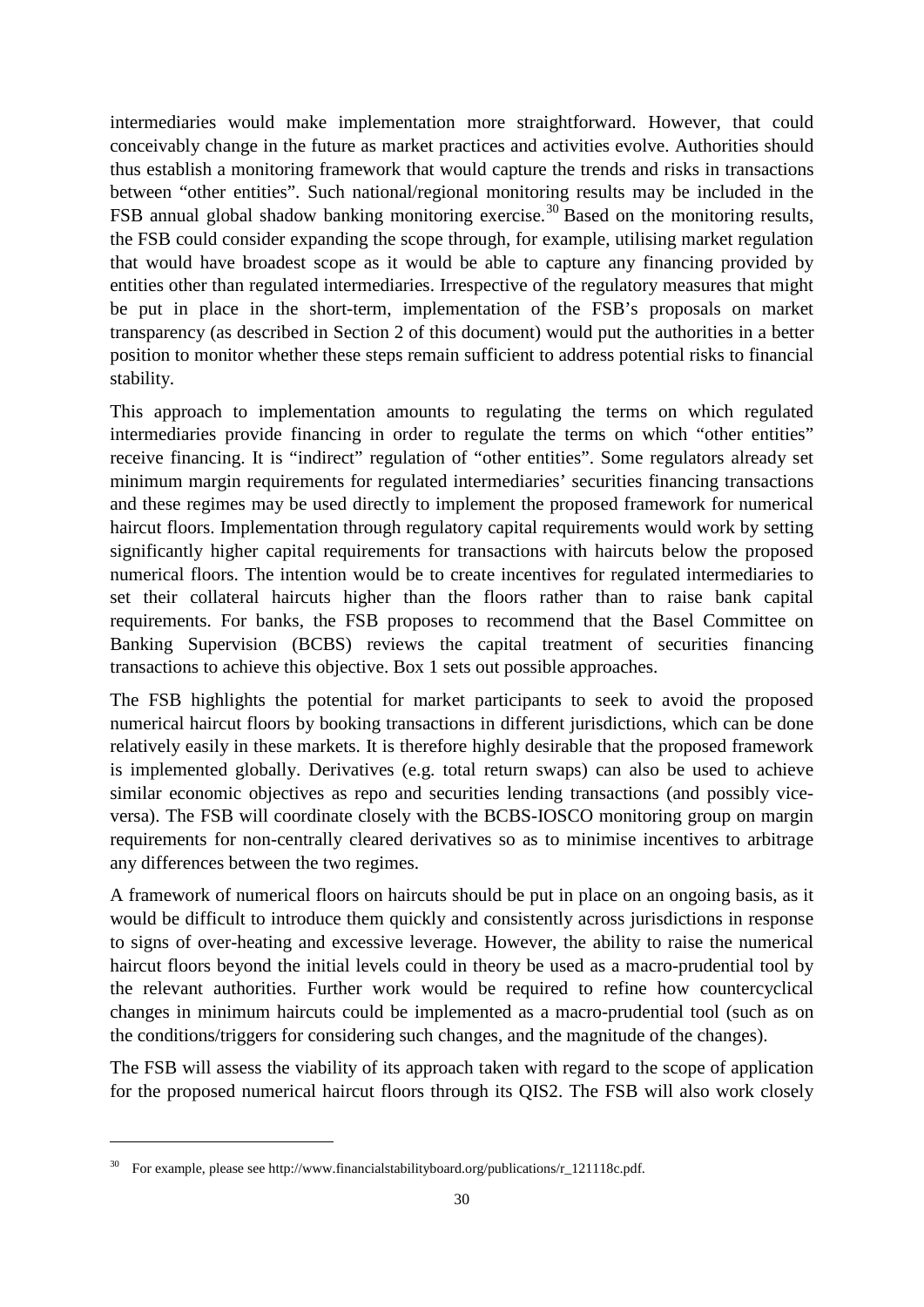with the standard setting bodies, in particular the BCBS, in completing the recommendations in spring 2014.

**Proposed recommendation Annex 2-2 for public consultation: Authorities should introduce a framework of numerical floors on haircuts for non-centrally cleared securities financing transactions in which entities not subject to regulation of capital and liquidity/maturity transformation receive financing against collateral other than government securities (as described in Section 4 of Annex 2). Such floors would work alongside minimum standards for the methodologies that firms use to calculate collateral haircuts. The FSB will conduct a comprehensive quantitative impact assessment and further define the framework by spring 2014. At least initially, this framework should be implemented through regulation of regulated financial intermediaries. The Basel Committee on Banking Supervision (BCBS) should review its capital treatment of securities financing transactions and amend it accordingly. The FSB, in coordination with the BCBS, will monitor the implementation of the framework and will consider reviewing the scope as necessary.**

*Q17. What do you view as the main potential benefits, the likely impact on market activities, and possible material unintended consequences on the liquidity and functioning of markets of introducing the proposed framework of numerical haircut floors on securities financing transactions as described above?*

*Q18. Would implementing the proposed numerical haircut floors through regulatory capital or minimum margin regimes for regulated intermediaries be effective in reducing procyclicality and in limiting the build-up of excessive leverage by entities not subject to capital or liquidity regulation?* 

*Q19. Are there specific transactions or instruments for which the application of the proposed framework of numerical haircut floors may cause practical difficulties? If so, please explain such transactions and suggest possible ways to overcome such difficulties.*

*Q20. What would be an appropriate phase-in period for implementing the proposed regulatory framework for haircuts on non-centrally cleared securities financing transactions? Please explain for (i) minimum qualitative standards for methodologies and for (ii) numerical haircut floors separately.*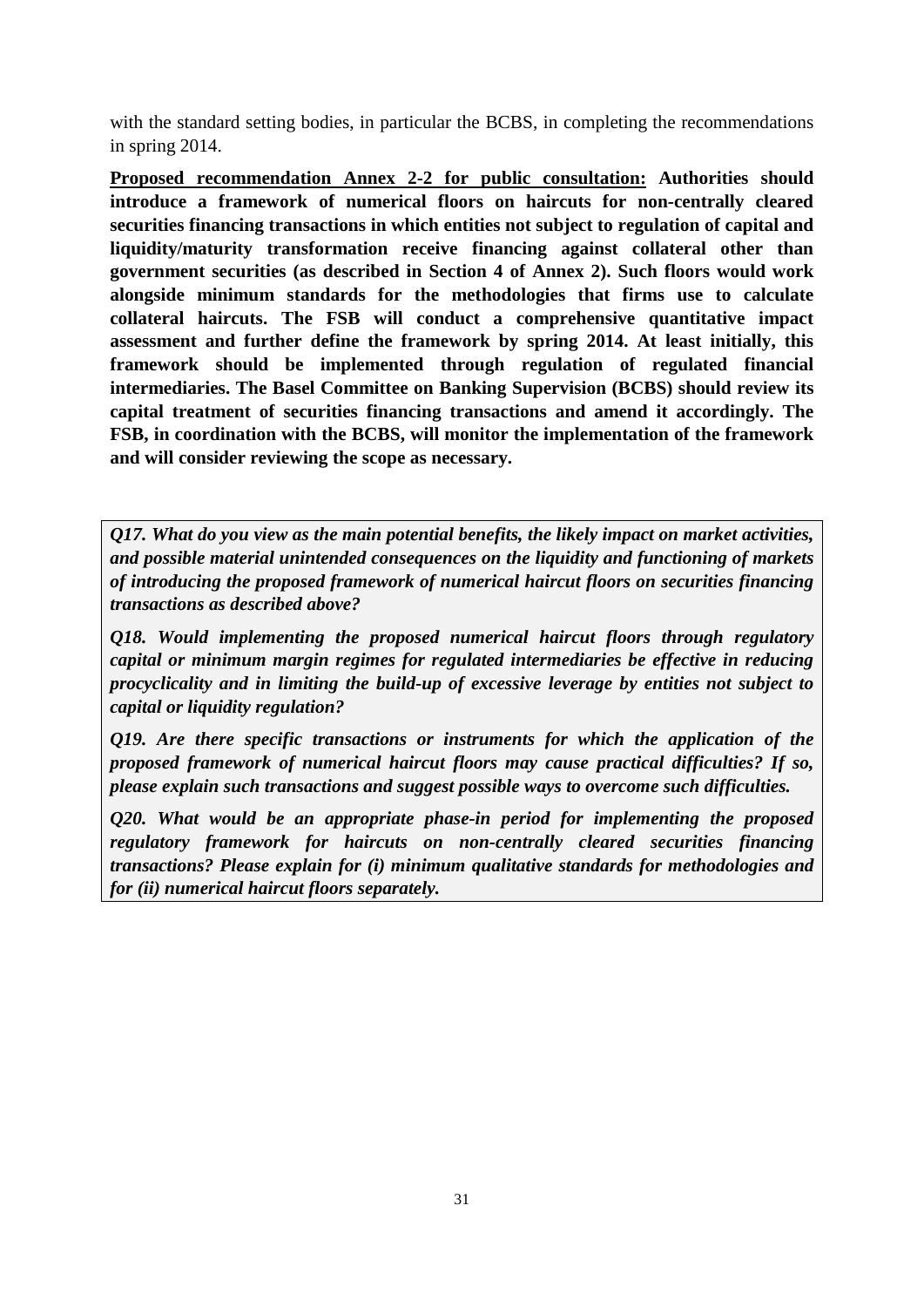#### **Box: Implementation of a framework of numerical haircut floors on non-centrally cleared securities financing transactions**

This box sets out preliminary proposals for how numerical haircut floors might be implemented through modifications of the current Basel capital requirements for noncentrally cleared securities financing transactions. There are several potential outcomes for banks conducting core transactions with haircuts below the numerical floors. They could:

- (i) switch to unsecured lending;
- (ii) keep the current haircut level and hold more capital;
- (iii) raise the haircut level to avoid the capital charge; or
- (iv) not do the transaction at all. $31$

The policy aim is to determine a set of rules such that the third outcome is achieved. Although a detailed analysis of behavioural responses is beyond the scope of this Box, preliminary calculations under certain assumptions show that banks will tend to prefer raising haircuts if the capital cost for not doing so is sufficient.

#### **Current treatment in Basel II.5[32](#page-35-1)**

For collateralized transactions, the Basel Standardised Approach (RSA) calculates the exposure amount after deducting the value of the collateral posted (subject to standardised haircuts) according to this formula:

 $E^* = E x (1 + He) - AC x (1 - He - Hfx),$ 

where:

-

 $E^*$  = the exposure value after risk mitigation;

 $E =$  current value of the exposure;

He = haircut appropriate to the exposure<sup>33</sup>;

 $AC = value of adjusted collateral (see text below);$ 

Hc = haircut appropriate to the collateral;

Hfx = haircut appropriate for currency mismatch between the collateral and exposure.

Then, the minimum capital requirement (Kmin) is given by:

 $Kmin = 0.08$  x RW x E<sup>\*</sup>.

<span id="page-35-0"></span><sup>&</sup>lt;sup>31</sup> Banks could also enter into a total return swap with the non-bank. This case is left for further study.

<span id="page-35-1"></span><sup>&</sup>lt;sup>32</sup> This treatment is under the "comprehensive approach" in the Basel III capital framework. There is also a "simple approach" (paragraph 129 of the Basel III framework). Under the simple approach, the risk-weights of the collateral instrument collateralising or partially collateralising the exposure is substituted for the risk-weights of the counterparty. Further assessment of conditions under which a bank applies one approach or the other may be needed.

<span id="page-35-2"></span><sup>33</sup> The haircut on the exposure would be zero in the case of transactions to finance entities other than financial intermediaries against non-sovereign collateral because the exposure will always be in the form of cash.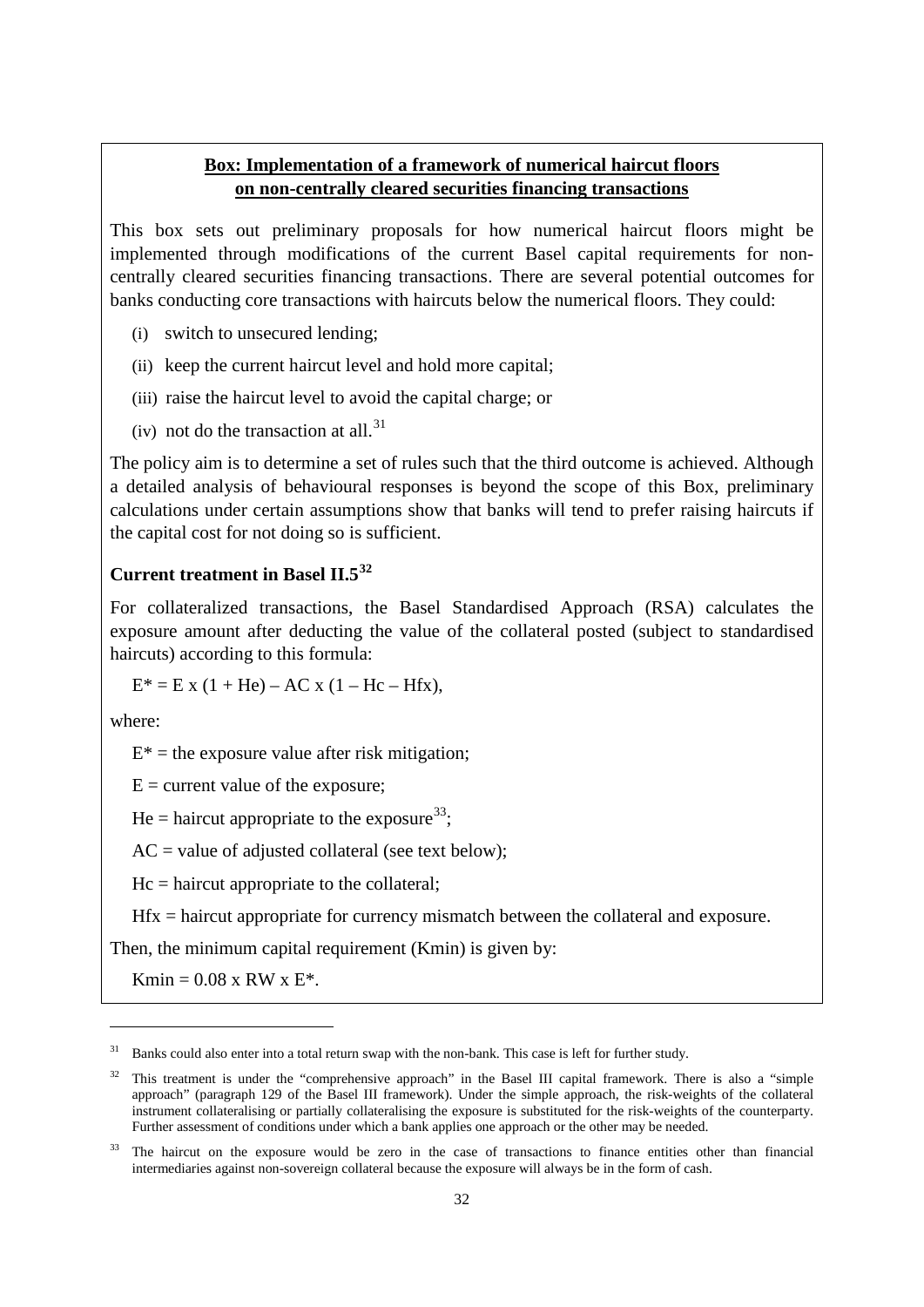#### **Optional treatments to induce use of haircut floors**

**Option 1:** This proposal treats transactions with haircut below the numerical floor as unsecured (the gross amount) for capital purposes. The adjusted value of collateral (AC) would then be calculated as  $AC = 0$ .

**Option 2:** The capital cost (compared to option 1) for not complying with the haircut floors can be reduced in order to maintain incentives for banks to lend on a secured basis. One way to accomplish this is by reducing the value of collateral in proportion to the difference between the haircut floor and the haircut applied by the banks. The adjusted value of collateral (AC) would then be calculated as:

 $AC = C x [1 - \theta * (Hf - H)]$ 

where:

 $C =$  current value of the collateral received:

 $Hf =$  haircut floor:

 $H =$  effective haircut applied to the transaction;

 $\theta$  = a parameter that can be adjusted to make the penalty harsher.

The intention is to deduct from the collateral value only the fraction of collateral that falls under the haircut floor before plugging all the factors into the RSA formula for calculating the exposure value after risk mitigation (E\*).

#### **Example of how options 1 and 2 would compare with the current Basel treatment**

Consider the following numerical example where it is assumed the collateral is in the form of non-main index equities.

Exposure (E): 100 Collateral value (C): 100 Haircut applied (H): 0% Haircut floor (Hf): 7.5%  $AC = 100 \text{ x } [1 - max(0, 0.075)] = 92.5$  $RW = 50\%$ .  $Hc = 25%$  $\theta = 4$ For simplicity,  $He = Hfx = 0%$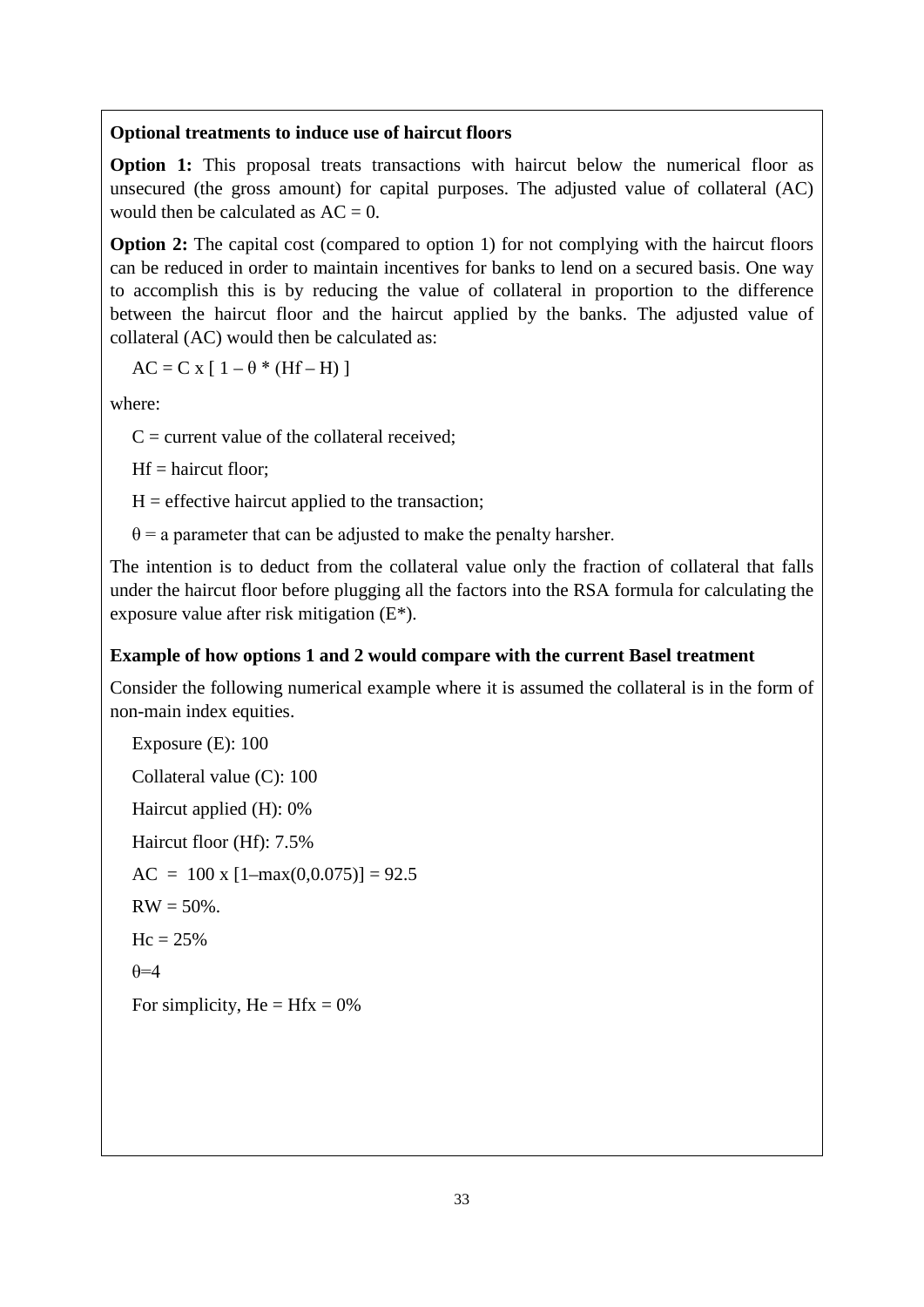|                  | Capital requirement                                             |
|------------------|-----------------------------------------------------------------|
| <b>Current</b>   | $E^* = 100 - 100 \times (1 - 25\%) = 25$                        |
| <b>treatment</b> | Kmin = $0.08$ x RW x E <sup>*</sup> = $0.08$ x $0.5$ x $25 = 1$ |
| <b>Option 1</b>  | $E^* = 100 - 0 \times (1 - 25\%) = 100$                         |
|                  | $Kmin = 0.08$ x RW x $E^* = 0.08$ x $0.5$ x $100 = 4$           |
| <b>Option 2</b>  | $E^* = 100 - 70$ x $(1 - 25\%) = 47.5$                          |
|                  | $Kmin = 0.08$ x RW x $E^* = 0.08$ x 0.5 x 47.5 = 1.9            |

Alternatively, the figure below shows the bank's capital requirements as a function of the haircut applied by the bank, H>0 (assuming that the non-bank pledges additional collateral to obtain the required funding:  $C = E / (1-H)$ .



It is clear that treatment 1 (green line) would be substantially the most punitive, whereas under treatment 2 (purple line), depending on the parameter  $\theta$ , capital requirements are in between the current Basel treatment (red line) and treatment 1. Note that under treatments 1 and 2, capital requirements converge to the Basel treatment as the haircut applied by the bank converges to the haircut floor (assumed to be 7.5% in the figure), and then to zero as the haircut converges to the standard supervisory haircut.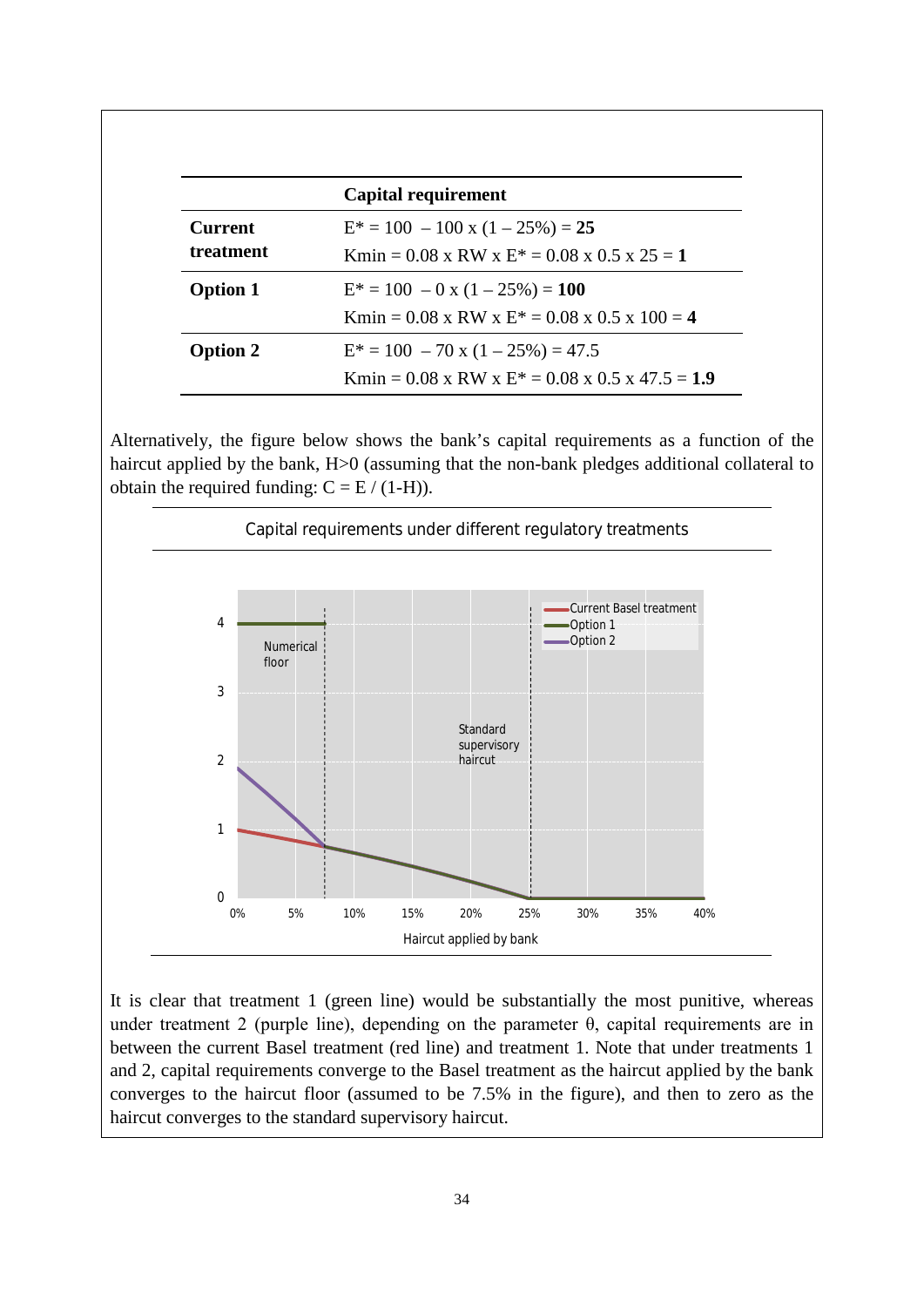#### **Annex 3: Summary of QIS1 results**

<span id="page-38-0"></span>The FSB invited views from the public on a framework of numerical haircut floors in November 2012 and launched a quantitative impact assessment (QIS) in April 2013. The QIS was undertaken in a two-stage manner. The first stage consisted of a data request to a small group of large financial intermediaries (banks and securities broker-dealers) globally on historical haircut distributions at three specific previous points in time (pre-crisis, post-crisis and current) in order to help calibrate detailed minimum haircut proposals. This first stage also included a set of qualitative questions asking participating firms to provide a general description of the factors they take into account and the approach they follow when setting haircuts on securities financing transactions. This exercise will be followed in the second stage by a more comprehensive quantitative assessment of the impact on a broader set of firms of the FSB's detailed haircuts proposals, both the proposed numerical haircut floors to be applied to certain securities financing transactions and the recommended minimum standards for methodologies used by firms to set their own haircuts.

The first stage of the QIS (QIS1) took place in April-July 2013, during which the FSB collected and analysed detailed haircuts data as of 2006, 2008 and 2012, as well as qualitative information on haircut practices from 17 large financial intermediaries in 12 FSB member jurisdictions.<sup>[34](#page-38-1)</sup> The total outstanding volume of reverse repos conducted by these 17 intermediaries amounts to USD 1.1 trillion in 2012.

The main results of QIS1 suggested the following:

<u>.</u>

- **Transactions against sovereign debt collateral were by far the largest category of securities financing transactions across time**, constituting around three quarters of the overall total transactions reported by participating firms. About half of the remaining quarter or so of reported transactions were secured by corporate and other issuers' debt, with the balance split almost equally between transactions backed by securitised products and equities or other collateral types. (Exhibit 1)
- **Banks and broker-dealers are the main counterparties to the transactions reported by the participating financial intermediaries, but nonetheless constitute**  less than 50% of the overall transactions in 2012. (Exhibit 2)
- **Less than 10% of the total transactions reported as of the 2012 period were backed by non-sovereign debt collateral and conducted with counterparties that are not banks or broker-dealers** (i.e. transactions as defined in Annex 2). (Exhibit 3)
- **Haircuts generally increased for all collateral types since 2006.** The greatest increase was seen in securitised products, followed by equities and corporate debt. Haircuts on securities financing transactions collateralised by equities have exhibited more procyclicality, with the average haircuts on this asset class rising sharply from 2006 to 2008, but since then declining in 2012, although not back to the levels seen before the crisis. Haircuts on securitised products have remained at higher levels relative to pre-crisis after increasing in 2008.

<span id="page-38-1"></span><sup>&</sup>lt;sup>34</sup> They are Australia, Brazil, Canada, France, Germany, Italy, Japan, Netherlands, Spain, Switzerland, UK and US.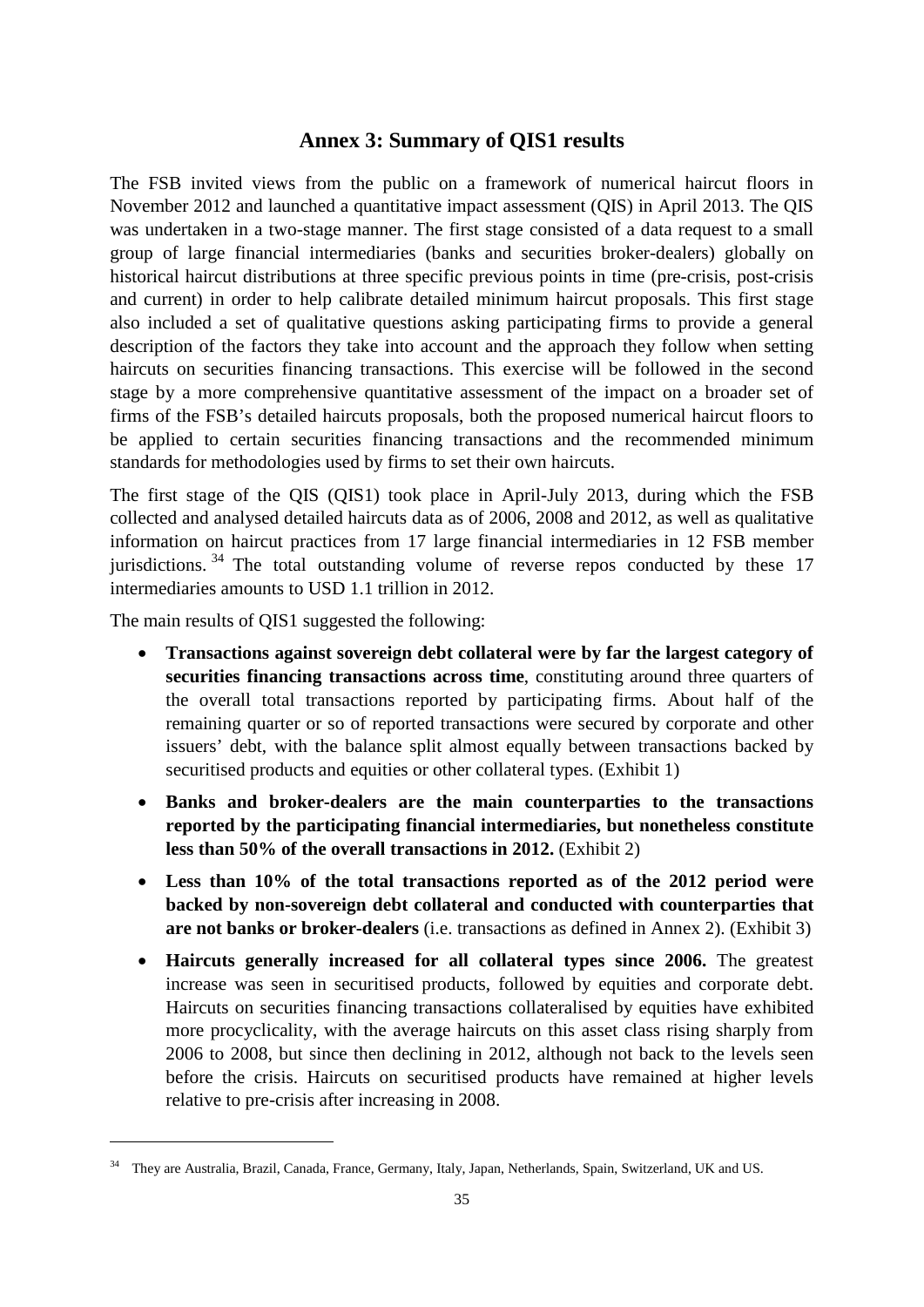- **There is considerable dispersion in haircuts applied across firms for a given collateral type and as of a given reporting period.** The size of the reporting intermediary does not seem to be a significant driver of haircuts overall, although more analysis may be needed to confirm this observation given the small size of the sample.
- **Over half of all reported transactions were undertaken with zero haircuts as of the 2012 period; of those, nearly 85% were backed by sovereign debt collateral.** Meanwhile, zero haircuts were also applied to transactions with other collateral types including securitised products and equities (Exhibits 4-6). Some of these zero haircut transactions appear to have been securities borrowing transactions against cashcollateral, on which the haircut would typically be paid to the securities lender. As they are not financing transactions, securities borrowing transactions should have been excluded from the reporting but some reporting firms were unable to do this comprehensively.
- **Reporting intermediaries tend to apply slightly higher haircuts on average to transactions with non-bank/broker-dealers** compared to those with banks and broker-dealers, but the difference reported is overall quite small.
- **Haircuts for transactions backed by collateral assets whose residual maturity is more than 5 years tend to be somewhat higher** than for transactions backed by collateral with shorter residual maturity. This trend seems to get clearer in 2012 relative to earlier reporting periods, especially for lower-quality collateral.
- In general, reporting intermediaries suggested that **"collateral type" is the main driver of haircuts across all three time periods. The assessed creditworthiness of their counterparty was also reported to be of high or very high importance in setting the lending institution's risk tolerance** (either the transaction haircut or other risk parameters, e.g. credit limit).

The second stage of the QIS (QIS2) will be undertaken with a wider pool of firms and will be conducted in the fourth quarter of 2013, based on the proposed haircut recommendations detailed in Annex 2 of this document. The FSB will soon publish the QIS2 instructions with data reporting templates and invite market participants to contribute their data to the exercise. Based on the QIS2 results, the FSB will finalise its recommendations on minimum haircuts in spring 2014.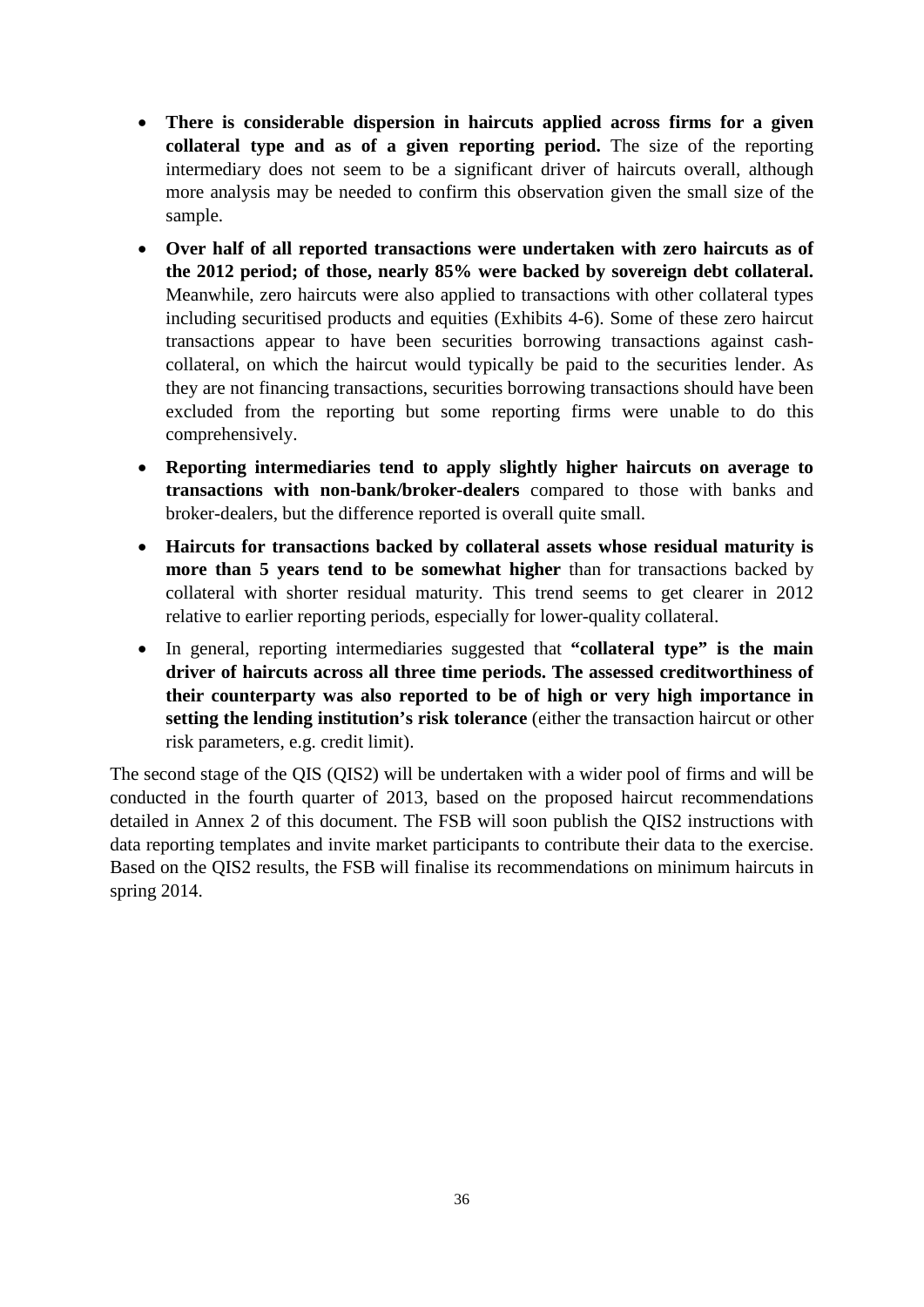**Exhibit 1 Exhibit 2**



**Exhibit 3**

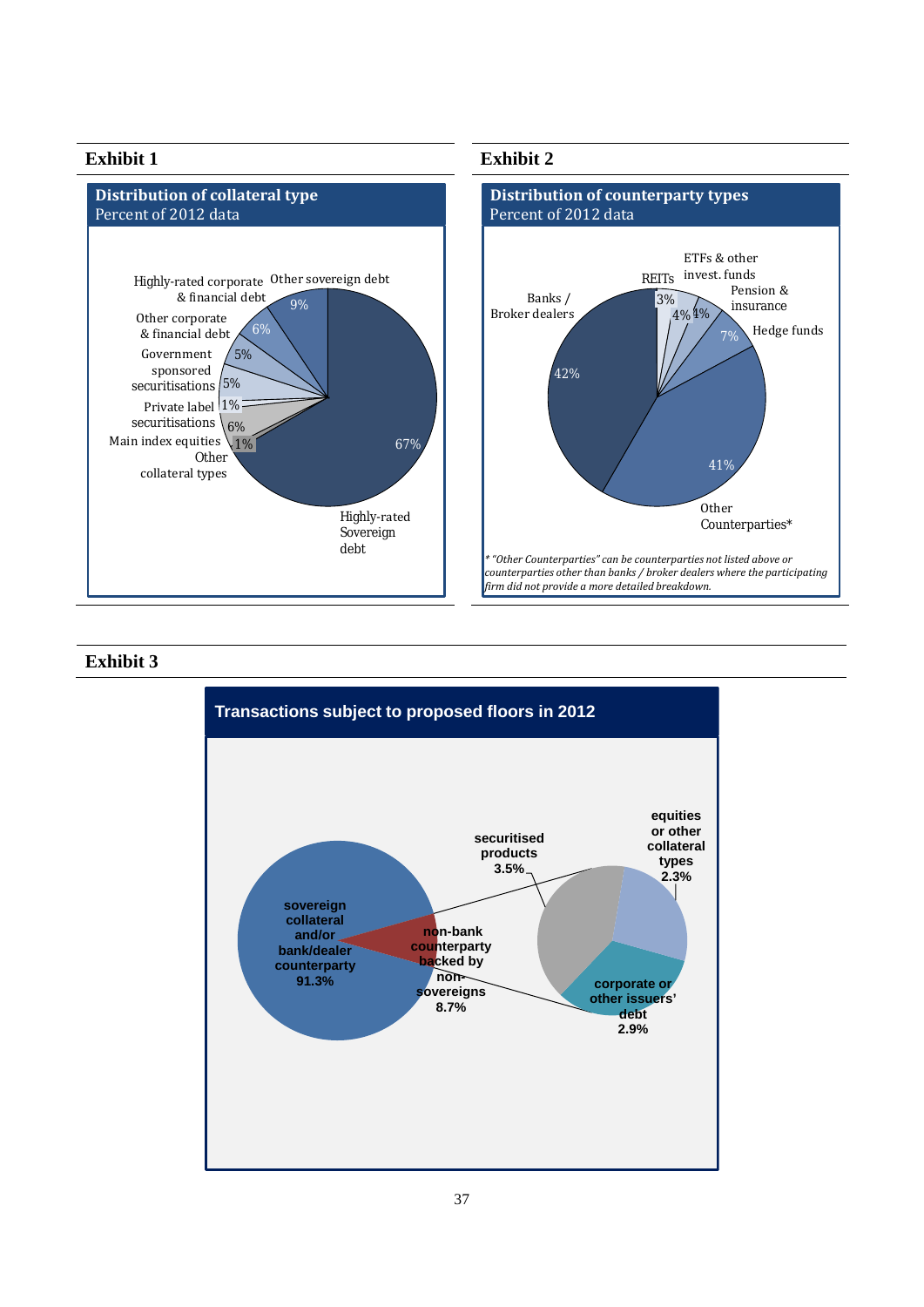



#### **Exhibit 5**



Note: Based on a fixed sub-sample of firms across three periods. Government-sponsored securitisation is excluded.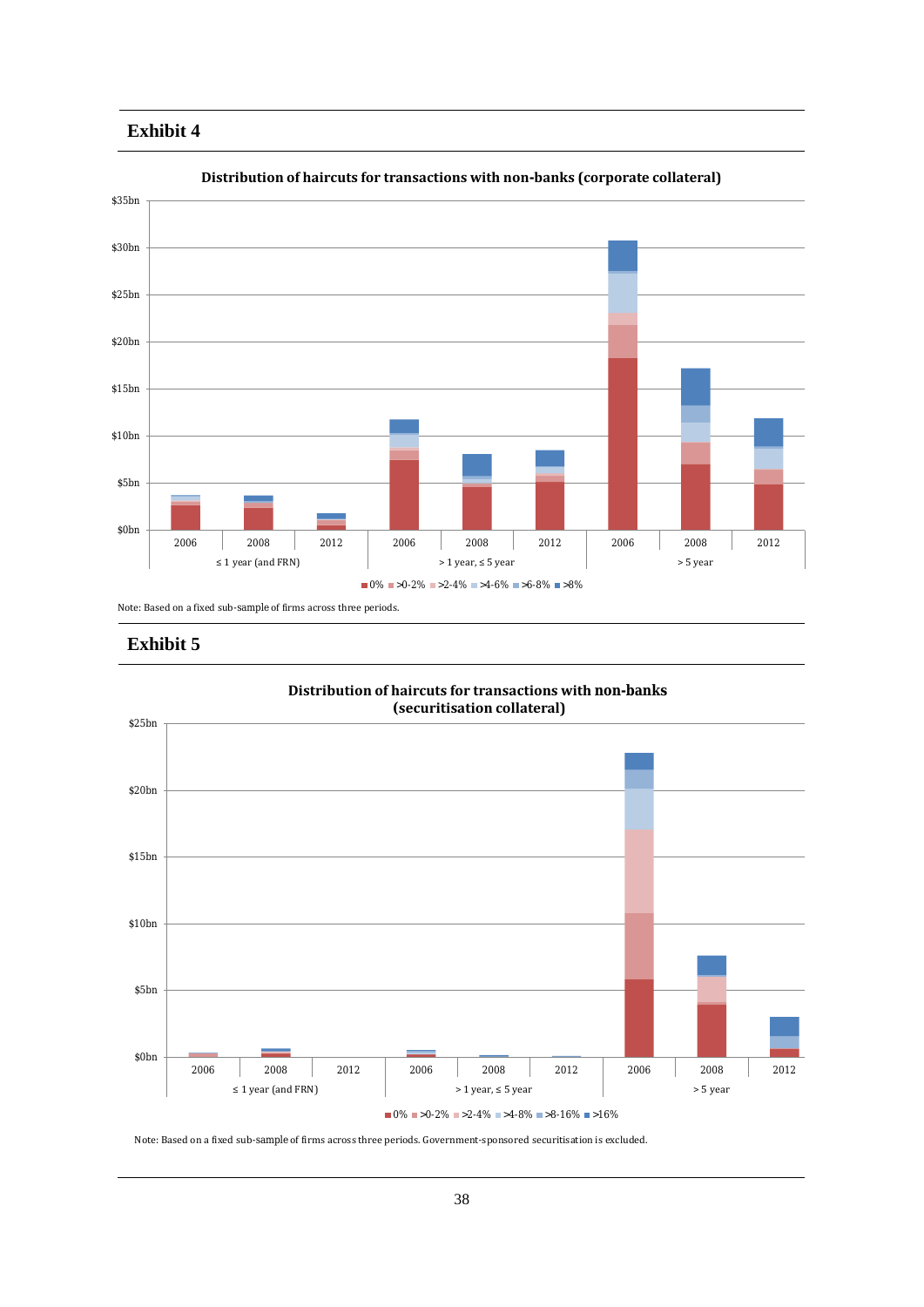#### **Exhibit 6**

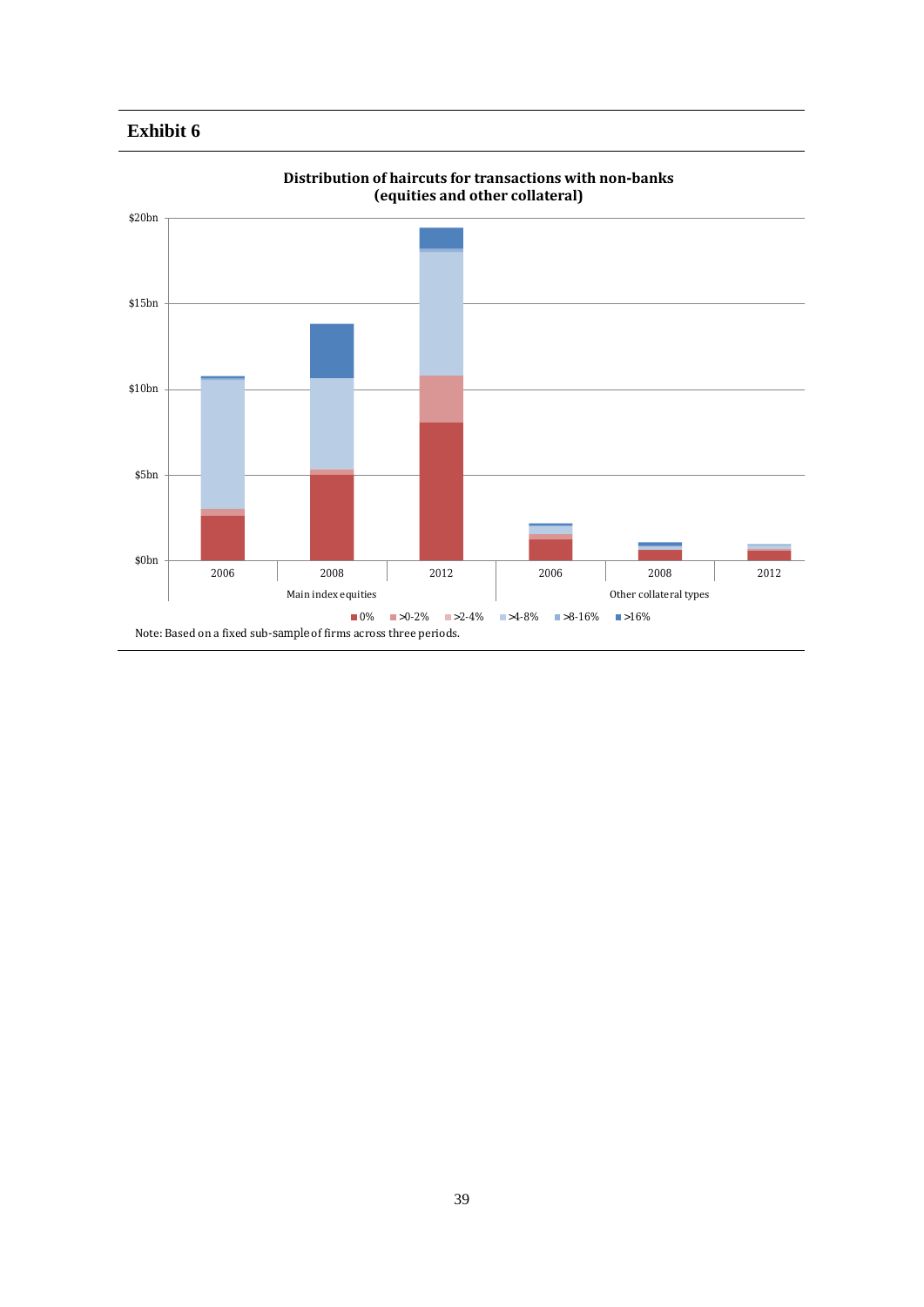### **Annex 4: Different approaches to data collection (in relation to Policy Recommendations 1-3)**

<span id="page-43-0"></span>The data that public sector officials need to support their financial stability monitoring needs can be collected in several ways: through (i) regulatory reports, (ii) compulsory market surveys, or (iii) a trade repository (TR). Standardisation of the information collected is important to make it comparable across national markets and get a broad picture of the activity in securities lending and repo markets as they become more global.

*Regulatory reports***:** Reports submitted by individual firms to their regulatory authorities. Data could be submitted either as an amendment to existing reports or as a separate report. This approach may work well in jurisdictions where market participants are all subject to macro-prudential supervision and/or overseen by a single regulatory authority, so that data can be collected easily on a market-wide basis. This approach may be less workable in jurisdictions where participants are not subject to macro-prudential supervision, or are overseen by multiple regulatory authorities. A disadvantage of this approach would be lagged data.

*Compulsory market surveys***:** Compulsory periodic questionnaires conducted by central banks, regulatory authorities or industry groups, covering all significant participants in a market. Such an approach could be useful in collecting data on a market-wide basis, particularly in jurisdictions where participants are overseen by multiple regulatory authorities with different regulatory reporting regimes. One challenge of this approach might be ensuring that all significant participants contribute so that data provides a complete picture of market activity. On the other hand, an advantage of this approach is that the data requested can easily be modified over time, as developments warrant.

*Trade repository (TR)*: A database of information covering transaction activity across all market participants. Information could be collected either directly from market participants or from the centralised settlement/clearing agent(s) that process transactions. A potential advantage of this approach is that it can be set up to collect data across all market participants, particularly if submission of data to the TR is mandated by regulators, as is the case for OTC derivatives in some jurisdictions. Depending on how it is designed, such an approach could require up-front investment in infrastructure changes needed to operationalise data collection. This approach might be particularly advantageous where a high share of transaction activity is processed by centralised clearing agents or a CCP. Disadvantages of this approach might be the costs associated with establishing or retrofitting a TR, the resulting need to exercise care and thought in designing the TR to meet future needs flexibly and with a minimum of customisation, and the need to establish standards and a clear governance framework to govern the TR's operation.

In principle, all three approaches could achieve similar desirable outcomes regarding increases transparency to the public, standardisation, and scope.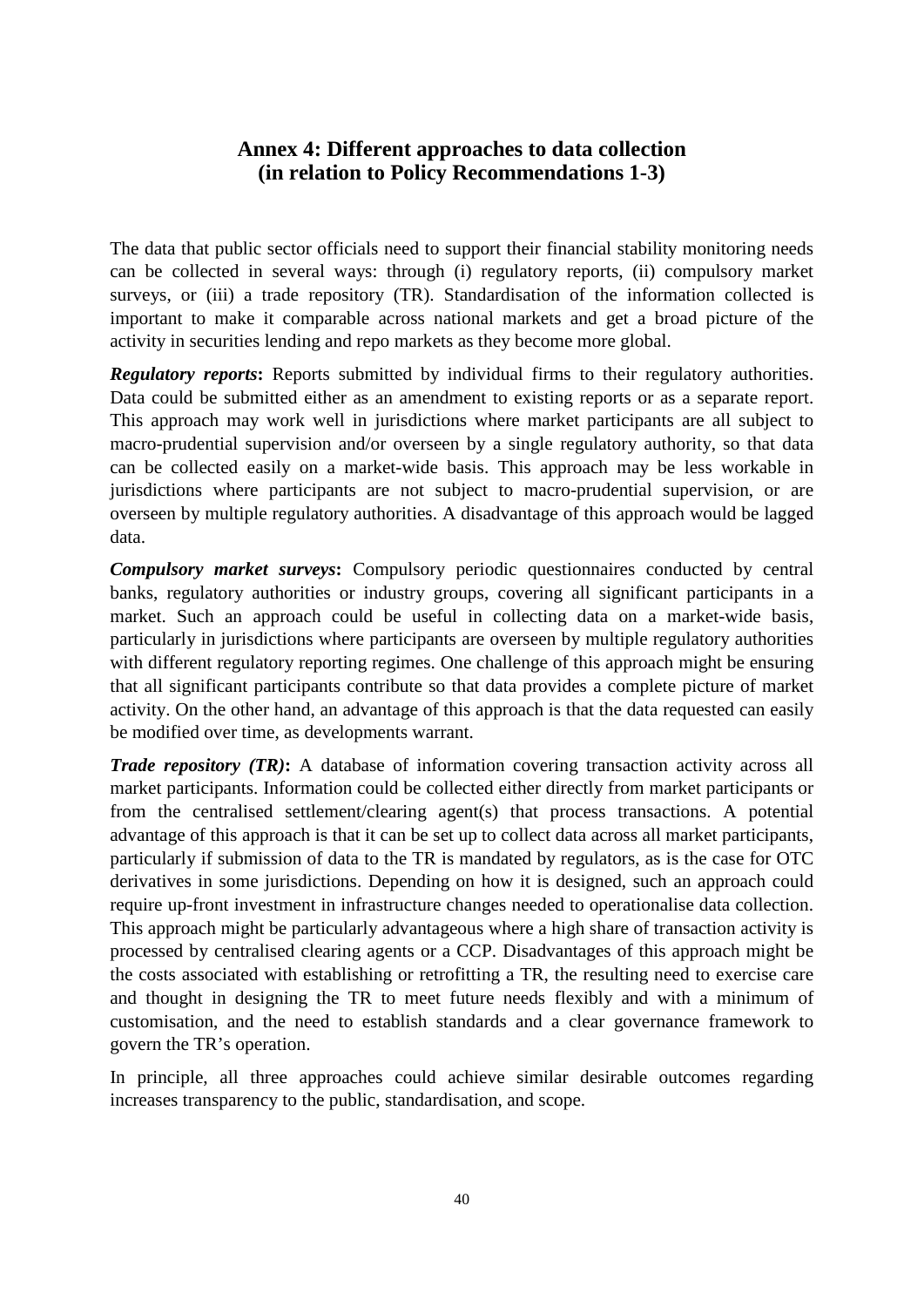- Aggregate data should be released to the public wherever possible and informative, in a manner that respects the confidentiality of firm-specific data, regardless of the approach taken to collecting the data.
- In principle, standardisation of data reporting across jurisdictions, type of firms, market activity, and time need not depend on the way the data is collected or the type of data that is collected.<sup>[35](#page-44-0)</sup> But any standards that are created to facilitate consistency across markets and borders should inform the design of a TR or other mechanisms for collecting data.
- The scope of data collection could depend on the market considered. For securities lending, a single TR may make the most sense, because this activity is more global in nature. In contrast, repo markets operate at the currency level so that data collection market by market may work best. Harmonisation across repo data collection efforts would be desirable to facilitate comparability.

#### *Comparison of approaches to data collection*

The main differences between regulatory reports, a survey, and a TR can be captured by two key trade-offs

- Flexibility vs. Consistency: Surveys are more flexible than either regulatory reports or a TR, as they can more easily be changed over time. However, changes make the data less consistent and therefore harder to compare over time.
- Comprehensiveness/timeliness vs. Cost: TRs gather data more frequently and with more granularity than regulatory reports, which in turn gather more data than surveys. Generally the cost to collect and maintain data increases with the amount and frequency of data gathered, both for regulators and market participants. However, additional data allows for a deeper understanding of market functioning, may provide more timely insights into the build-up of risks, and can be useful if unforeseen questions arise.

The table below summarises these trade-offs:

|      | Regulatory report        | Survey                   | Trade repository         |
|------|--------------------------|--------------------------|--------------------------|
| Pros | • Could be low cost if   | • Relatively low cost to | • Provides more timely   |
|      | added to existing        | implement                | information if collected |
|      | reporting requirements   | • Relatively easy to     | in an automated manner   |
|      | • Relatively easy to     | change over time         | • Provides more frequent |
|      | change over time         |                          | information and          |
|      | unless dependent on      |                          | facilitates timely       |
|      | regulatory or legal      |                          | monitoring of market     |
|      | action                   |                          | developments             |
|      | <b>Relatively better</b> |                          | Spans all market         |

<span id="page-44-0"></span>Surveys and regulatory reports are, in theory, also able to achieve the standardization of data that is associated with TRs. However, this might be more difficult in practice. For example, the relative ease of changing surveys from reporting date to reporting date may make standardization over time harder to achieve. Difficulties associated with coordinating different regulators may make standardizing regulatory reporting complicated as well.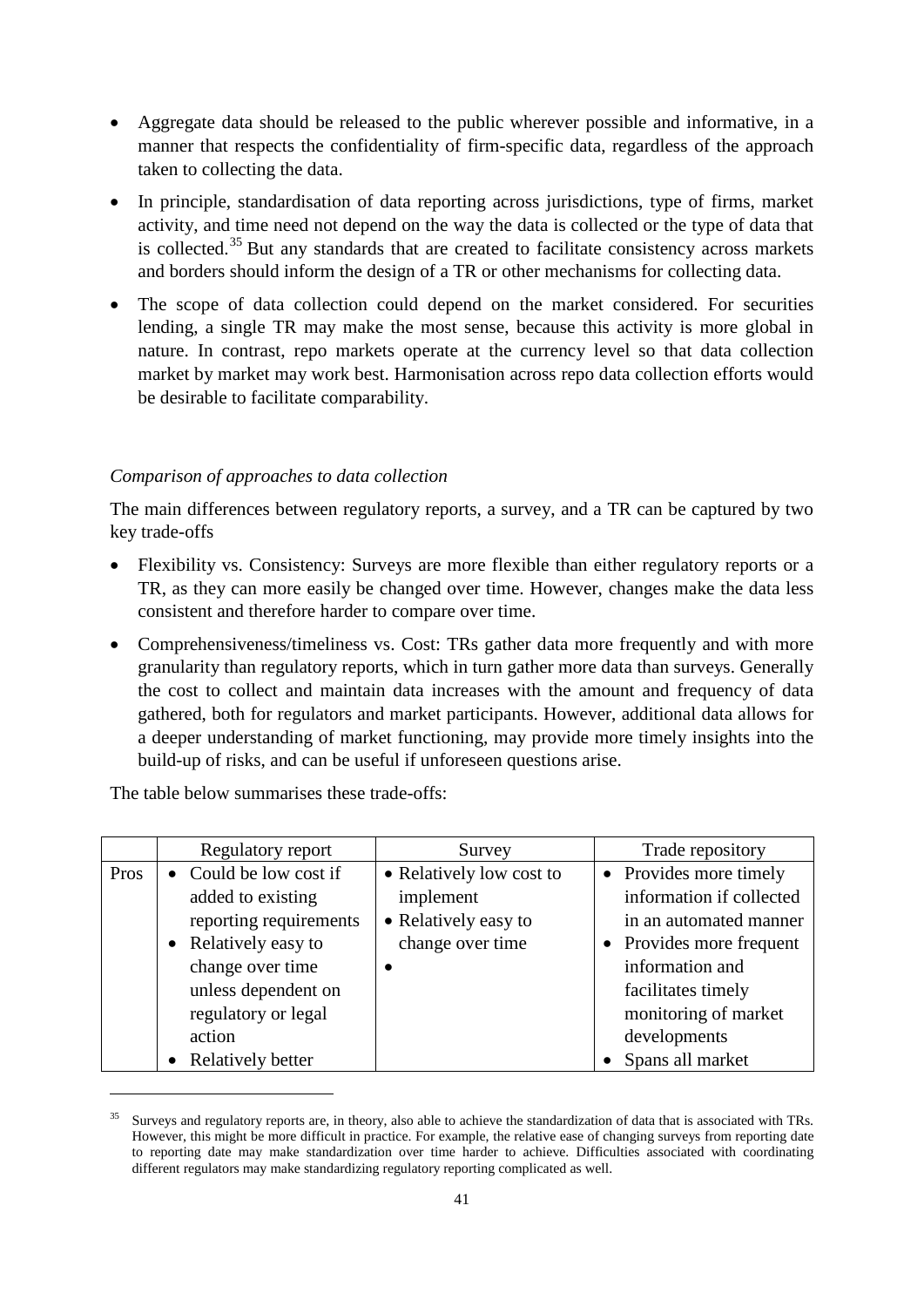| quality and quantity of<br>data than market<br>survey<br>Could be performed by<br>$\bullet$<br>authorities responsible<br>for financial stability                                                                                                                                                                                                                       |                                                                                                                                                                                                           | participants regardless<br>of regulator                                                              |
|-------------------------------------------------------------------------------------------------------------------------------------------------------------------------------------------------------------------------------------------------------------------------------------------------------------------------------------------------------------------------|-----------------------------------------------------------------------------------------------------------------------------------------------------------------------------------------------------------|------------------------------------------------------------------------------------------------------|
| Cons<br>Reporting is typically<br>at a considerable time<br>lag<br>Difficult to implement<br>$\bullet$<br>high<br>frequency<br>for<br>reporting<br>Difficult to harmonize<br>$\bullet$<br>regulatory<br>across<br>bodies within the same<br>jurisdiction<br>May be<br>costly<br>to<br>$\bullet$<br>change if dependent on<br>regulatory<br>legal<br><b>or</b><br>action | • Reporting is typically at<br>a considerable time lag<br>• Difficult to implement<br>for<br>high<br>frequency<br>reporting<br>• Less consistent data can<br>make<br>time<br>series<br>analysis difficult | Could<br>be<br>costly<br>to<br>$\bullet$<br>implement<br>Could be complicated<br>to change over time |

The relative costs and benefits of a survey, regulatory reports, and a TR may differ across jurisdictions. For example, regulatory reports are less likely to be a desirable option in jurisdictions where securities lending and repo market participants are regulated by different agencies and coordination between these agencies might be challenging.

A TR is likely to be particularly useful in jurisdictions where the securities lending and repo markets have a diverse set of participants whose behaviour may not be well understood, or a relatively diverse mix of assets that are financed in the market. In such cases, trade-level data can be useful to understand how the market functions and how stress may manifest itself differently in different market segments. For example, had such data been available for the US repo market before the 2007-2009 financial crisis, it might have highlighted the relative propensity of lenders in the tri-party repo market to run. Trade level data could also have helped regulators identify the reliance of certain firms on short-term repos to finance illiquid and complex assets. This may have allowed regulators to identify firms that were particularly prone to funding difficulties in case of market disruptions. Better knowledge of the type of collateral financed in these markets and their quantities could have helped authorities design their policy responses.

By facilitating more comprehensive data collection, a TR provides regulatory authorities with the ability to analyse new and unforeseen risks as they arise. Regulatory reports, or surveys, could reliably provide regulatory authorities with appropriate information if the relevant question were known in advance. However, the aggregate information made available through regulatory reports or surveys may not be tailored to new risks as they emerge, making it difficult to identify these risks.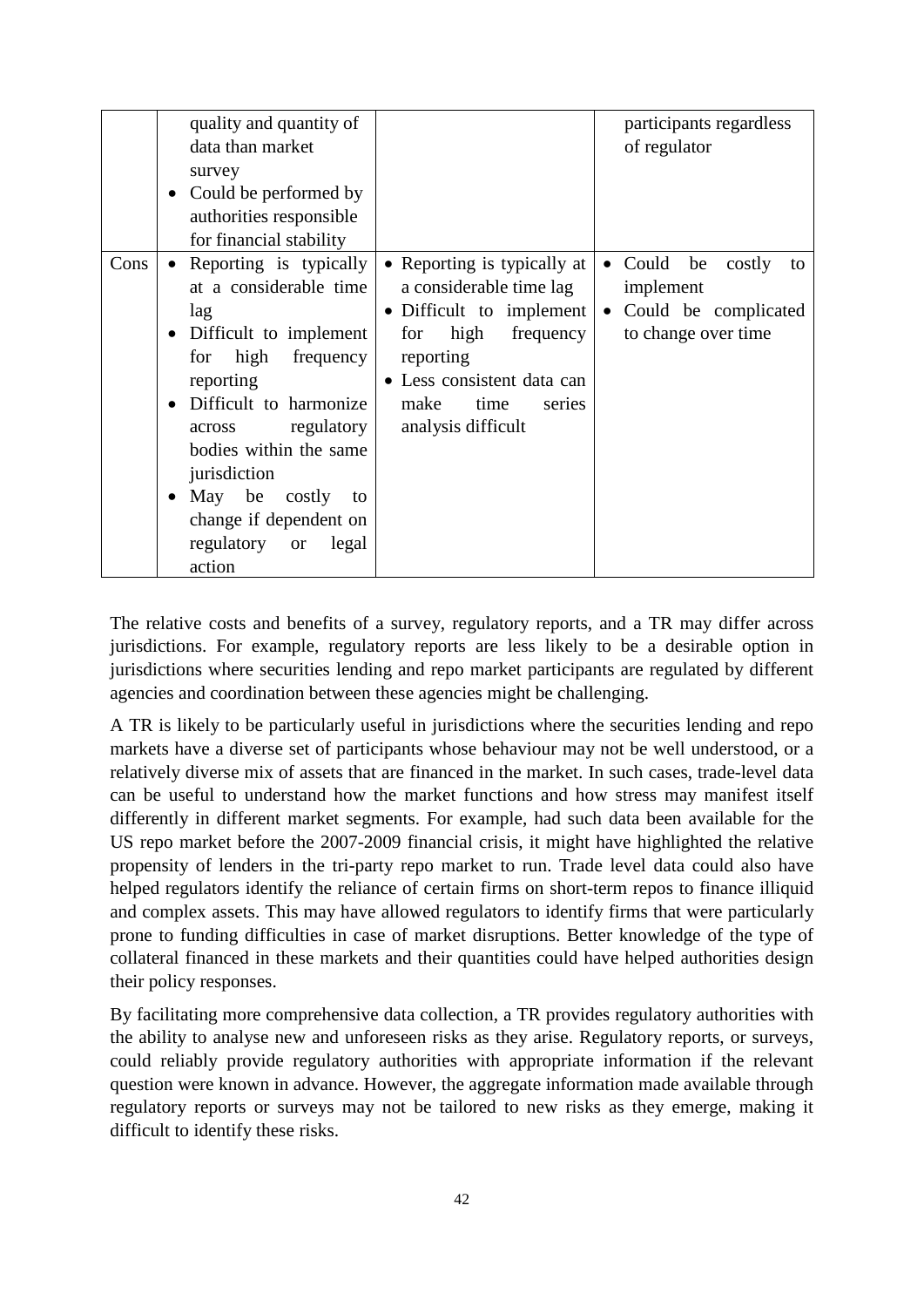Since a TR could have significant upfront costs, and may be costly to change once established, care and time should be invested in the design of a TR. As a first step, authorities might wish to consider conducting a survey process, and learning from that, as a means to inform the optimal design of a TR. To the extent this approach is pursued, there is value in sharing lessons learned among regulatory authorities and central banks, to maximize the chance that all who pursue this move in a harmonised direction. Some authorities may decide that a survey suffices; others might progress to a TR with the benefit of experience and lessons from the survey approach.

Further exploration of a TR would build on the interest that is coalescing in Europe and North America for greater transparency into securities financing market activity:

- The Vice-President of the ECB has proposed a trade repository for repo transactions in the euro area.[36](#page-46-0)
- In 2012 the European Parliament adopted a resolution, which called for the creation, possibly by the ECB, of a central EU database on euro repo transactions, and invited the European Commission to proceed to the rapid adoption of a coherent approach for central data collection, identifying data gaps and combining efforts by existing initiatives from other bodies and national authorities, in particular the trade repositories put in place by the European Market Infrastructure Resolution (EMIR).<sup>[37](#page-46-1)</sup>
- The US Office of Financial Research is presently pursuing greater transparency on the bilateral repo market.
- The Bank of England's Securities Lending and Repo Committee has indicated its interest in exploring a trade repository for securities financing transactions.<sup>[38](#page-46-2)</sup>
- In February 2013, the Investment Industry Regulatory Organization of Canada (IIROC) proposed a new rule to require each IIROC Dealer Member to report on a post-trade basis all debt market transactions executed by the Dealer Member, including repo transactions.<sup>[39](#page-46-3)</sup> For repo trades, the proposed data elements to be reported would include the repo rate, repo maturity date, repo haircut, and collateral security identifier. The initiative aims to enable consistent and standardized reporting of all OTC debt market transactions, the creation of a database of transactions for all specified OTC debt securities, the development of regular surveillance reports for IIROC to monitor trade activity, and analysis of trends and developments in the debt and money markets.

<span id="page-46-0"></span><sup>36</sup> <http://www.ecb.int/press/key/date/2012/html/sp120427.en.html>

<span id="page-46-1"></span><sup>37</sup> [http://www.europarl.europa.eu/sides/getDoc.do?type=REPORT&reference=A7-2012-0354&format=XML&language](http://www.europarl.europa.eu/sides/getDoc.do?type=REPORT&reference=A7-2012-0354&format=XML&language=EN)  $E<sub>EN</sub>$ 

<span id="page-46-2"></span><sup>38</sup> <http://www.bankofengland.co.uk/publications/Documents/speeches/2012/speech591.pdf>

<span id="page-46-3"></span><sup>39</sup> [http://www.iiroc.ca/Documents/2013/2e5bf850-7ea6-4b36-9217-f744517554a9\\_en.pdf](http://www.iiroc.ca/Documents/2013/2e5bf850-7ea6-4b36-9217-f744517554a9_en.pdf)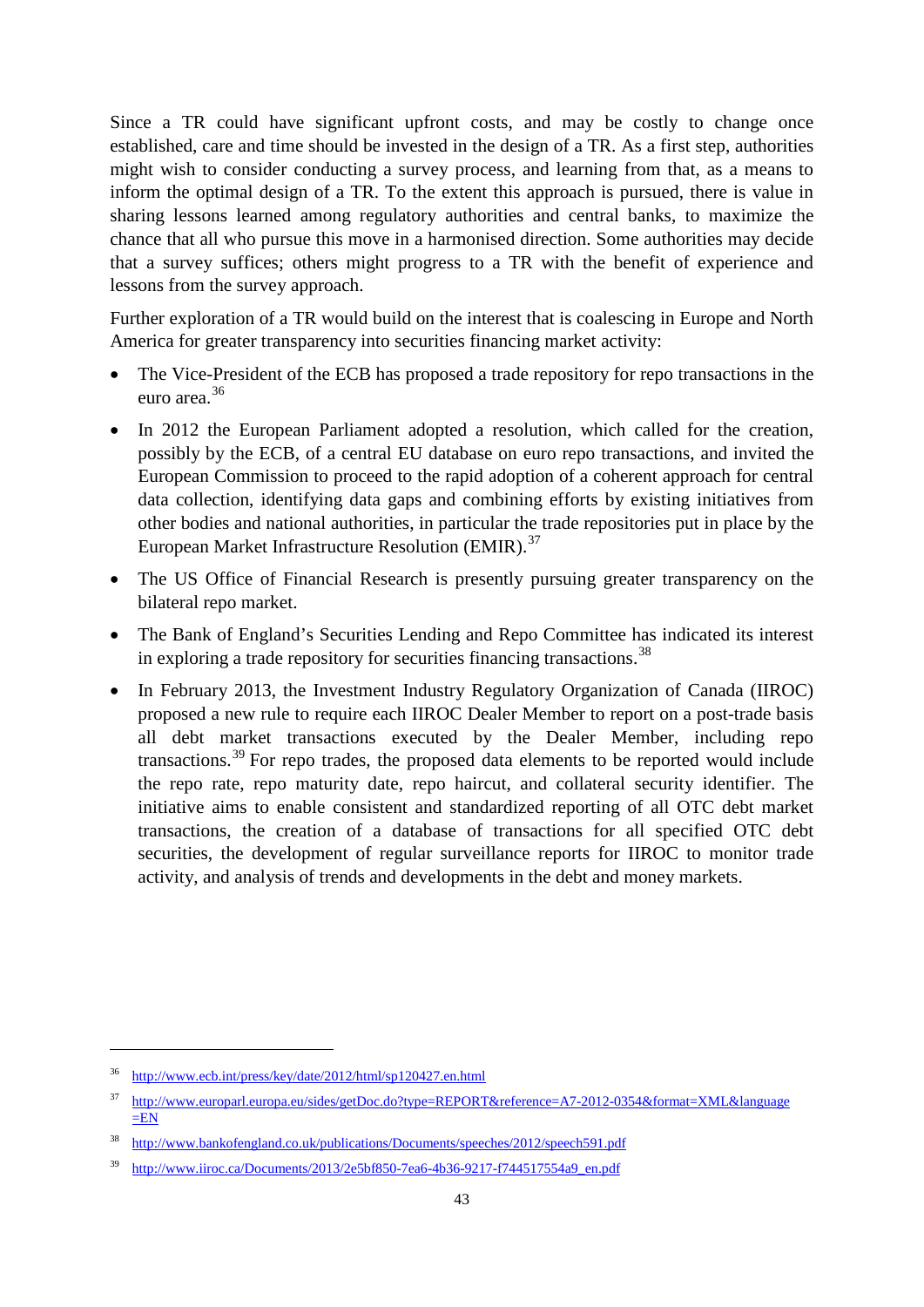## <span id="page-47-0"></span>**Annex 5: Data on repo transactions that would help to inform authorities' financial stability monitoring and policy responses[40](#page-47-1)**

| Financial stability monitoring                                                                                                                                                                                           | Value | Maturity     |      | Collateral | Collateral  | Principal          | Counter-<br>party | Haircut                             | Market | Repo |            | $Currency^{44}$ |
|--------------------------------------------------------------------------------------------------------------------------------------------------------------------------------------------------------------------------|-------|--------------|------|------------|-------------|--------------------|-------------------|-------------------------------------|--------|------|------------|-----------------|
| focus (repo)                                                                                                                                                                                                             | date  | $date^{41}$  | type | quality    | amount      | type <sup>42</sup> |                   | $\mathop{\mathsf{segment}}_{_{43}}$ | rate   | cash | collateral |                 |
| 1. Degree of rollover risk /<br>vulnerability to run/fire sales<br>on the market or a specific<br>market segment<br>$\bullet$<br>asset type<br>$\bullet$<br>counterparty<br>$\bullet$<br>collateral quality<br>$\bullet$ | Χ     | χ            | Χ    | Χ          | $\mathsf X$ | X                  |                   | X                                   |        | X    | Χ          |                 |
| 2. Interconnectedness of repo<br>market participants                                                                                                                                                                     |       | X            |      |            | Χ           | X                  |                   |                                     |        |      |            |                 |
| 3. Concentration of total repo<br>exposure                                                                                                                                                                               | Χ     |              |      |            | Χ           | X                  |                   |                                     |        |      |            |                 |
| 4. Concentrations of exposure<br>to a specific asset class                                                                                                                                                               | X     |              | X    | X          | X           | X                  |                   |                                     |        |      |            |                 |
| 5. Size of the repo market<br>(total and by segment) -<br>snapshot and trend over<br>time                                                                                                                                | Χ     | Χ            |      |            | Χ           |                    |                   | Χ                                   |        |      |            |                 |
| 6. Collateral composition of<br>market (total and by<br>segment) - snapshot and<br>trend over time - and<br>degree of potential for fire<br>sales                                                                        | X     | χ            | χ    |            | Χ           |                    |                   | Χ                                   |        |      |            |                 |
| 7. Easing/tightening of funding<br>terms for a specific asset<br>class over time (i.e. global<br>increases in rates, spreads<br>or haircuts)                                                                             | X     | $\mathsf{X}$ |      |            | X           |                    | $\sf X$           |                                     | X      |      |            |                 |
| 8. Maturity profile of the<br>overall market (original as<br>well as remaining maturity<br>perspective)                                                                                                                  | Χ     | X            |      |            |             |                    |                   |                                     |        |      |            |                 |
| 9. Degree of leverage in the<br>repo market                                                                                                                                                                              |       |              |      |            | $\mathsf X$ |                    | $\mathsf{X}$      |                                     |        |      |            |                 |
| Degree of currency<br>10.<br>mismatch                                                                                                                                                                                    |       |              |      |            |             |                    |                   |                                     |        | Χ    | X          |                 |

<span id="page-47-1"></span><sup>40</sup> Fields that would be aggregated on a global basis are indicated in bold.

- <span id="page-47-2"></span><sup>41</sup> For repos with a put, maturity date is defined as first day put can be exercised. For open repos, maturity date is defined as next business day. For evergreen repo structures, it would be defined as first date that repo can be terminated by lender.
- <span id="page-47-3"></span> $42$  There may be benefits in using LEI in identifying counterparty in the long-run.
- <span id="page-47-4"></span><sup>43</sup> Market segment would be a flag to indicate bilateral, tri-party or CCP. Tri-party could be automatically indicated for trades coming from tri-party repo agents; CCP could automatically be indicated for trades coming from CCPs; bilateral repos could be considered the residual, or could be explicitly highlighted if a repo flag is present in market participants' systems to denote which purchases and sales are bilateral repo legs.
- <span id="page-47-5"></span><sup>44</sup> Currency of both cash and collateral legs would probably be needed.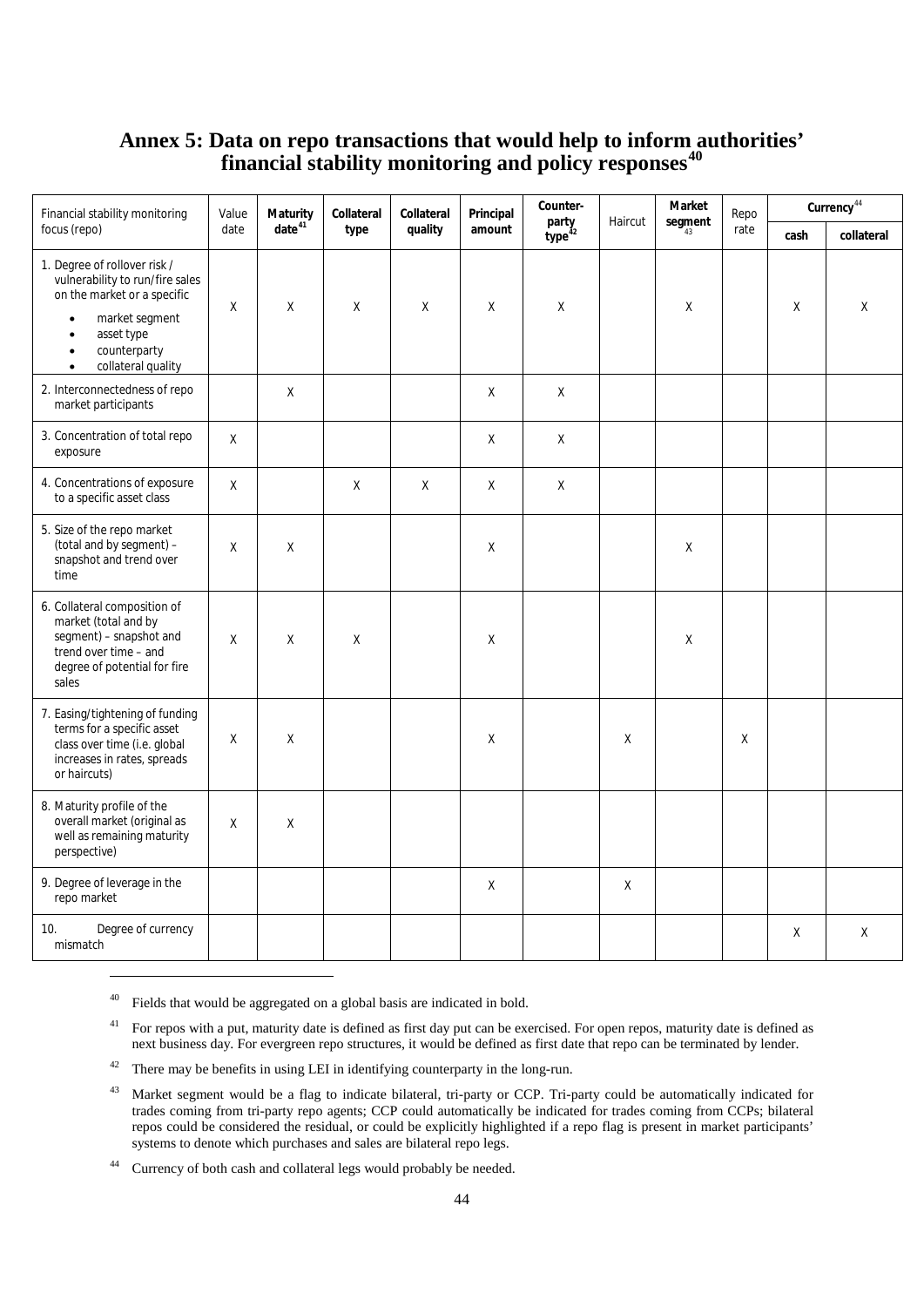## <span id="page-48-0"></span>**Annex 6: Data on securities lending transactions that would help to inform authorities' financial stability monitoring and policy responses**[45](#page-48-1)

| Financial stability<br>monitoring focus                                                                                                                               | Value       | Maturity    | Collateral  | Collateral  | Amount<br>of     | Counter-<br>party and    | Haircut | Type of<br>security | Cash collateral<br>reinvestment |          |
|-----------------------------------------------------------------------------------------------------------------------------------------------------------------------|-------------|-------------|-------------|-------------|------------------|--------------------------|---------|---------------------|---------------------------------|----------|
| (securities Lending)                                                                                                                                                  | date        | date        | type        | quality     | security<br>lent | beneficial<br>owner type |         | lent                | Asset type                      | Maturity |
| 1. Degree of rollover<br>risk / vulnerability to<br>run/fire sales on the<br>market or a specific<br>asset type<br>$\bullet$<br>counterparty<br>collateral<br>quality | X           | X           | X           | X           | $\mathsf{X}$     | X                        |         | χ                   | Χ                               | X        |
| 2. Interconnectedness<br>of market<br>participants                                                                                                                    |             | $\mathsf X$ |             |             | $\mathsf X$      | $\mathsf X$              |         |                     |                                 |          |
| 3. Concentration of<br>total exposure                                                                                                                                 | X           |             |             |             | $\mathsf{X}$     | $\mathsf X$              |         |                     |                                 |          |
| 4. Concentrations of<br>exposure to a<br>specific asset<br>class/quality                                                                                              | $\mathsf X$ |             | $\mathsf X$ | $\mathsf X$ | $\mathsf X$      | $\mathsf X$              |         | X                   | $\mathsf X$                     |          |
| 5. Size of the securities<br>lending market -<br>snapshot and trend<br>over time                                                                                      | X           | χ           |             |             | $\mathsf X$      |                          |         |                     |                                 |          |
| 6. Collateral<br>composition of<br>market-snapshot<br>and trend over time<br>- and degree of<br>potential for fire<br>sales                                           | X           | Χ           | $\mathsf X$ | Χ           | $\mathsf X$      |                          |         | X                   |                                 |          |
| 7. Maturity profile of<br>the overall market<br>(original as well as<br>remaining maturity<br>perspective)                                                            | X           | X           |             |             |                  |                          |         |                     |                                 | X        |
| 8. Degree of leverage<br>in the securities<br>lending market                                                                                                          |             |             |             |             | Χ                |                          | Χ       |                     |                                 |          |

<u>.</u>

<span id="page-48-1"></span><sup>45</sup> Fields that would be aggregated on a global basis are indicated in bold.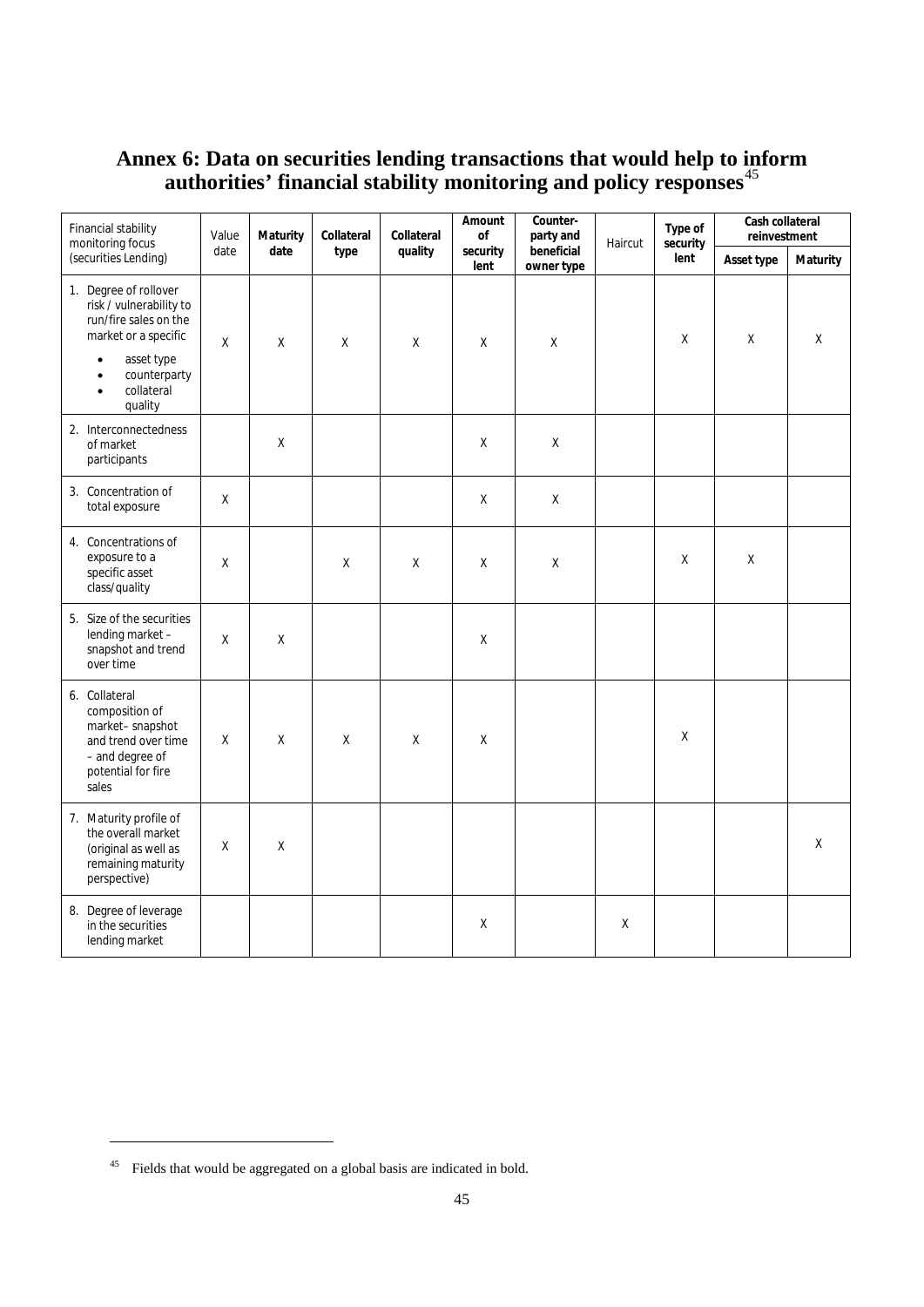#### <span id="page-49-0"></span>**Annex 7: Summary of Market Surveys on Securities Lending and Repos**

In January 2013, WS5 conducted a stock-taking exercise of the existing official market surveys and other forms of data reporting on securities lending and repos. The following tables summarise the responses received from Australia, Canada, ECB, Germany, Italy, Japan, the Netherlands, Spain, Switzerland, UK and US. The data items are taken from Box 1 of the November 2012 Consultative Document (Proposed information items for enhancing transparency/disclosure in securities lending and repos). The data sources of these jurisdictions are also summarised in Section 4 of this Annex.

|  | 1. Market surveys on repos |  |  |  |
|--|----------------------------|--|--|--|
|--|----------------------------|--|--|--|

|             | Size of book<br>(value of<br>cash legs) | Currency              | Tenor<br>composition | Collateral<br>asset class | Haircut<br>ranges     | Counterparty<br>breakdown and<br>concentration | Ability to re-<br>hypothecate |
|-------------|-----------------------------------------|-----------------------|----------------------|---------------------------|-----------------------|------------------------------------------------|-------------------------------|
| Australia   | Y                                       | N                     | N                    | Limited <sup>46</sup>     | N                     | Limited                                        | N                             |
| Canada      | Y                                       | Limited <sup>47</sup> | Y                    | Y                         | N                     | N                                              | N                             |
| $EU^{48}$   | Y                                       | Y                     | Y                    | Y                         | N                     | Limited <sup>49</sup>                          | N                             |
| Germany     | Y                                       | Y                     | Y                    | Y                         | N                     | Limited                                        | N                             |
| Italy       | Y                                       | Y                     | Y                    | Y                         | N                     | Limited                                        | N                             |
| Japan       | Y                                       | N                     | Y                    | Y                         | Y                     | Y                                              | N                             |
| Netherlands | Y                                       | Y                     | Y                    | Y                         | N                     | Limited                                        | N                             |
| Spain       | Y                                       | Y                     | Y                    | Y                         | N                     | Limited                                        | N                             |
| Switzerland | Y                                       | Y                     | Y                    | Y                         | Y                     | Y                                              | N                             |
| <b>UK</b>   | Y                                       | Y                     | Y                    | Y                         | Limited <sup>50</sup> | Y                                              | N                             |
| <b>US</b>   | Y                                       | N                     | N                    | Y                         | Y                     | N                                              | N                             |

<span id="page-49-1"></span><sup>&</sup>lt;sup>46</sup> This covers sovereign only.

<span id="page-49-2"></span><sup>&</sup>lt;sup>47</sup> The following breakdowns are available: {\$C, foreign currency}.

<span id="page-49-3"></span><sup>&</sup>lt;sup>48</sup> This covers European institutions including UK and Swiss banks.

<span id="page-49-4"></span><sup>49</sup> The following breakdowns are available: {direct, via voice broker, via ATS}, {domestic, cross-border, anonymous}, {triparty, direct without tri-party}.

<span id="page-49-5"></span><sup>&</sup>lt;sup>50</sup> The FSA Hedge Fund Survey provides information on prime brokerage margin requirements.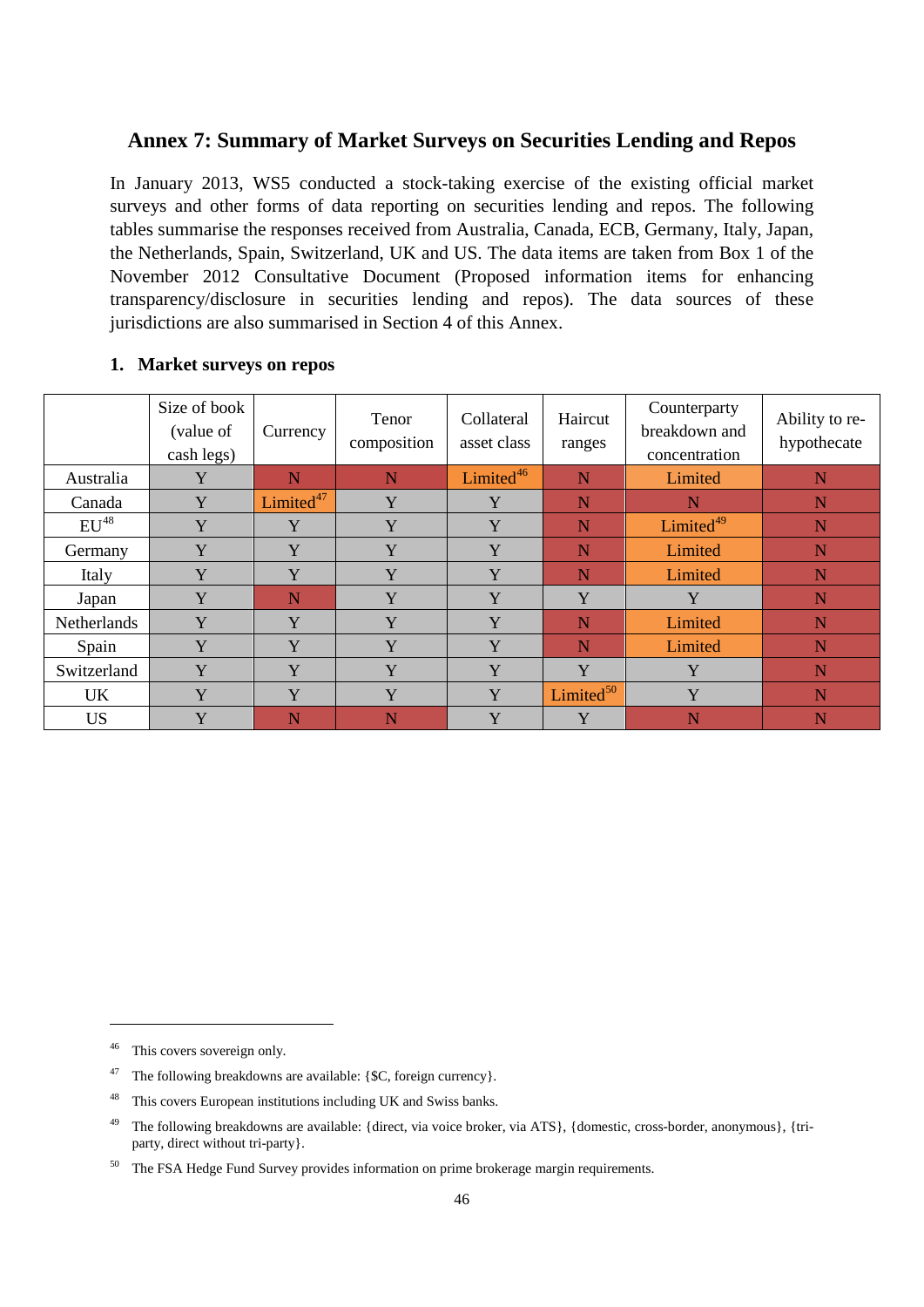## **2. Market surveys on securities lending**

|                       | Volume<br>and value<br>of<br>securities<br>on loan | Volume and<br>value of<br>securities<br>available for<br>lending | Currency<br>breakdown | Counterparty<br>breakdown<br>$\&$<br>concentration | Tenor<br>composition | Type of<br>securities<br>lent | Collateral<br>composition |
|-----------------------|----------------------------------------------------|------------------------------------------------------------------|-----------------------|----------------------------------------------------|----------------------|-------------------------------|---------------------------|
| Australia             | N                                                  | N                                                                | N                     | N                                                  | N                    | N                             | N                         |
| Canada                | N                                                  | N                                                                | N                     | N                                                  | N                    | N                             | N                         |
| EU                    | N                                                  | N                                                                | N                     | N                                                  | N                    | N                             | N                         |
| Germany <sup>51</sup> | N                                                  | N                                                                | N                     | N                                                  | N                    | N                             | N                         |
| Italy                 | N                                                  | N                                                                | N                     | N                                                  | N                    | N                             | $\mathbf N$               |
| Japan                 | Y                                                  | N                                                                | N                     | N                                                  | N                    | N                             | $\mathbf N$               |
| Netherlands           | N                                                  | N                                                                | N                     | N                                                  | N                    | N                             | N                         |
| Spain                 | N                                                  | N                                                                | N                     | N                                                  | N                    | N                             | N                         |
| Switzerland           | N                                                  | N                                                                | N                     | N                                                  | N                    | N                             | N                         |
| <b>UK</b>             | Limited <sup>52</sup>                              | N                                                                | N                     | N                                                  | Y                    | N                             | N                         |
| <b>US</b>             | N                                                  | N                                                                | N                     | N                                                  | N                    | N                             | N                         |

|             | <b>Breakdown</b><br>of fee and<br>cash<br>reinvestment<br>return | Haircut<br>ranges | Re-use and re-<br>hypothecation<br>data | Number of custodians<br>where received collaterals<br>are kept and the value of<br>collateral assets held by<br>each | Segregated<br>accounts vs.<br>pooled<br>accounts |
|-------------|------------------------------------------------------------------|-------------------|-----------------------------------------|----------------------------------------------------------------------------------------------------------------------|--------------------------------------------------|
| Australia   | N                                                                | N                 | N                                       | N                                                                                                                    | N                                                |
| Canada      | N                                                                | N                 | N                                       | N                                                                                                                    | N                                                |
| EU          | N                                                                | N                 | N                                       | N                                                                                                                    | N                                                |
| Germany     | N                                                                | N                 | N                                       | N                                                                                                                    | N                                                |
| Italy       | N                                                                | N                 | N                                       | N                                                                                                                    | N                                                |
| Japan       | N                                                                | N                 | N                                       | N                                                                                                                    | N                                                |
| Netherlands | N                                                                | N                 | N                                       | N                                                                                                                    | N                                                |
| Spain       | N                                                                | N                 | N                                       | N                                                                                                                    | N                                                |
| Switzerland | N                                                                | N                 | N                                       | N                                                                                                                    | N                                                |
| <b>UK</b>   | N                                                                | N                 | N                                       | N                                                                                                                    | N                                                |
| <b>US</b>   | Ñ                                                                | N                 | N                                       | N                                                                                                                    | N                                                |

<span id="page-50-0"></span><sup>51</sup> Only positions of banks are available. Data on securities lending and repos cannot be separated.

<span id="page-50-1"></span> $52$  Only gilt stock lending and borrowing data is available.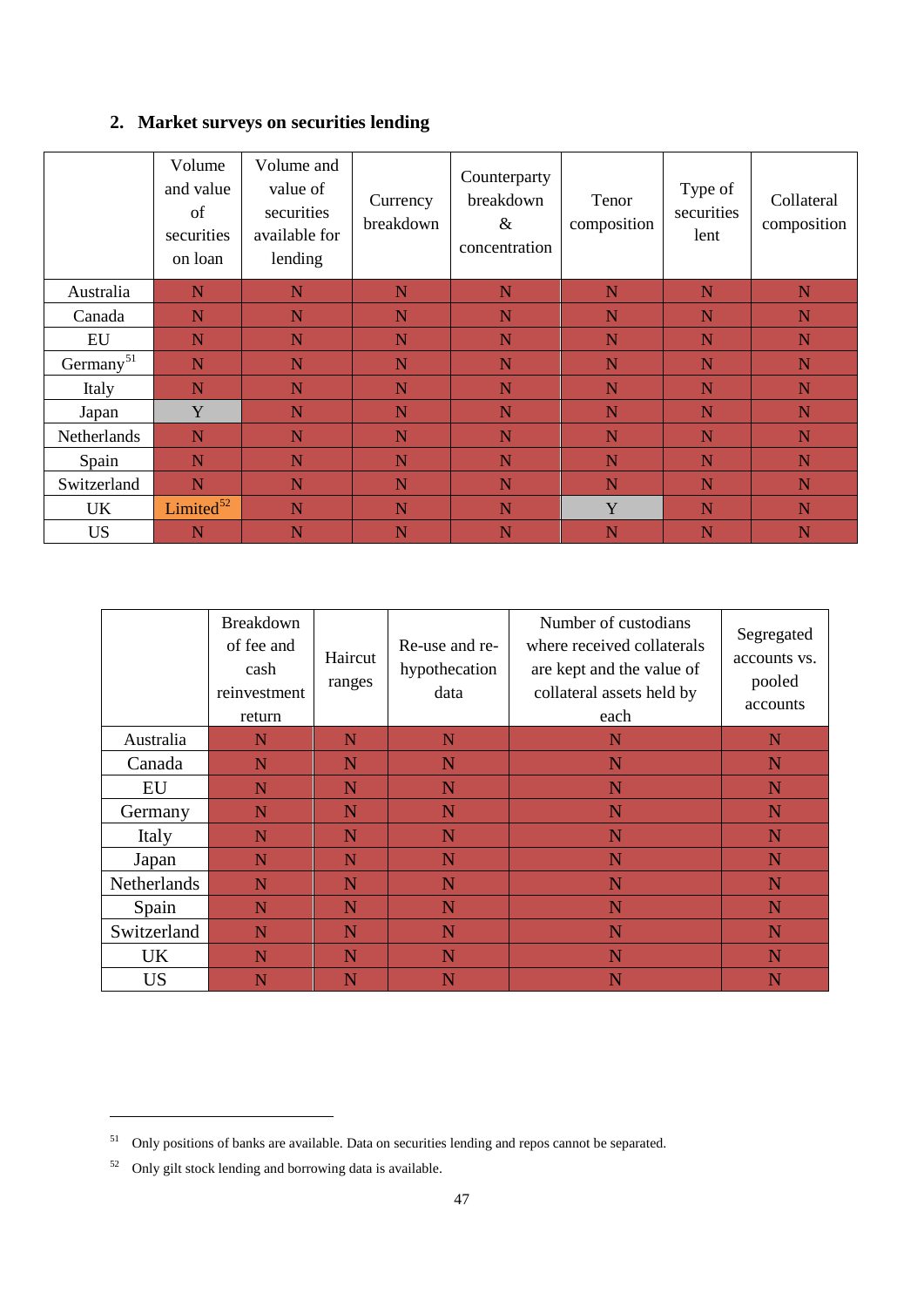|             | Segregated<br>accounts vs.<br>pooled<br>accounts | <b>Size</b><br>of<br>book | Maturity<br>structure<br>of loan<br><b>book</b> | Breakdown of<br>investment/asset<br>types in<br>reinvestment book | Maturity<br>structure of<br>reinvestment<br>book | Cash return on<br>reinvestment portfolio<br>(and split between<br>beneficial owner and<br>agent) |
|-------------|--------------------------------------------------|---------------------------|-------------------------------------------------|-------------------------------------------------------------------|--------------------------------------------------|--------------------------------------------------------------------------------------------------|
| Australia   | N                                                | N                         | N                                               | N                                                                 | N                                                | N                                                                                                |
| Canada      | N                                                | N                         | N                                               | N                                                                 | N                                                | N                                                                                                |
| EU          | N                                                | N                         | N                                               | N                                                                 | N                                                | N                                                                                                |
| Germany     | N                                                | N                         | N                                               | N                                                                 | N                                                | N                                                                                                |
| Italy       | N                                                | N                         | N                                               | N                                                                 | N                                                | N                                                                                                |
| Japan       | N                                                | N                         | N                                               | N                                                                 | N                                                | N                                                                                                |
| Netherlands | N                                                | N                         | N                                               | N                                                                 | N                                                | N                                                                                                |
| Spain       | N                                                | N                         | N                                               | N                                                                 | N                                                | N                                                                                                |
| Switzerland | N                                                | N                         | N                                               | N                                                                 | N                                                | N                                                                                                |
| UK          | N                                                | N                         | N                                               | N                                                                 | N                                                | N                                                                                                |
| <b>US</b>   | N                                                | N                         | N                                               | N                                                                 | N                                                | N                                                                                                |

#### **3. Market surveys on cash collateral reinvestment**

#### **4. Data sources by jurisdictions**

#### **4.1. Australia**

- The Australian Prudential and Regulatory Authority (APRA) requires a regulatory reporting form (Form 320.5) to be submitted quarterly by all locally incorporated banks, Foreign authorised deposit taking institutions (ADIs) and Special Service Providers on a domestic books basis for both repo and stock lending transactions.
- The Reserve Bank of Australia (RBA) conducts an official market survey (Domestic Bond and Repo Market Survey) on a quarterly basis. RBA surveys 16 price makers in Australian dollar denominated Government debt securities. The survey asks for each institution's outstanding repos in government-related securities and the outstanding positions of their bond trading desks (excluding the value of securities held by the institution for liquidity purposes). For trades between survey respondents, double counting is removed by simply dividing the sum by 2. The survey does not include collateral other than Government securities, and does not cover: haircuts; terms of transactions; collateral maturities etc.

#### **4.2. Canada**

• Government Securities Distributors are required to submit weekly statistical reports on their domestic fixed income trading activities (including repos), by categories (in terms of types of securities and tenors), to the Investment Industry Regulatory Organization of Canada (IIROC) and the Bank of Canada (BOC) via a Market Trade Reporting System operated by the BOC. Aggregated trading statistics are published by IIROC on a quarterly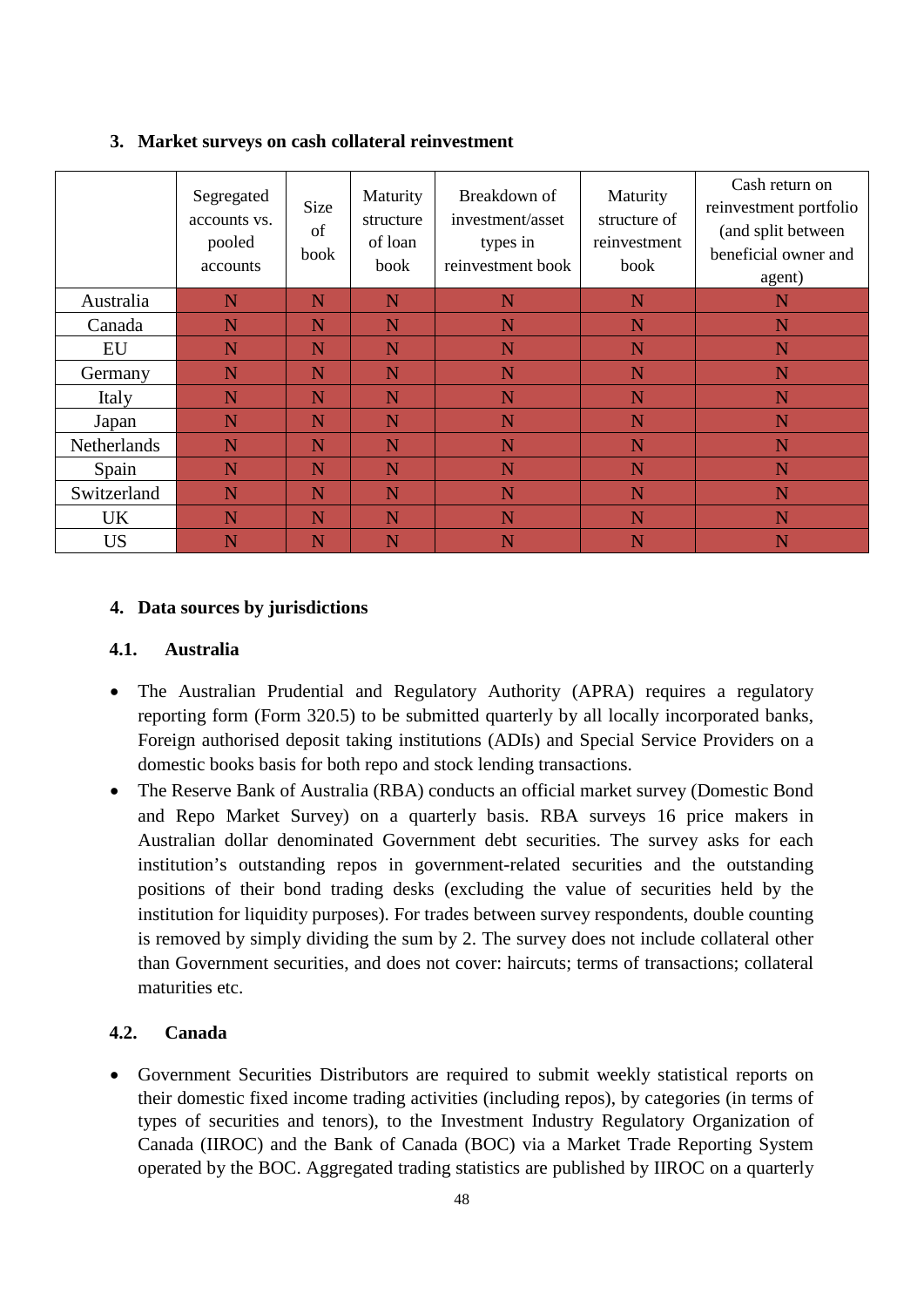basis.[53](#page-52-0) In February 2013, IIROC proposed a new rule to require each Dealer Member to report on a post-trade basis all debt market transactions executed by the Dealer Member, including repo transactions.<sup>[54](#page-52-1)</sup> For repo trades, the proposed data elements to be reported would include the repo rate, repo maturity date, repo haircut, and collateral security identifier. The initiative aims to enable consistent and standardized reporting of all OTC debt market transactions, the creation of a database of transactions for all specified OTC debt securities, the development of regular surveillance reports for IIROC to monitor trade activity, and analysis of trends and developments in the debt and money markets.

• The Office of the Superintendent of Financial Institutions (OSFI) has publically available monthly balance sheet data for banks, which include outstanding repurchase and reverse repurchase agreements.<sup>[55](#page-52-2)</sup>

### **4.3. EU**

- The two major surveys covering European repo market activity are the International Capital Market Association (ICMA) semi-annual European repo market survey<sup>[56](#page-52-3)</sup> and the annual European Central Bank (ECB) Euro money market survey.[57](#page-52-4) In both ICMA and ECB surveys, the reporting universe includes repurchase agreements (classic repos), sell/buybacks and securities lending/borrowing against cash collateral.
- The ICMA survey is based on outstanding amounts on a certain day (i.e. snapshot data) and conducted twice a year. The ECB survey is instead based on the average turnover in Q2 of each year (i.e. flow data) and focuses on the relative size (over time and across segments) of all segments of the euro money market. The main methodological differences between the two surveys are:
	- − Reporting population of the ECB survey focuses solely on credit institutions whereas the ICMA survey in addition encompasses other players, such as automatic trading systems, tri-party agents, some national debt and other public agencies.
	- − Reported data: stock (ICMA survey) vs. flow data (ECB survey). Furthermore, the ECB data are indexed to the 2002 turnover level whereas the ICMA survey provides absolute outstanding levels.
	- − Coverage of the ECB survey focuses on interbank transactions only vs. all transactions with counterparties excluding central banks are reported in the ICMA survey.
	- − Reported maturity of the ECB survey covers the original maturity vs. remaining maturity for the ICMA survey.

<span id="page-52-0"></span><sup>53</sup> <http://www.iiroc.ca/industry/marketmonitoringanalysis/Pages/Surveillance-of-Trading-Activity.aspx>

<span id="page-52-1"></span><sup>54</sup> [http://www.iiroc.ca/Documents/2013/2e5bf850-7ea6-4b36-9217-f744517554a9\\_en.pdf](http://www.iiroc.ca/Documents/2013/2e5bf850-7ea6-4b36-9217-f744517554a9_en.pdf)

<span id="page-52-2"></span><sup>55</sup> [http://www.osfi.gc.ca/osfi/index\\_e.aspx?ArticleID=554](http://www.osfi.gc.ca/osfi/index_e.aspx?ArticleID=554)

<span id="page-52-3"></span><sup>56</sup> <http://www.icmagroup.org/Regulatory-Policy-and-Market-Practice/short-term-markets/Repo-Markets/repo/>

<span id="page-52-4"></span><sup>57</sup> <http://www.ecb.europa.eu/press/pr/date/2012/html/pr121217.en.html>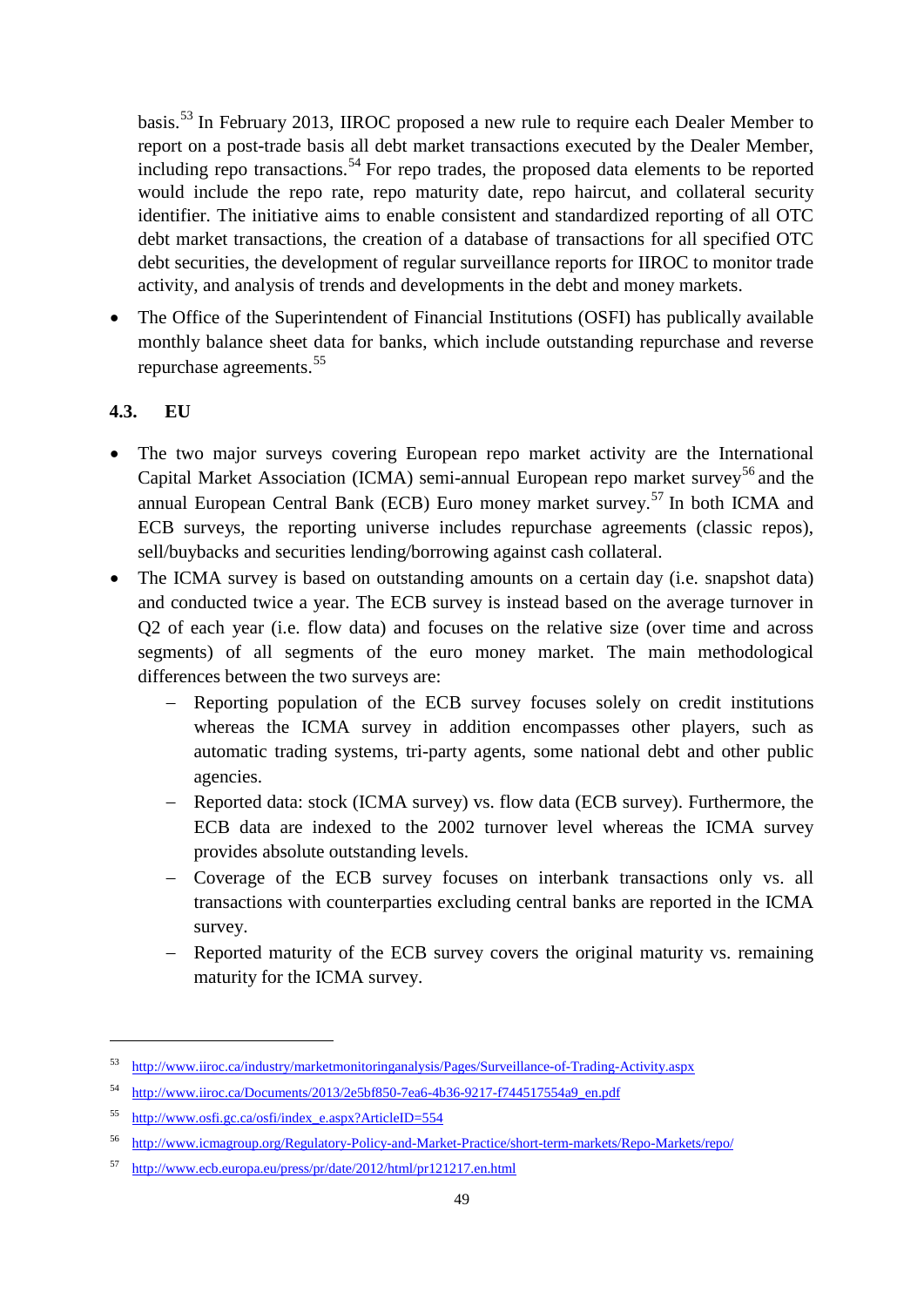Reported currencies: The ECB survey covers interbank repo transactions denominated in the euro, whereas the ICMA survey includes most major and some European currencies.

### **4.4. Germany**

- The ICMA European repo market survey covers major German market participants.
- Bundesbank is collecting data on repos and securities lending. However, it is not possible to separate repos from securities lending transactions. Available data include stock value, classes of securities, currency denomination and sector/domicile of the counterparty.
	- − Monthly Balance Sheet Statistic<sup>58</sup>: Banks' month-end asset and liability positions in the form of a balance sheet with a supplementary breakdown of the balance sheet items by category, maturity and sector of the respective creditors and debtors.
	- − External Position of Banks<sup>[59](#page-53-1)</sup>: Month-end external assets and liabilities of domestic banks, their foreign branches and foreign subsidiaries broken down by country and currency as well as by category, maturity and sector of the respective creditors and debtors. Month-end foreign currency positions vis-à-vis residents (supplementary form FW) of domestic banks.
	- − Securities investments statistics [60](#page-53-2) (formerly referred to as the securities deposit statistics): the Bundesbank is revising the securities deposit statistics (new). As of the reporting date January 2013, data is being collected on a monthly basis. These statistics concern securities holdings held in safe custody. The statistics cover outstanding amounts and are collected at the end of each quarter on the basis of a security-by-security reporting system.

## **4.5. Italy**

- The ICMA European repo market survey and the annual ECB Euro money market survey (as for other European jurisdictions) cover major Italian market participants.
- At national level, aggregate statistics on the Italian repo market are regularly published by the Bank of Italy in the Statistical Appendix of its Annual Report. Table a15.2 (available only in the Italian edition) shows average daily volume on the MTS repo platform broken by segment (General collateral / Special repo) and by maturity.<sup>[61](#page-53-3)</sup>

<span id="page-53-0"></span><sup>58</sup> [http://www.bundesbank.de/Redaktion/EN/Standardartikel/Service/Reporting\\_systems/monthly\\_balance\\_sheet\\_statistics.ht](http://www.bundesbank.de/Redaktion/EN/Standardartikel/Service/Reporting_systems/monthly_balance_sheet_statistics.html) [ml](http://www.bundesbank.de/Redaktion/EN/Standardartikel/Service/Reporting_systems/monthly_balance_sheet_statistics.html)

<span id="page-53-1"></span><sup>59</sup> [http://www.bundesbank.de/Redaktion/EN/Standardartikel/Service/Reporting\\_systems/external\\_positions\\_of\\_banks\\_mfis.](http://www.bundesbank.de/Redaktion/EN/Standardartikel/Service/Reporting_systems/external_positions_of_banks_mfis.%0bhtml) [html](http://www.bundesbank.de/Redaktion/EN/Standardartikel/Service/Reporting_systems/external_positions_of_banks_mfis.%0bhtml)

<span id="page-53-2"></span><sup>&</sup>lt;sup>60</sup> [http://www.bundesbank.de/Navigation/EN/Statistics/Money\\_and\\_capital\\_markets/Securities\\_holdings/securities\\_holdings.](http://www.bundesbank.de/Navigation/EN/Statistics/Money_and_capital_markets/Securities_holdings/securities_holdings.html) [html](http://www.bundesbank.de/Navigation/EN/Statistics/Money_and_capital_markets/Securities_holdings/securities_holdings.html)

<span id="page-53-3"></span><sup>61</sup> [http://www.bancaditalia.it/pubblicazioni/relann/rel12/rel12it/app\\_12\\_totale.pdf](http://www.bancaditalia.it/pubblicazioni/relann/rel12/rel12it/app_12_totale.pdf)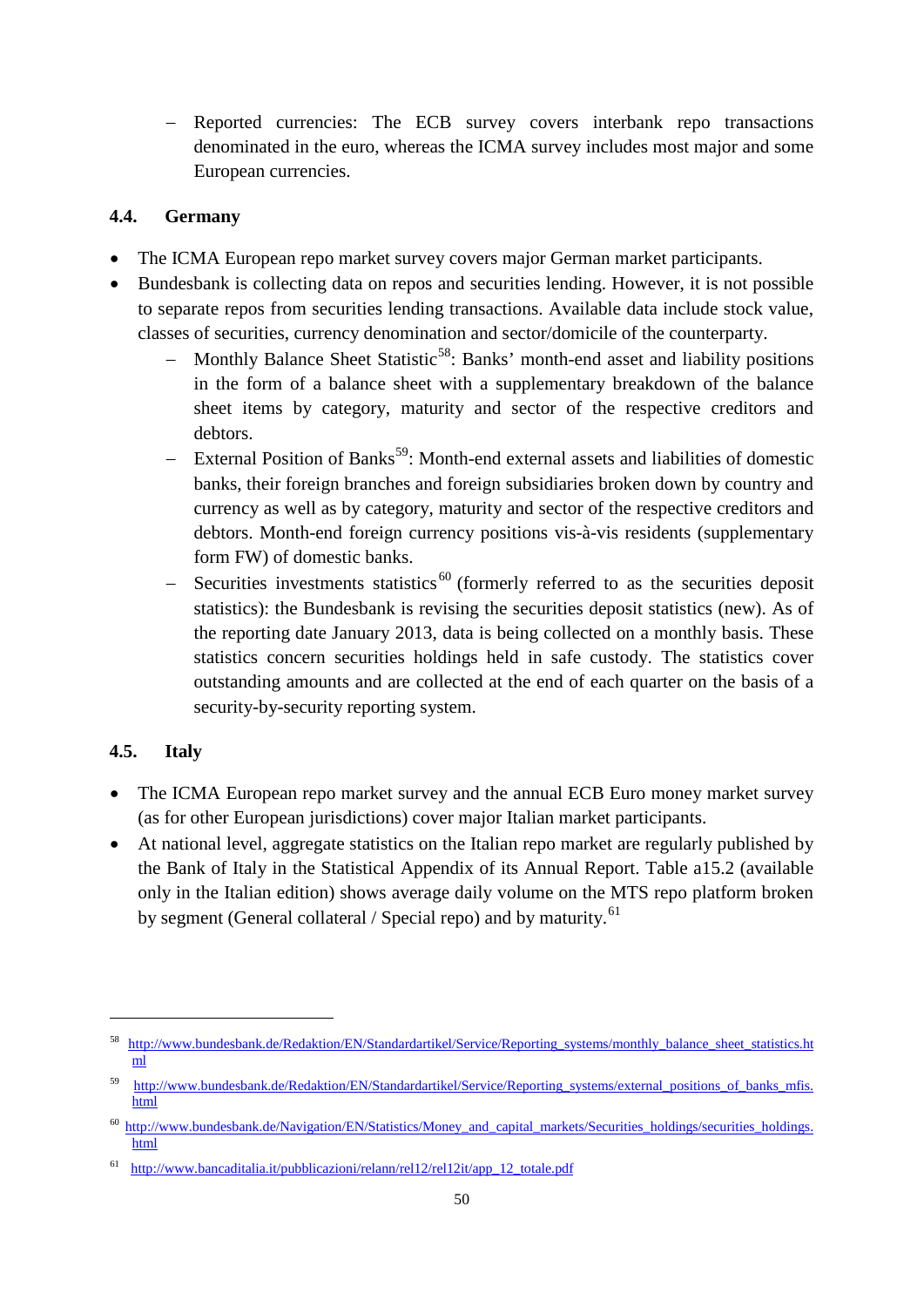#### **4.6. Japan**

- The Bank of Japan (BOJ) conducted a biennial survey called the Tokyo Money Market Survey in 2008, 2010, and 2012, which covers outstanding trade amount of yen-based bond repo and securities lending trades in Japan. The BOJ plans to increase its frequency and will hold the forth survey in summer 2013. The results of the surveys, together with the findings of the interviews with some of the major market participants, have published as a form of research papers.
- The Japan Securities Dealers Association (JSDA) publishes statistics on domestic securities lending and repo trades. The statistics provide trade volume of repo and securities lending transaction by investor types and types of collateral (cash/non-cash) on monthly basis and repo rates on daily basis.  $62 \text{ In }$  $62 \text{ In }$  addition, the statistics provide outstanding trade volume of stock lending transactions by type of stock (listed/non-listed) monthly.

#### **4.7. Netherlands**

- The ICMA European repo market survey and the annual ECB Euro money market survey (as for other European countries), covers major Dutch banks.
- On securities lending, statistics on the value of securities on loan from insurance companies and pension funds exist but these do not capture the entire market and there is no further decomposition of the statistics into currency, counterparty etc.

#### **4.8. Spain**

- The ICMA European repo market survey and the annual ECB Euro money market survey (as for other European countries), covers major Spanish market participants.
- The Bank of Spain publishes a Bulletin on Public Debt Market which provides daily information on debt transactions and the characteristics of outstanding debt (including buy sell back trades). It also reports on present and future issues in the primary public debt market.<sup>[63](#page-54-1)</sup>
- Iberclear (the Spanish CSD) registers repos and lending securities transactions on sovereign debt, corporate debt and equities, between member entities.<sup>[64](#page-54-2)</sup>

#### **4.9. Switzerland**

<u>.</u>

• The Swiss National Bank (SNB) has not conducted a market survey regarding the money market activity. However, the SNB uses the same infrastructure for its open market operations as the interbank repo market. Consequently the SNB obtains all data regarding transactions (rate, volume, counterparty) as well as collateral delivered on a frequent

<span id="page-54-0"></span><sup>62</sup> <http://www.jsda.or.jp/en/statistics/bond-market/index.html>

<span id="page-54-1"></span><sup>63</sup> [http://www.bde.es/bde/en/secciones/informes/boletines/Boletin\\_del\\_Mer1/](http://www.bde.es/bde/en/secciones/informes/boletines/Boletin_del_Mer1/)

<span id="page-54-2"></span><sup>64</sup> <http://www.iberclear.es/?id=ing>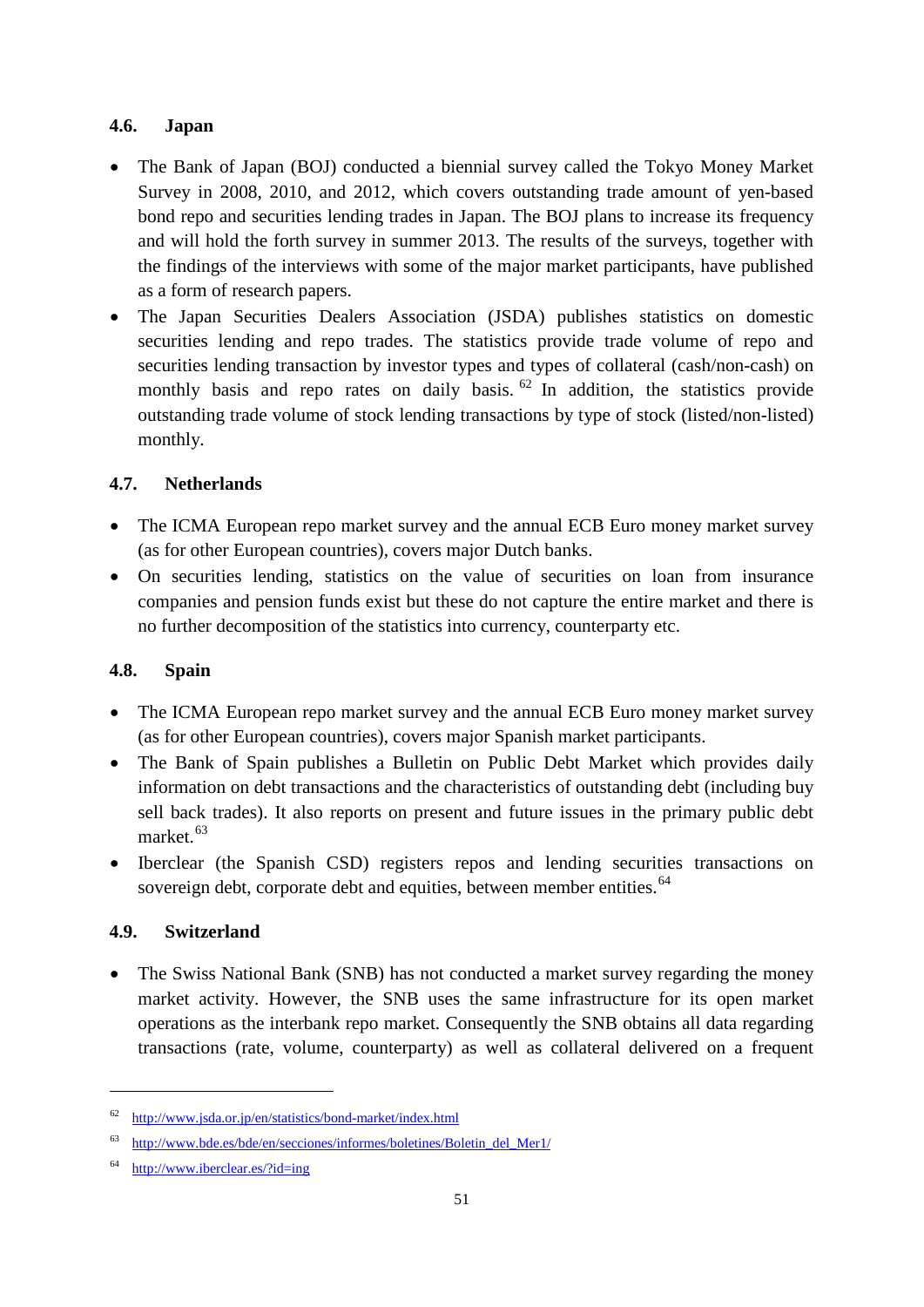basis. The infrastructure that the SNB uses is called Swiss Value Chain, and comprises the trading platform [\(http://www.eurexrepo.com/repo-en/\)](http://www.eurexrepo.com/repo-en/) as well as the payment system (SIC) and the collateral management (SIX SIS Ltd, which is the Swiss CSD). The interbank repo market covers the majority of the repo transactions in CHF, which are conducted between banks and insurance companies. The data that the SNB obtains is not published.

## **4.10. UK**

- The ICMA European repo market survey covers major UK market participants.
- In the Financial Services Authority (FSA) liquidity returns, firms report their total repo and reverse repo positions broken down by maturity and collateral type on a weekly basis. In addition, they report their top 30 repo funding providers, the amount and weighted average maturity, on a semi-annual basis. The data is not publically available.
- In the Recovery and Resolution Plan (RRP) interbank exposures report, firms report the repo and reverse repo positions with their top 20 bank/broker-dealer counterparties, broken down by maturity and collateral type. The data is not publically available.
- The Bank of England (BOE) publishes statistics on the aggregate repos and reverse repos of UK monetary financial institutions, broken down by counterparty types (UK MFIs, intragroup, UK public sector, other UK residents and non-residents).<sup>[65](#page-55-0)</sup>
- The BOE publishes statistics on the aggregate amount of gilt stock lending and borrowing, broken down by maturity.<sup>[66](#page-55-1)</sup>
- The FSA publishes the semi-annual Hedge Fund Survey, which includes information on the composition of hedge fund borrowings and prime brokerage margin requirements.

## **4.11. US**

- The Federal Reserve Bank of New York (FRBNY)'s primary dealer survey shows data on reverse repo and repo transaction activity for the primary dealers.<sup>[67](#page-55-2)</sup> Note that a substantial share of activity is likely to be double-counted, showing up in both reverse repos and repos.
- The Tri-party Repo Infrastructure Reform Task Force put in place a monthly report from both clearing banks showing the size, collateral breakdown and haircut profile of all tri-party repo market activity in the US.<sup>[68](#page-55-3)</sup>

<span id="page-55-0"></span><sup>65</sup> Table B1.4 of Bankstats[, http://www.bankofengland.co.uk/statistics/Pages/bankstats/current/default.aspx](http://www.bankofengland.co.uk/statistics/Pages/bankstats/current/default.aspx)

<span id="page-55-1"></span><sup>66</sup> [http://www.bankofengland.co.uk/statistics/Pages/iadb/notesiadb/gilt\\_repo.aspx](http://www.bankofengland.co.uk/statistics/Pages/iadb/notesiadb/gilt_repo.aspx)

<span id="page-55-2"></span><sup>67</sup> <http://www.newyorkfed.org/markets/statrel.html>

<span id="page-55-3"></span><sup>68</sup> [http://www.newyorkfed.org/banking/tpr\\_infr\\_reform\\_data.html](http://www.newyorkfed.org/banking/tpr_infr_reform_data.html)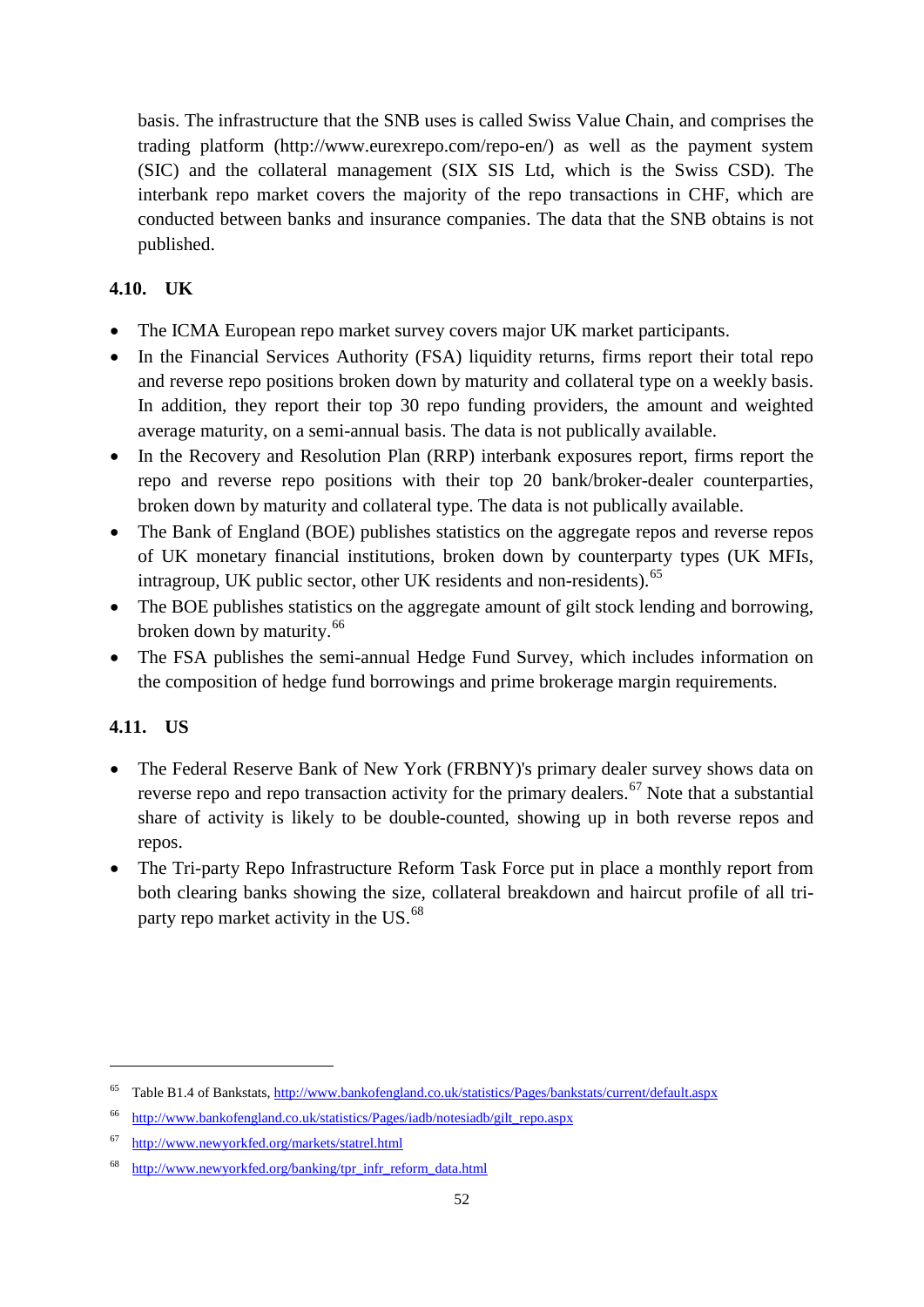#### **4.12. Other data providers**

- A number of commercial data vendors provide data on securities lending transactions across all global market sectors, with content sourced directly from market participants including prime brokers, custodians, asset managers and hedge funds.
- The Risk Management Association (RMA) collects information on worldwide securities lending transactions from around 15 financial institutions on a quarterly basis. $69$

<u>.</u>

<span id="page-56-0"></span><sup>69</sup> www.rmahq.org/securities-lending/quarterly-aggregate-composite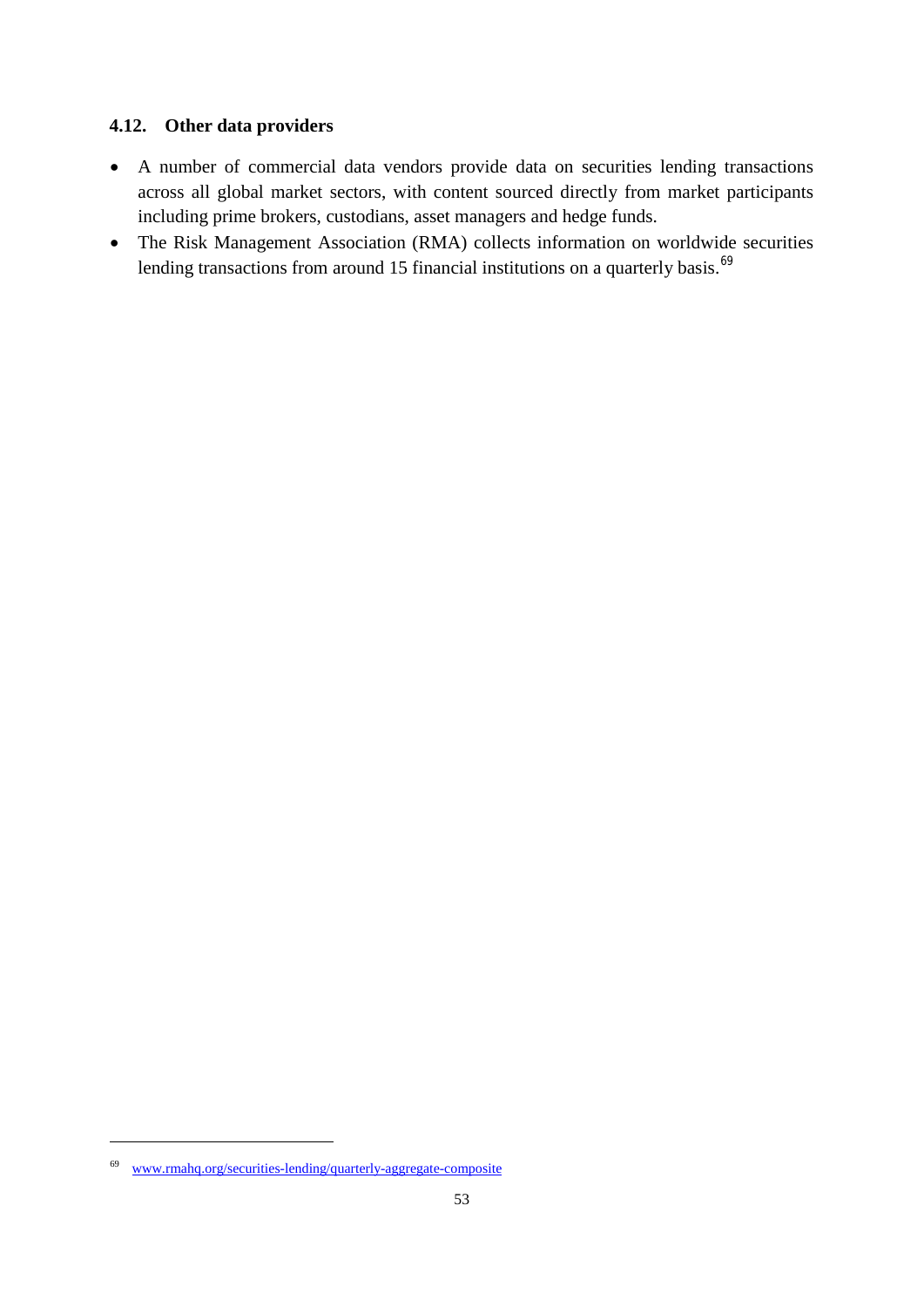## **Annex 8: Disclosure template on encumbered assets for consideration by EDTF**

Note: This table extends the EDTF table on asset encumbrance (Figure 5) to show the source and use of collateral, broken down by asset type and transaction type.

<span id="page-57-0"></span>

| <b>US\$bn</b>        | <b>Encumbered assets*</b>                                |                                            |             |                |                  |                                                                                         |                                            | <b>Unencumbered</b><br>assets* |         |                                              |                               |
|----------------------|----------------------------------------------------------|--------------------------------------------|-------------|----------------|------------------|-----------------------------------------------------------------------------------------|--------------------------------------------|--------------------------------|---------|----------------------------------------------|-------------------------------|
| Use of<br>collateral | Repo/reverse repo<br>and securities<br>lending/borrowing | <b>Of</b><br>which:<br>collateral<br>swaps | Derivatives | Securitisation | Covered<br>bonds | Alternative<br>uses (other<br>than those<br>specified in<br>the<br>previous<br>columns) | <b>Total</b><br>encumbered<br>assets $(A)$ | Available<br>as<br>collateral  | Other** | <b>Total</b><br>unencumbered<br>assets $(B)$ | $A/(A+B)$<br>in<br>percentage |
| Cash and             |                                                          |                                            |             |                |                  |                                                                                         |                                            |                                |         |                                              |                               |
| other                |                                                          |                                            |             |                |                  |                                                                                         |                                            |                                |         |                                              |                               |
| liquid               |                                                          |                                            |             |                |                  |                                                                                         |                                            |                                |         |                                              |                               |
| assets               |                                                          |                                            |             |                |                  |                                                                                         |                                            |                                |         |                                              |                               |
| Other                |                                                          |                                            |             |                |                  |                                                                                         |                                            |                                |         |                                              |                               |
| investment           |                                                          |                                            |             |                |                  |                                                                                         |                                            |                                |         |                                              |                               |
| securities           |                                                          |                                            |             |                |                  |                                                                                         |                                            |                                |         |                                              |                               |
| Loans                |                                                          |                                            |             |                |                  |                                                                                         |                                            |                                |         |                                              |                               |
| Other                |                                                          |                                            |             |                |                  |                                                                                         |                                            |                                |         |                                              |                               |
| financial            |                                                          |                                            |             |                |                  |                                                                                         |                                            |                                |         |                                              |                               |
| assets               |                                                          |                                            |             |                |                  |                                                                                         |                                            |                                |         |                                              |                               |
| Non-                 |                                                          |                                            |             |                |                  |                                                                                         |                                            |                                |         |                                              |                               |
| financial            |                                                          |                                            |             |                |                  |                                                                                         |                                            |                                |         |                                              |                               |
| assets               |                                                          |                                            |             |                |                  |                                                                                         |                                            |                                |         |                                              |                               |
| Total                |                                                          |                                            |             |                |                  |                                                                                         |                                            |                                |         |                                              |                               |
| assets               |                                                          |                                            |             |                |                  |                                                                                         |                                            |                                |         |                                              |                               |